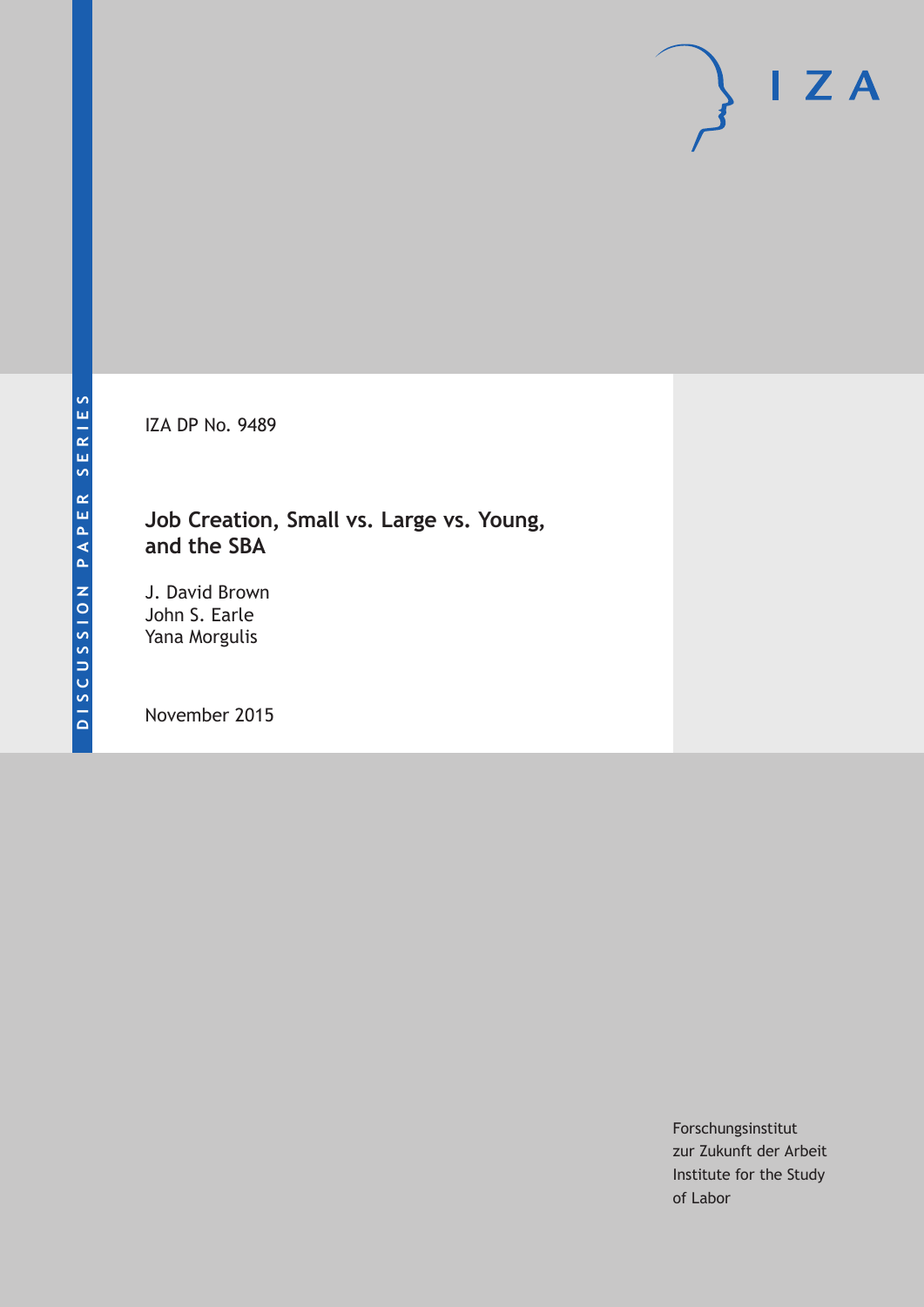# **Job Creation, Small vs. Large vs. Young, and the SBA**

### **J. David Brown**

*U.S. Bureau of the Census and IZA* 

### **John S. Earle**

*George Mason University, Central European University and IZA* 

### **Yana Morgulis**

*University of California, San Diego and U.S. Bureau of the Census*

Discussion Paper No. 9489 November 2015

IZA

P.O. Box 7240 53072 Bonn **Germany** 

Phone: +49-228-3894-0 Fax: +49-228-3894-180 E-mail: iza@iza.org

Any opinions expressed here are those of the author(s) and not those of IZA. Research published in this series may include views on policy, but the institute itself takes no institutional policy positions. The IZA research network is committed to the IZA Guiding Principles of Research Integrity.

The Institute for the Study of Labor (IZA) in Bonn is a local and virtual international research center and a place of communication between science, politics and business. IZA is an independent nonprofit organization supported by Deutsche Post Foundation. The center is associated with the University of Bonn and offers a stimulating research environment through its international network, workshops and conferences, data service, project support, research visits and doctoral program. IZA engages in (i) original and internationally competitive research in all fields of labor economics, (ii) development of policy concepts, and (iii) dissemination of research results and concepts to the interested public.

IZA Discussion Papers often represent preliminary work and are circulated to encourage discussion. Citation of such a paper should account for its provisional character. A revised version may be available directly from the author.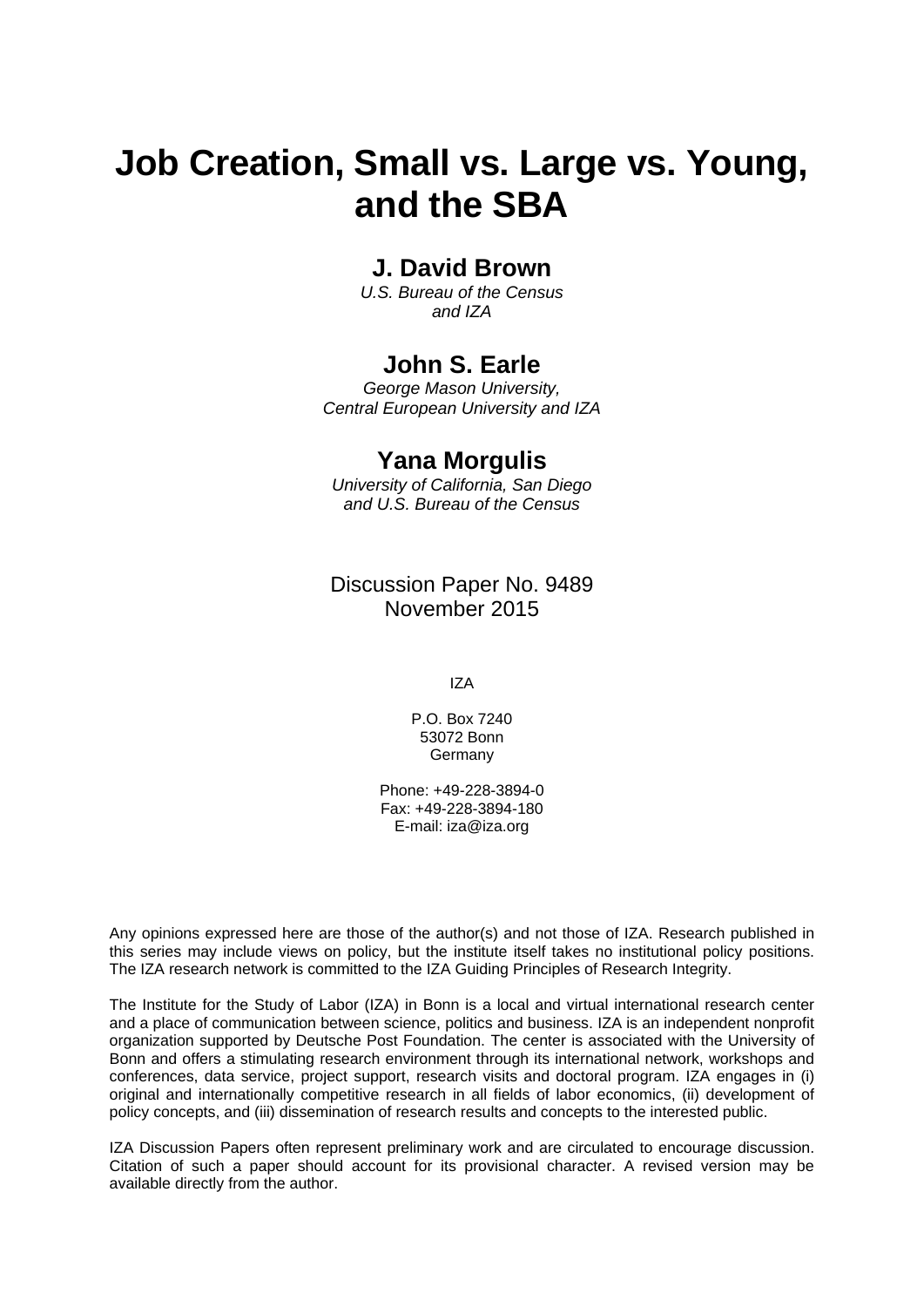IZA Discussion Paper No. 9489 November 2015

# **ABSTRACT**

## **Job Creation, Small vs. Large vs. Young, and the SBA1**

Analyzing a list of all Small Business Administration (SBA) loans in 1991 to 2009 linked with annual information on all U.S. employers from 1976 to 2012, we apply detailed matching and regression methods to estimate the variation in SBA loan effects on job creation and firm survival across firm age and size groups. The number of jobs created per million dollars of loans generally increases with size and decreases in age. The results imply that fast-growing firms ("gazelles") experience the greatest financial constraints to growth, while the growth of small, mature firms is least financially constrained. The estimated association between survival and loan amount is larger for younger and smaller firms facing the "valley of death".

JEL Classification: H81

Keywords: job creation, firm survival, credit constraints, small businesses, government loan guarantees

Corresponding author:

 $\overline{a}$ 

J. David Brown Center for Economic Studies US Census Bureau 4600 Silver Hill Road Washington, DC 20233 USA E-mail: J.David.Brown@census.gov

<sup>1</sup> We thank the SBA for providing the list of loans we use in the analysis and Manuel Adelino, Julie Cullen, Javier Miranda, and participants in the 2013 CAED Conference and the 2014 NBER/CRIW Conference on Measuring Entrepreneurial Businesses for comments. Any opinions and conclusions expressed herein are those of the authors and do not necessarily reflect the views of the U.S. Census Bureau. All results have been reviewed to ensure that no confidential information on individual firms is disclosed. John Earle's research on this project was supported by the National Science Foundation (NSF Grant No. 1262269 to George Mason University).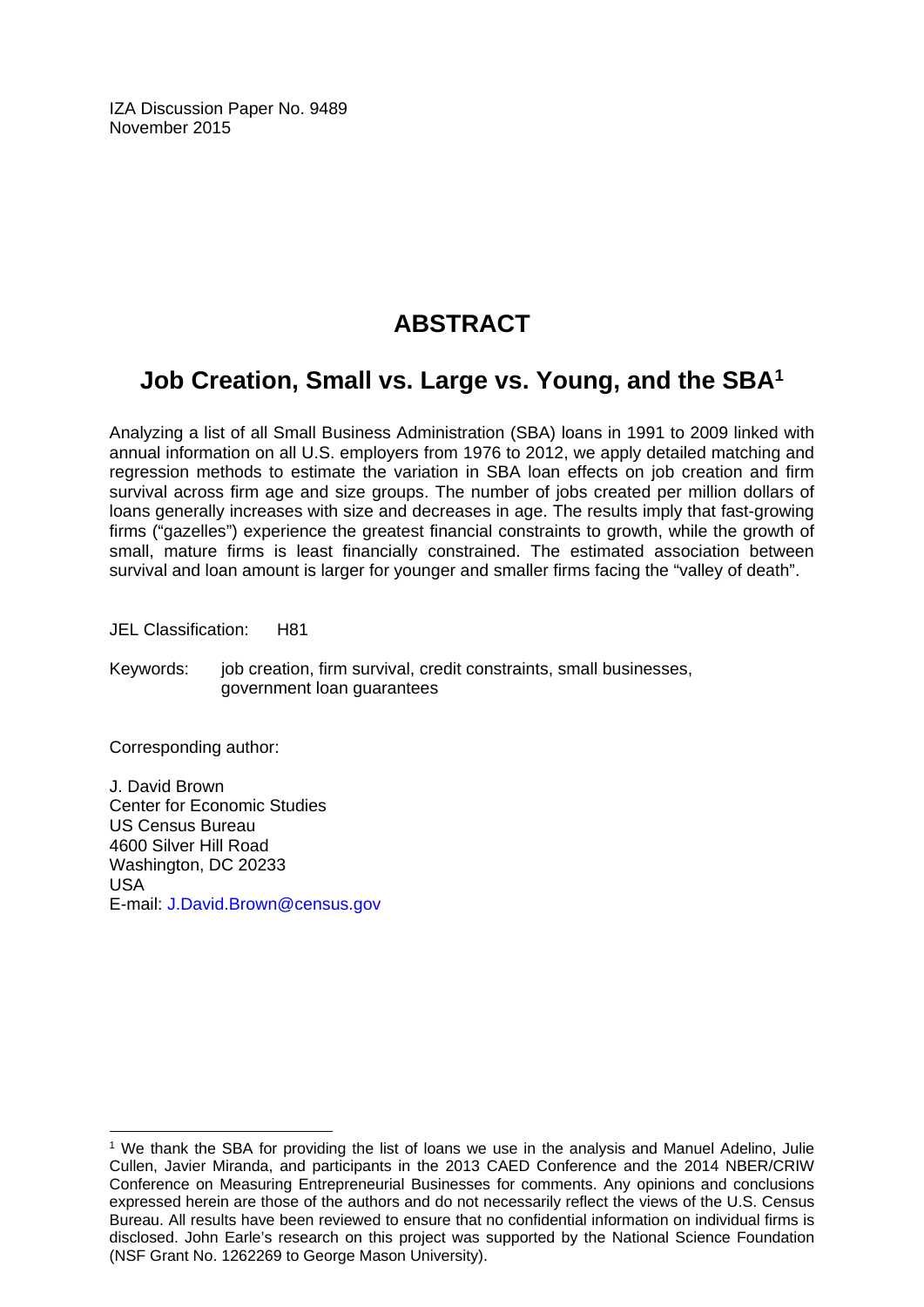#### **Introduction**

One of the few areas of recent consensus across all major political groups in the U.S. is the supposedly important role played by small businesses in job creation. The initiatives justified by this conviction include a variety of small business loan and support programs, largely through the Small Business Administration (SBA), as well as preferential treatment of small businesses in contracting and regulatory requirements.<sup>2</sup> The empirical basis for the belief goes back to Birch (1987), although the underlying methods and data were questioned by Davis, Haltiwanger, and Schuh (1996). More recently, Neumark, Wall, and Zhang (2011) have reconfirmed the Birch conclusion with improved data and methods, but Haltiwanger, Jarmin, and Miranda (hereafter HJM, 2013) have shown that the size-growth relationship is not robust to controlling for age (as had Evans (1987) for a much smaller data set on manufacturing industries). Indeed, HJM find that the relationship may even reverse signs, so that larger firms contribute more to job creation, once age is taken into account.

This research has attracted considerable attention both from scholars and journalists, and it is very useful as an empirical description of the economy, laying out the "facts" that may be juxtaposed against theories of firm and industry dynamics. HJM infer from their results that "to the extent that policy interventions aimed at small businesses ignore the important role of firm age, we should not expect much of an impact on the pace of job creation." (p. 360) Strictly speaking, this inference requires the assumption that the patterns of responsiveness of employment to interventions across different categories of firms (defined by age and size) mimic the empirical regularities of employment dynamics in these categories more generally. While it could be the case that the categories with the strongest record of job creation also respond the most to a given intervention, it is also possible that there is no relationship. Potentially, the types of firms that typically create the fewest jobs might even benefit the most from supportive measures. More generally, empirical regularities have no necessary implications for the design of effective interventions.

Several studies provide indirect evidence that financial constraints on growth vary with firm size and age. Fort et al. (2013) suggest that financial constraints have the greatest impact on smaller, younger firms' growth, finding that their employment dynamics are more sensitive to housing price shocks. They state this could be due to such firms' greater dependence on home equity financing than other firms that can more easily obtain commercial loans. Adelino, Ma, and Robinson (2014) show that start-ups' higher responsiveness to investment opportunities is accentuated in local areas with better access to small business finance, implying that start-up job creation is curbed by financing constraints. Levenson and Willard (2000) supply survey evidence suggesting that younger, smaller U.S. firms are more likely to be denied credit, and Canton et al. (2013) also report that younger, smaller firms across the European Union are more likely to perceive that bank loan accessibility is low. Note, however, that inability to obtain a bank loan does not by itself mean the firm's growth is constrained; the firm may not intend to use the loan

<sup>&</sup>lt;sup>2</sup> A recent example is the JOBS Act, which loosens regulations on financing.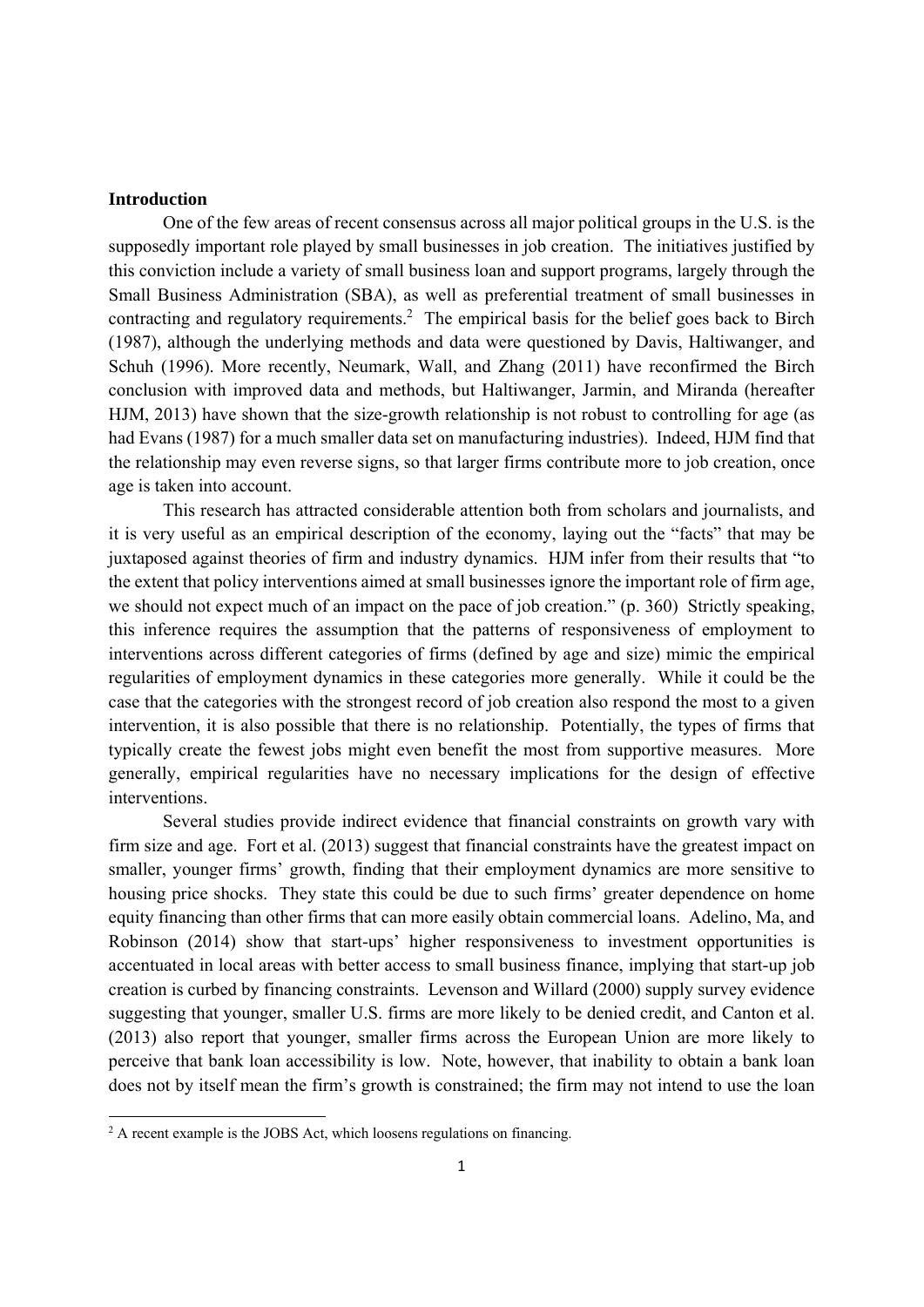for expansion. Hurst and Pugsley (2011) report that most small firms grow very little, entering at low employment levels and tending to remain small; survey evidence suggests the majority do not desire to grow, with the implication that they wouldn't grow even if they had better financial access.3

This paper more directly tests the variation by age and size in the association between financial access and firm growth, using the SBA's 7(a) and 504 loan guarantee programs. For this purpose, we have linked a complete list of SBA 7(a) and 504 loans to the Census Bureau's employer and non-employer business registers and to the Longitudinal Business Database (LBD), which tracks all firms and establishments in the U.S. non-farm business sector with paid employees on an annual basis in 1976-2012. We restrict the analysis to recipients of loans in 1991-2009 and their matched controls.

While our paper is inspired to some extent by HJM, and we use some of the Census data they developed, our question and therefore our methods are different. While HJM measure yearto-year growth in employment, our focus is the change in employment from the period before the SBA loan to the period after the loan is received, as well as on firm survival after loan receipt. Our estimation method involves construction of a control sample of firms based on age, industry, year, size in the year prior to loan receipt, and several years of growth history.

The estimation results suggest that both job creation and survival effects of a \$1 million loan decrease in age, controlling for size. Survival effects also decrease in size, but the size-job creation from loans association is positive with or without age controls. This contrasts somewhat with HJM, who find positive size effects on job creation only when controlling for age. The fact that the job creation effect from loans is stronger in firms growing faster (often called "gazelles") prior to loan receipt can help explain the positive association between the job creation effect from loans and size. Survival effects are strongest in the age-size categories most vulnerable to exit.

The rest of the paper is structured as follows. Section 2 describes the SBA programs we analyze. Section 3 describes the data, including the matched control samples. Section 4 outlines our methodology. Section 5 provides estimation results, and Section 6 concludes.

#### **2. SBA Loan Programs**

 The SBA has several small business loan guarantee programs. In this paper, we focus on the largest two groups of programs, 7(a) and 504, and this section describes the programs' current characteristics.4

 Small businesses seeking financing apply to private lenders (generally not for SBA loans in particular, but for any type of loan). The lenders then decide which applicants are denied, which receive conventional loans, and which of them are both eligible and good candidates for SBA loans. For subprograms where the SBA makes the final credit decision, the lender sends an application for a SBA loan to the SBA on behalf of the applicant, while for other subprograms the

<sup>&</sup>lt;sup>3</sup> An alternative possibility is that small, mature firms are small due to lack of access to finance in the past, in which case they may benefit even more from SBA loans than other firms.

<sup>4</sup> SBA (2015) is the primary source for our description, and it contains further details. Brown and Earle (2015) estimate separate job creation effects for 7(a) and 504 loans, finding similar magnitudes. In this paper we do not distinguish separate effects by loan type.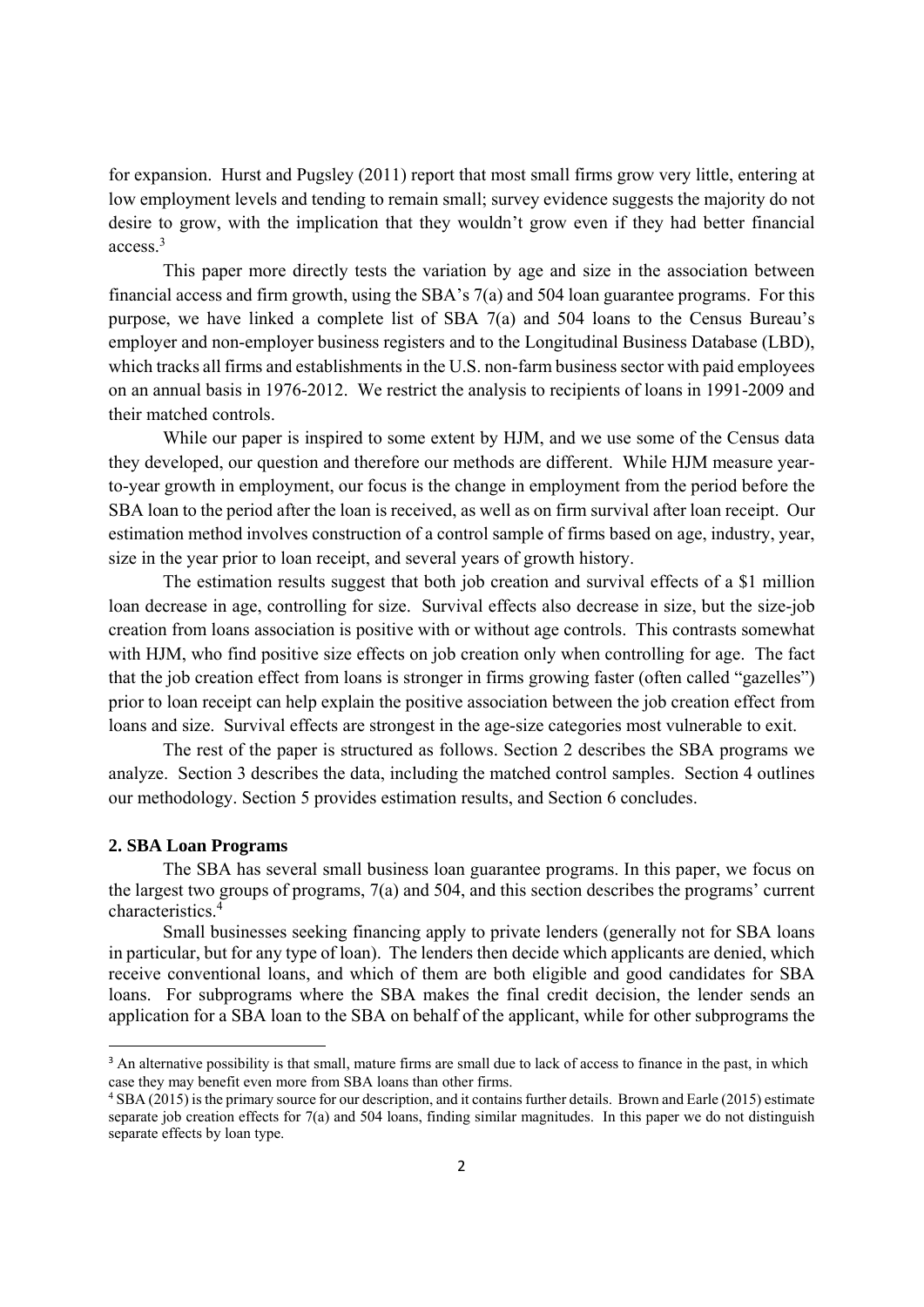lender makes the final credit decision. Not all firms meeting program eligibility requirements receive loans – e.g., the lender or the SBA could deny an application based on credit risk just as with conventional loans.

Most 7(a) loans (aside from special subprograms) have a \$5 million maximum amount, with an 85 percent maximum SBA guarantee rate for loans up to \$150,000 and 75 percent for higher amounts. Loans for working capital and machinery usually have a maturity of up to 10 years, while the term for loans for purchase of real estate can be as long as 25 years. The SBA sets maximum loan interest rates, which decrease with loan amount and increase with maturity. To qualify, a business must be for-profit; meet SBA size standards;<sup>5</sup> show good character, management expertise, and a feasible business plan; not have funds available from other sources; and be an eligible type of business.<sup>6</sup> The SBA itself makes the final credit decisions for most of these loans.

Some 7(a) programs are more streamlined. In the Preferred Lender Program (PLP) the SBA delegates the final credit decision and most servicing and liquidation authority to PLP lenders, while the SBA's role is to check loan eligibility criteria. The SBA grants lenders PLP status based on their past record with the SBA, including proficiency in processing and servicing SBA-guaranteed loans. The PLP lender agrees to liquidate all business assets before asking the SBA to honor its guaranty in payment default cases. In the 7(a) Certified Lender Program (CLP), the SBA promises a loan decision within three working days on applications handled by CLP lenders. The SBA conducts a credit review, relying on the credit knowledge of the lender's loan officers, rather than ordering an independently conducted analysis. Lenders with a good performance history may receive CLP status.

The express loan program is a final large category of  $7(a)$ . These have a 50 percent maximum SBA guaranty and a \$350,000 maximum loan amount. Interest rates can be higher than on other 7(a) loans, but the SBA promises a decision on approval within 36 hours. PLPs also have an advantage here, as they may make eligibility determinations on their own.

Depending on the type of business, the 504 Loan Program offers loan guarantees up to \$5.5 million. Typically a lender covers 50 percent of the project costs, a Certified Development Company (CDC) certified by the SBA provides up to 40 percent of the financing (100 percent guaranteed by an SBA-guaranteed debenture), and the borrower contributes at least 10 percent (the borrower is sometimes required to contribute up to 20 percent). CDCs are nonprofit corporations promoting community economic development via disbursement of 504 loans. Proceeds may be used for fixed assets or to refinance debt in connection with an expansion of the business via new or renovated assets.<sup>7</sup> The 504 loan eligibility requirements are similar to those listed for  $7(a)$  loans above.

Lenders must pay a guaranty fee that increases with maturity and guaranteed amount for 7(a) loans. For both programs they must sign the "Credit Elsewhere Requirement," which states "Without the participation of SBA to the extent applied for, we would not be willing to make this loan, and in our opinion the financial assistance applied for is not otherwise available on reasonable terms." This requirement, also called the "Credit Elsewhere Test," must be accompanied by a

<sup>&</sup>lt;sup>5</sup> The size standards vary by industry, with the criterion sometimes employment, sometimes revenue, and sometimes assets.

<sup>6</sup> This includes engaging in business in the United States; possessing reasonable owner equity to invest; and using alternative financial resources, including personal assets, before seeking financial assistance.

<sup>&</sup>lt;sup>7</sup> The SBA loan data for 2006-2009 contain the amount of loan receipts devoted to each category of loan use. The shares of loans going to different uses vary by age and size, but not in a way that can help explain the job creation and survival effect patterns.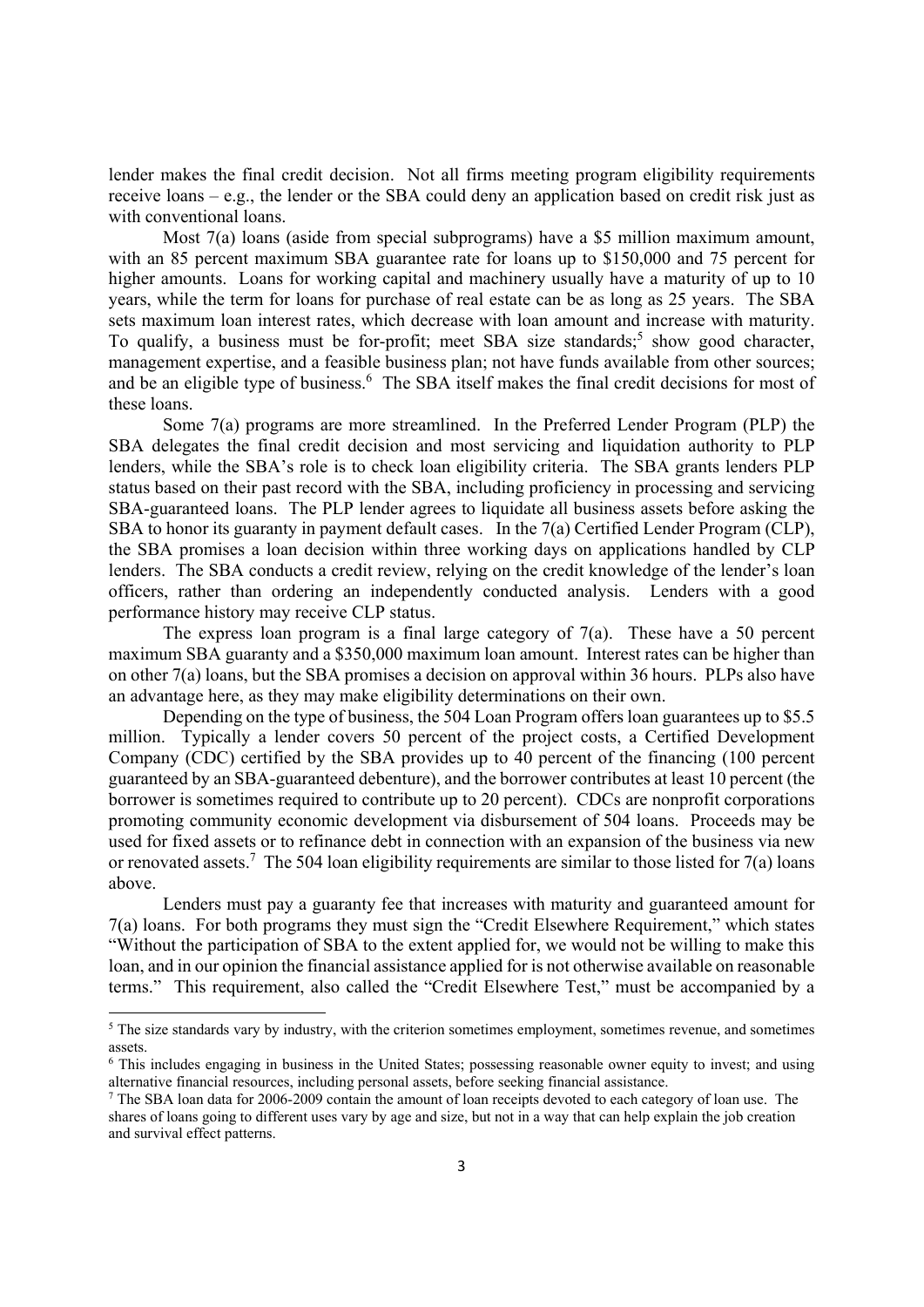detailed explanation why the loan would be unavailable on conventional terms. $8$  Both the requirement and the fee create costs of using SBA loan guarantees. In addition, there are administrative costs to the lender, including the specific bureaucratic formulae for loan application and SBA monitoring of lenders participating in the program. SBA loans tend to be concentrated in a relatively small number of lenders (especially PLP lenders), probably because of scale economies in these costs.<sup>9</sup>

#### **3. Data**

We identify loan recipients, dates, and amounts with a confidential database on all 7(a) and 504 loans guaranteed by the SBA from the fourth quarter of 1990 through the third quarter of 2009. We reset the loan year to be on a fiscal year basis (October of the previous calendar year through September of the current calendar year), using the date the SBA approved the loan, so that the loan year is roughly centered on the Census Bureau's LBD (described below) employment measure, which is the number of employees in the pay period including March 12. As shown in Table 1, loans to firms in U.S. territories are excluded, because of uneven coverage of other data sources. Since cancellations may occur at the initiative of the borrower, cancelled loans are excluded. We aggregate loan amounts when borrowers receive multiple SBA loans in the same year.<sup>10</sup> We drop loans received in subsequent years to focus on the effects of the first treatment.

We match the confidential SBA 7(a) and 504 data and publicly available 7(a), 504, and disaster loan data covering loans since the inception of these programs to the Census Bureau's employer and non-employer business registers.<sup>11</sup> We first link by Employer Identification Numbers (EINs) and Social Security Numbers (SSNs).<sup>12</sup> For confidential  $7(a)$  and 504 records that cannot be linked by EIN or SSN, and for the publicly available data without EINs or SSNs, we probabilistically link records by different combinations of business name, street address, and zip code. Table 1 shows that 87 percent of the confidential loan records are linked to a business register. Of these, 7.8 percent are linked only to a non-employer business register (i.e., they are self-employed and have no payroll employment). We exclude firms receiving a disaster loan before their first 7(a) or 504 loan, as well as firms receiving a 7(a) or 504 loan prior to 1991. Firms require an industry code, state (for those with 19 or fewer employees), and employment in the year prior to loan receipt to be included in the matching process with LBD control firms, as described in the next section. Of these, we could not find any control firms meeting our matching criteria

<sup>&</sup>lt;sup>8</sup> Examples of acceptable factors are that the business needs a larger loan or longer maturity than the lender's policy permits, or the collateral does not meet the lender's policy requirements.

<sup>&</sup>lt;sup>9</sup> As shown by Brown and Earle (2015) PLP lender branches are not evenly distributed across the country, raising the potential concern that they may locate in areas with higher growth potential. Using a nearly identical sample to this paper, Brown and Earle (2015) find that the job creation effects of SBA loans are robust to the inclusion of a control for county-industry employment growth over the analyzed period.

<sup>&</sup>lt;sup>10</sup> Our loan amount variable is the amount disbursed, converted to real 2010 prices using the annual average Consumer Price Index. We use the total amount from loan financing, not just the amount guaranteed by the SBA. For 504 loans, we impute the total loan amount based on the guaranteed amount specified in the database, using the 504 program guidelines. The SBA-guaranteed portion is 40 percent, the equity share is 10 percent plus an additional 5 percent if a new business and/or an additional 5 percent if special use property, and the residual is a non-guaranteed bank loan. We are unable to observe if the project is for special use property; our imputations assume there is none. The database includes a third party loan amount, but it contains many implausibly high values.

<sup>&</sup>lt;sup>11</sup> The SBA has a separate disaster loan program, and we have names and addresses for the recipients from 1953 through March 31, 2011. We have chosen to focus the analysis on 7(a) and 504 loans in the confidential database, because the match rate to Census data is much higher due to the presence of EINs and SSNs.

 $12$  About three-fourths of the linked records are linked via EIN or SSN.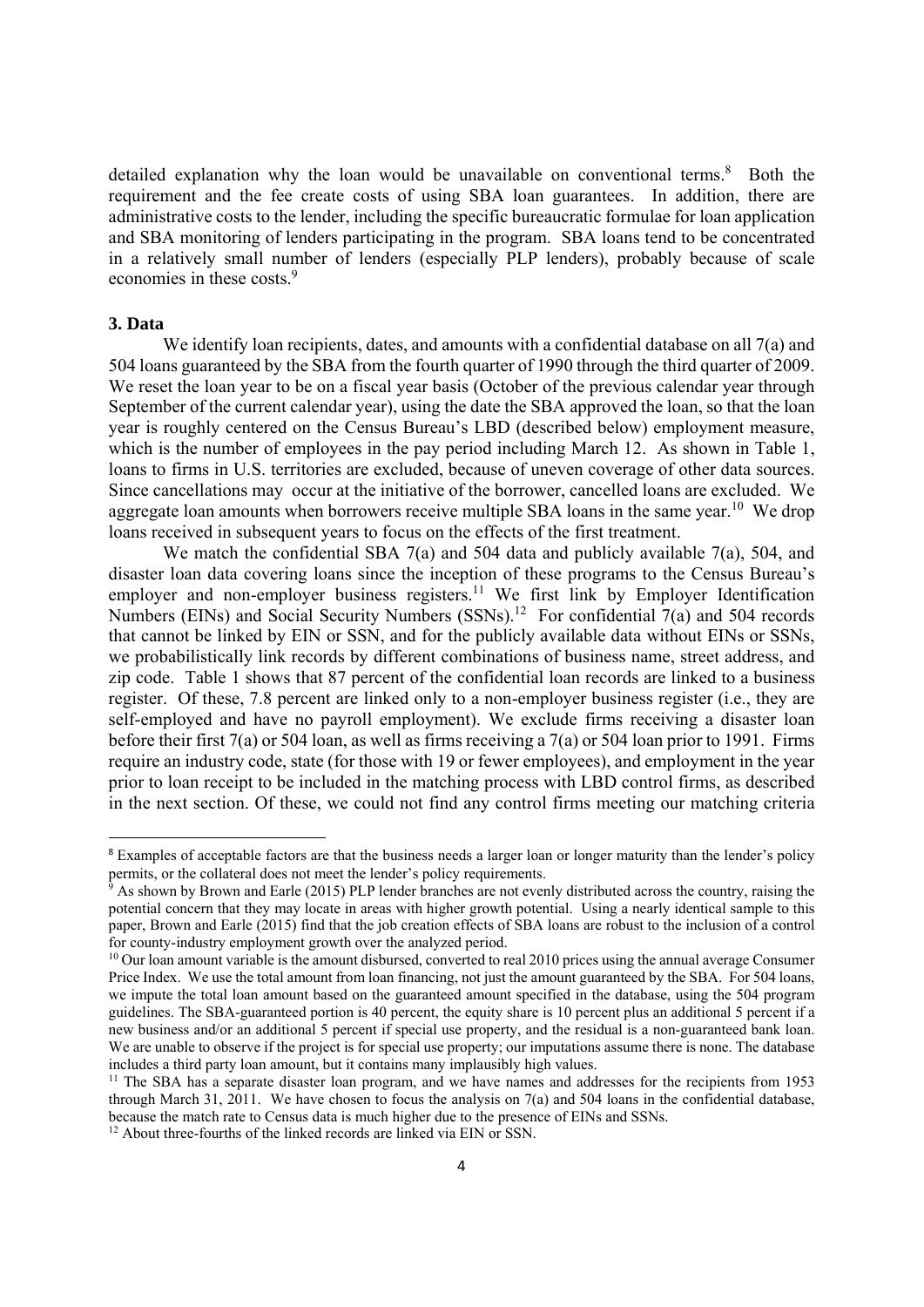(discussed in the next section) for 32 percent of them. About 87,000 treated firms do not have employment in each of the next three years following loan receipt, which is necessary for the dependent variable in the main employment regression samples. About 7,300 additional treated firms cannot be included in the main regression sample, because none of their matched controls has employment in each of the next three years after the treated firm's loan receipt.<sup>13</sup>

 The LBD is built from longitudinally linked employer business registers (Jarmin and Miranda 2002) tracking all firms and establishments with payroll employment in the U.S. nonfarm business sector on an annual basis in 1976-2012. The SBA loan match to employer business registers allows us to link the SBA data to the entire LBD. The LBD contains employment, annual payroll, establishment age (based on the first year the establishment appears in the dataset), state, county, zip code, industry code, and firm id. The industry code is a four-digit SIC code through the year 2001 and a six-digit NAICS code in 2002-2012.

 We aggregate the LBD to the firm level by assigning each firm the location of its largest establishment by employment and its modal industry code. Following HJM, we set the firm birth year to be the earliest birth year among establishments belonging to the firm when it first appears in the LBD, and the firm exit year is the latest exit year among establishments belonging to the firm in the last year the firm appears in the LBD.

Our firm employment measure aggregates establishment employment in a way that focuses on organic job creation.<sup>14</sup> Employment in  $t$ -1, the year prior to the treatment year (defined for control firms as the matched treated firm's treatment year), is the base year (unadjusted) for treated firms and their matched controls. The employment of the acquired establishments as of the year of the merger is included in the firm's employment in all years prior to any mergers or acquisitions occurring before the base year, as if the establishments were always together. The employment of divested establishments is not included in the firm's employment prior to divestment, as if the establishments were never together, if a divestiture occurs before the base year. If a merger, acquisition, or divestiture occurs after the base year, employment of divested establishments measured in the year prior to divestment is included in all subsequent years, while that of the acquired establishments is not.<sup>15</sup>

Following HJM and other analyses of age-size variation in firm growth, we form age-size categories. Only a tiny fraction of SBA loan recipients have more than 249 employees in the year prior to loan receipt,<sup>16</sup> so we restrict attention to firms up to this threshold, with the following groupings: 1-4, 5-19, 20-49, 50-99, and 100-249 employees. As we show below, SBA recipients also tend to be young firms, and we group years of age as follows: 0 (start-up), 1-3, 4-10, and  $11+$ <sup>17</sup>. We estimate separate effects for the 16 age-size groups defined as the intersection of these categorizations. As discussed in the next section, start-ups require a separate matching process (because of the lack of available history for matching), but they are also of special interest in light

<sup>&</sup>lt;sup>13</sup> Brown and Earle (2015) provide comparisons between the matched and unmatched samples of firms receiving loans after start-up based on characteristics in the SBA loan recipient data.

<sup>&</sup>lt;sup>14</sup> Our method of calculating organic growth builds on HJM, but is more complicated because HJM consider growth only over one-year periods, while we estimate for several years before and after the loan.

<sup>&</sup>lt;sup>15</sup> For acquisitions prior to the base year and divestitures after the base year, we use a single employment value applied to all pre-acquisition years and post-divestment years, respectively, to avoid including employment changes occurring under other firms' ownership.

<sup>&</sup>lt;sup>16</sup> Among SBA loan recipients otherwise able to be in the regressions in Tables 8 and 9, 0.3 percent have more than 249 employees in the year prior to loan receipt.

<sup>&</sup>lt;sup>17</sup> Start-up is defined as entry into the LBD, implying positive employment, and therefore employment in start-up firms is by definition zero in the year prior to start-up. We do not divide start-ups into size categories.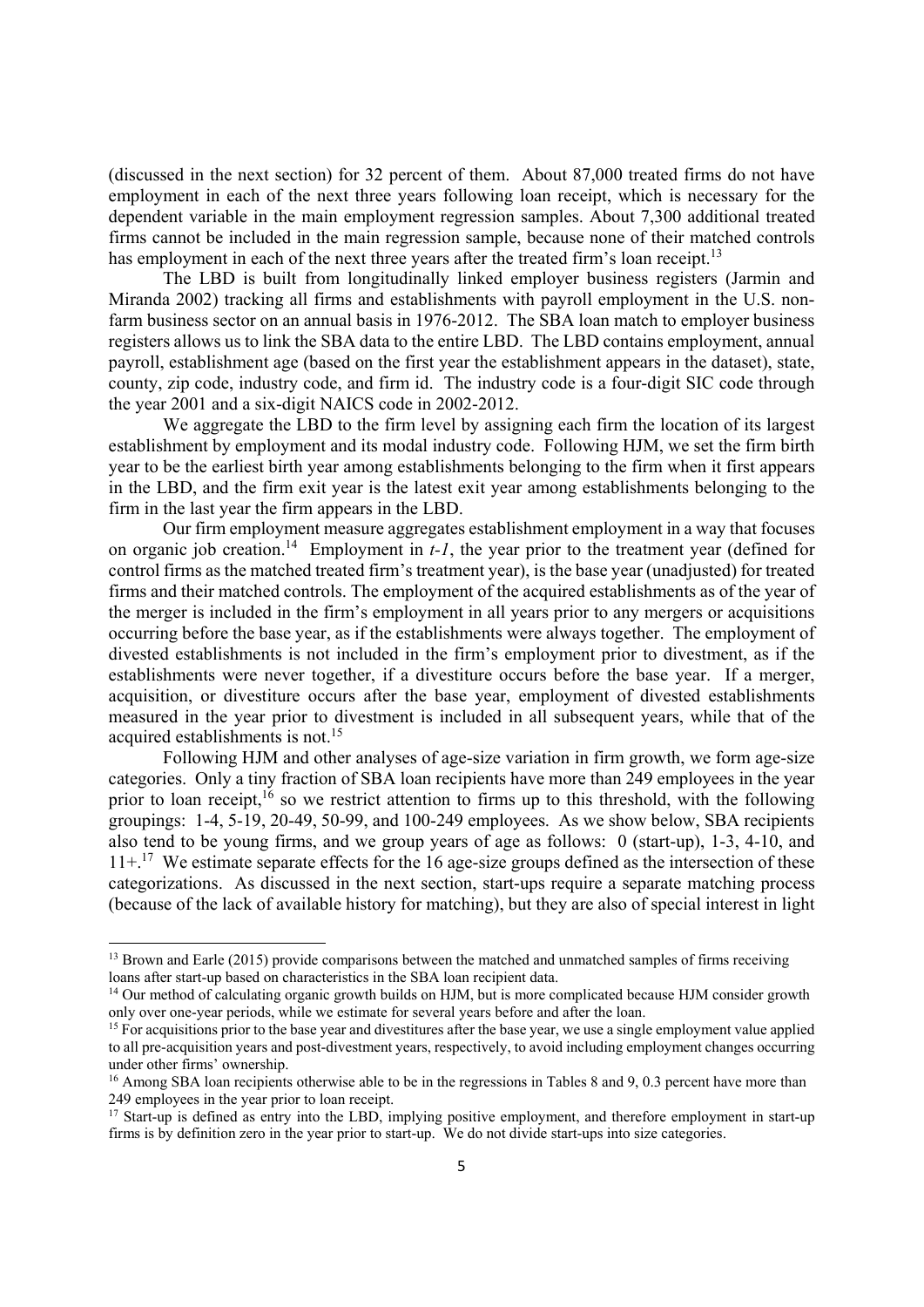of the HJM findings on their great importance in job creation. Among the 15 non-start-up groups, the 1-3 year-old age category is of particular interest, representing the "valley of death" – the period of high mortality among firms in their first few years. The 11+ age category corresponds to "mature" firms.

We next turn to a description of the SBA loan recipients by age, size, and growth in comparison to non-recipients in the LBD. As discussed in Brown and Earle (2015), remarkably little is known about what types of firms get SBA loans and how recipients compare to nonrecipients, so these results may be of broader interest to anyone studying SBA programs.

Table 2 shows the number of loan recipients in the LBD that fall into each of the 16 agesize categories. The numbers decline in size for the youngest continuers, while the most numerous size category is 5-19 employees for the older age groups. The youngest continuers (age 1-3) in the largest size (100-249 employees) group is a particularly small cell, suggesting caution in the interpretation of the results for this group.

How does the age-size distribution of recipients compare with non-recipients? Table 3 shows the empirical probability of receiving an SBA loan in a particular year. For the sample as a whole, the probability is 0.40 percent, and for start-ups the probability is 0.69 percent. Probabilities decline in age overall and for the size categories with up to 49 employees, while the age 4-10 group has the largest probability for the two largest size categories. The relationship with size is inverse-U-shaped, with the 20-49 employee category having the highest probabilities. For every age group, the probability of receiving an SBA loan is higher for the 100-249 size group than for the 1-4 employee group. Thus, from a probability of receipt standpoint, SBA loans are in practice allocated towards start-ups and younger firms but not towards the smallest size groups among the more mature small- to medium-sized firms that receive the loans. Nonetheless, a substantial share of all SBA loans goes to very small, mature firms.

Brown and Earle (2015) report that SBA recipients' pre-loan growth rates tend to differ systematically from that of typical firms described by Hurst and Pugsley (2011). Eslava and Haltiwanger (2014) show that young Colombian manufacturing firms that are also larger (often meaning they grew faster since birth) experience higher growth rates. One explanation for this pattern is that young firms with drive, managerial talent, and ambition grow faster from birth, and these factors persist in affecting growth rates later on.<sup>18</sup> Table 4 tabulates average employment growth rates from four years before the loan to one year prior to the loan for the SBA recipient sample by age-size categories, restricting attention to firms at least four years old. For comparison, Table 5 contains the analogous computation for all non-recipients in the LBD. The mean threeyear pre-loan growth rate is higher among SBA recipients than non-recipients in all age-size groups except very small, mature firms (age 11+ with 1-4 employees). Mean three-year growth among SBA recipients is 0.150 compared to 0.019 among non-recipients. Thus, while these results support Hurst and Pugsley's (2011) findings about the growth of typical small firms, they imply that many SBA firms belong to the atypical subset of small firms (including gazelles) that tend to grow strongly, even prior to loan receipt. Together with the other factors differentiating recipients and non-recipients, this result highlights the importance of conditioning on prior growth. Below, we outline a matching approach to estimation where comparisons are carried out with controls experiencing similar past growth histories.

The analysis above is conditional on survival. But SBA loan receipt may also affect survival, which we discuss in a separate subsection below.

<sup>&</sup>lt;sup>18</sup> To the extent that initial success is due to luck or other transient factors, however, there could be reversion to the mean.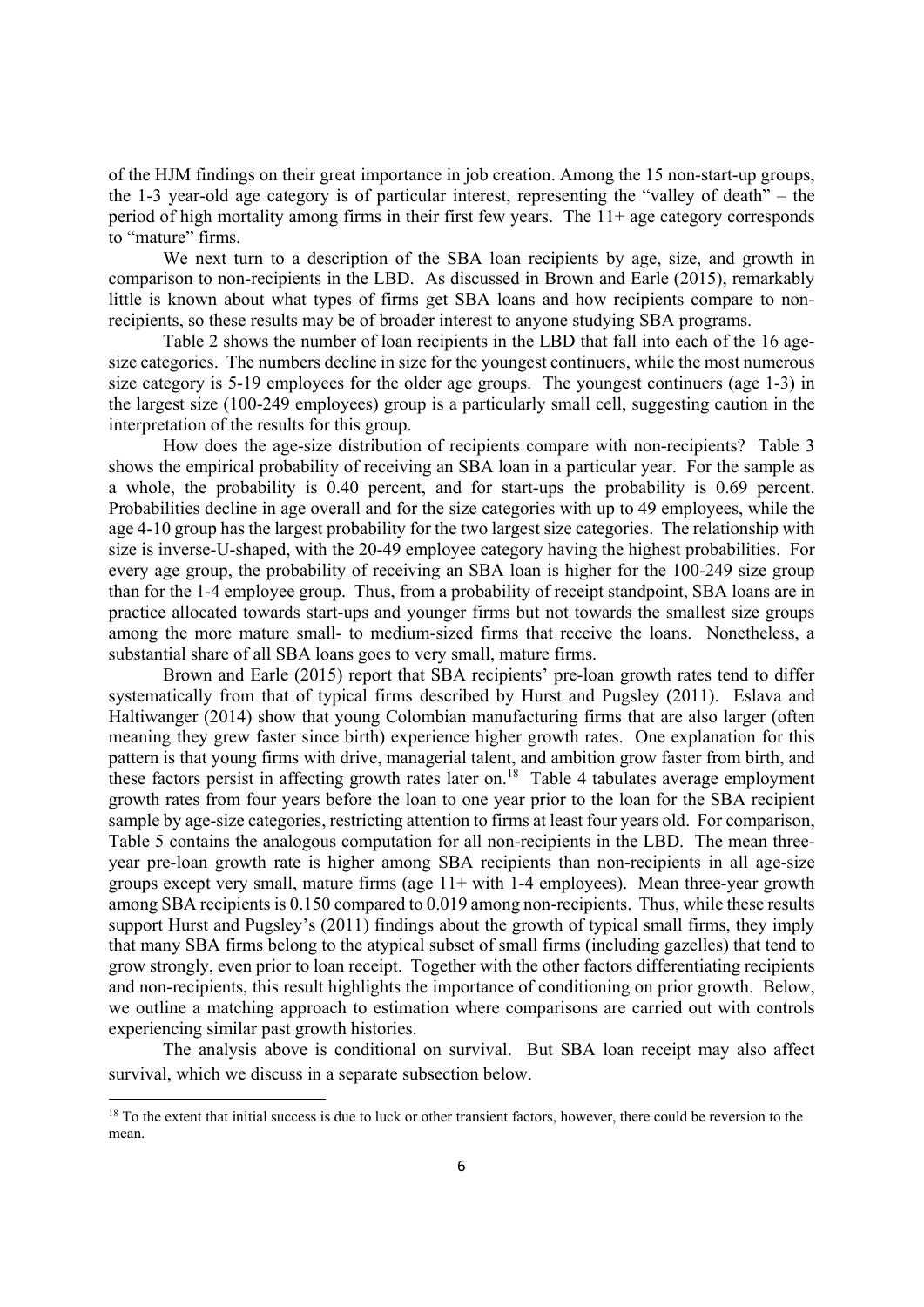Finally, all of this analysis so far has implicitly treated SBA loan receipt as a binary treatment. SBA loan amounts vary substantially, however. Table 6 displays mean loan amounts by age-size categories. Loan amounts increase monotonically in both age and size, except that start-ups receive slightly large loans than 1-4 employee non-start-ups. While the grand mean across all SBA loans is \$445,995 (in 2010 USD), the mean amount for the smallest size group is about half that, and it is three times bigger for the largest size group. This suggests that the treatments are very different across age-size groups, and the analysis allows for this variation by using loan amount rather than a simple treatment dummy.

#### **4. Estimation Strategy**

Our attempt to estimate the causal effect of SBA loan receipt on employment and survival faces typical identification challenges. Let  $TREAT_{it} \epsilon \{0,1\}$  indicate whether firm *i* receives an SBA loan in year *t*, and let  $y_{it+s}^1$  be employment at time *t*+*s*,  $s \ge 0$ , following loan receipt. The employment of the firm if it hadn't received a loan is  $y_{it+s}^0$ . The loan's causal effect for firm *i* at time *t*+*s* is defined as  $y_{it+s}^1 - y_{it+s}^0$ . The value of  $y_{it+s}^0$  is not observable, however. We define the average effect of treatment on the treated as  $E{y_{t+s}^1 - y_{t+s}^0 | TREAT_{it} = 1} = E{y_{t+s}^1 | TREAT_{it}} =$  $1 - E{y_{t+s}^0}$  | TREAT<sub>it</sub> = 1}. A counterfactual of the last term, i.e., the average employment outcome of loan recipients had they not received a loan, can be estimated using the average employment of non-recipients,  $E\{y_{it+s}^0 | TREAT_{it} = 0\}$ . This approximation is valid as long as there are no uncontrolled contemporaneous effects correlated with loan receipt. To help control for such contemporaneous effects, we use matching techniques to select a comparison group.

For this purpose, we have taken the following steps. As mentioned in Section 3 above, we limit our treated sample to firms in the LBD receiving their first SBA 7(a) or 504 loan in 1991- 2009 and those not receiving a SBA disaster loan prior to their first 7(a) or 504 loan. To be eligible to be a candidate control firm for a particular treated firm, a firm can never have received an SBA 7(a), 504, or disaster loan at any time between 1953-2009; it must be in the same four-digit industry in the treated firm's loan receipt year, and be in the same firm age category (1-2 years old, 3-5 years old, 6-10 years old, and 11 or more years old) in the treated firm's loan receipt year and in the same employment category (1 employee, 2-4 employees, 5-9 employees, 10-19 employees, 20-49 employees, 50-99 employees, and 100 or more employees) in the year prior to loan receipt. For non-start-ups, the control must have non-missing employment in the year prior to the treated firm's loan receipt. Among firms with 19 or fewer employees in the previous year and start-ups, we also require the candidate control firm to be located in the same state (firms with 1-19 employees are much more numerous than ones with more than 19 employees, so we can afford to impose more restrictions on this group).<sup>19</sup> In addition, for non-start-ups we impose a restriction that the ratio of the treated firm's employment in the previous year to the control firm's previous year employment be greater than 0.9 and less than 1.1. This means that among firms with nine or fewer employees, employment must match exactly.

For the non-start-ups, we would also like to match on variables representing the growth history prior to treatment year, but it is difficult to design matching thresholds for each variable separately, so we reduce this dimensionality problem with propensity score matching. We estimate

 $<sup>19</sup>$  Larger firms may well be in national markets, in which case matching on state would not be appropriate. Matching</sup> on geography below the state level even for the smallest firm categories would result in a large number of treated firms being left out of the analysis, potentially biasing the results.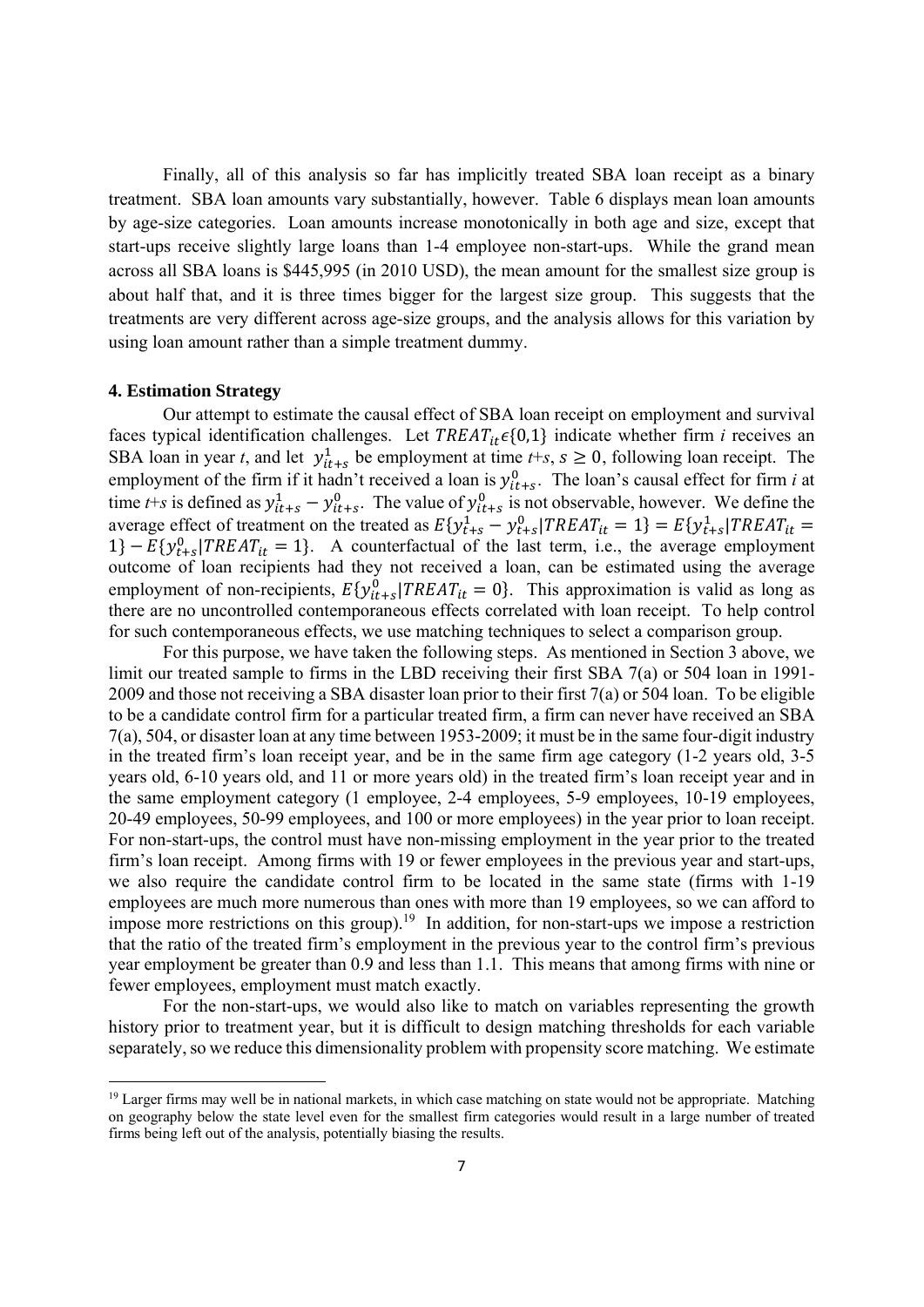separate probit regressions using the sample of treated firms and their candidate controls (according to the exact matching criteria) for different age-size categories (defined in the exact matching above).<sup>20</sup> The probit regresses a dummy for SBA loan receipt on cubic functions of the pre-loan year logs of employment, revenue, and assets, and their annual growth rates back four year prior to the loan; the log of payroll/number of employees in the pre-loan year; firm age; firm age squared; a multi-unit firm dummy; and year dummies. For the lagged employment growth variables, all revenue and assets variables, and for the log of payroll/number of employees in the year prior to the treated firm's loan receipt, we also impute zeroes in place of missing values and include dummies for such cases. Conditioning on four years of lagged employment, revenues, and assets is intended to create a control group with very similar histories to the treated firms.

The treated firm observations in the probit regressions are each assigned a weight of  $\frac{(N-R)}{R}$ , where *N* is the total number of firms in the regression and *R* is the number of treated firms in the regression. The non-treated firms are assigned a weight of 1. This equalizes the total weight of the treated firm and non-treated firm groups. The purpose of this weighting is to produce propensity scores that span a wider range, centered around 0.5 rather than near zero.

We limit the treated and non-treated firms in the employment and survival regression analysis to those within a common support, meaning that no propensity score of a treated (nontreated) firm that we use is higher than the highest non-treated (treated) firm propensity score, and no propensity score of a treated (non-treated) firm that we use is lower than the lowest non-treated (treated) firm propensity score. A non-treated firm is included as a control for a particular treated firm if the ratio of the treated to the non-treated firm's propensity score is at least 0.9 and not more than 1.1. Treated firms with no controls meeting all these criteria are not included in the employment and survival regression analysis. Non-treated firms appear in the regressions as many times as they have treated firms to which they are matched (i.e., this is matching with replacement). Kernel weights are applied to the controls.<sup>21</sup> In the employment and survival regressions, each control is assigned a final weight of their kernel weight divided by the sum of the kernel weights for all controls for a particular treated firm, and the treated firm is given a weight of one. As a result, the treated firm and all its control firms together receive equal weight.

Propensity score matching relies on a strong assumption of "selection on observables." Since our data are longitudinal, for the non-start-ups we are also able to eliminate unobserved, time-invariant differences in employment through difference-in-differences (DID) regression specifications. This estimation strategy does not control for possible time-varying unobservables, such as systematically different demand, productivity, or cost shocks received by treated and control firms during the treatment year. Brown and Earle (2015) address this possibility by using an instrumental variable (IV) strategy in addition to the OLS strategy employed here. They estimate slightly stronger employment effects in IV specifications than in OLS specifications like those used here. We do not estimate IV specifications here, because the instrumental variables suffer from weak  $1<sup>st</sup>$ -stage power in thin age-size cells.

For firms receiving an SBA loan at start-up (during the first year of positive employment in the LBD), the matching procedures involve exact matching on industry, year, age (start-ups are matched only with start-ups), state, but not propensity score matching. We do not exact match on

<sup>21</sup> The kernel weight is  $1 - \left( \frac{abs(\frac{propensity score_{tr}}{propensity score_{ntr}} - 1)}{0.1} \right)$ 

, where tr is a subscript for the treated firm, and ntr is a subscript

for the non-treated firm. See Imbens and Wooldridge (2009) for discussion of kernel weighting.

 $\overline{\mathbf{c}}$ 

<sup>&</sup>lt;sup>20</sup> Treated firms with no candidate controls are dropped at this point.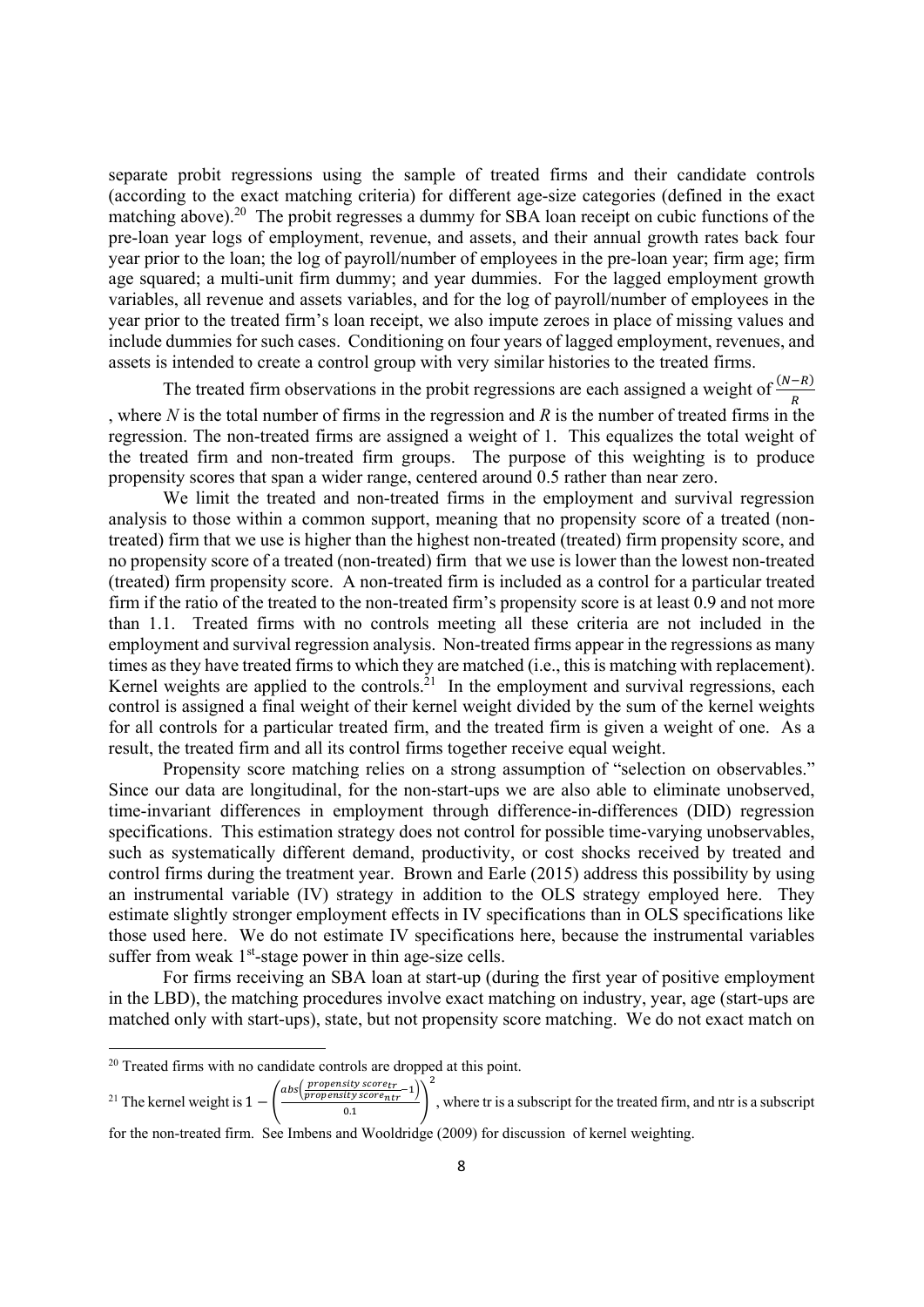start-up employment, because that is influenced by the treatment. Without propensity score matching on growth history and exact matching on pre-loan employment level, treated and control start-ups may thus be less closely matched on observables than non-start-ups.

Our analysis focuses on the first SBA loan, as subsequent loan receipt (approximately 20- 25 percent of the loan sample is subsequent loans) may be influenced by the outcome of the first one. Also, given our long time series, we find it useful to constrain the time frame around which we calculate employment growth to focus on the short- and medium-term effects of the loan. This puts all of the loan cohorts on an equal footing, so that each counts equally rather than having longer time series for the early cohorts and shorter series for the later ones. The basic form of the regression therefore uses the change in employment as the dependent variable, as follows:

$$
\Delta E_{ijt} = \alpha_j + X_{ijt}\beta + \theta_i\delta + u_{ijt},
$$

where Δ*E* is the change in the number of employees over some period, *i* indexes firms from 1 to *I*, *j* indexes from 1 to *J* the treated firms to which the firm is a control (for treated firms  $i = j$ ), and *t* indexes the loan years from 1 to *T*.  $\alpha_i$  is a fixed effect for each group of treated firms and its matched controls (the "treatment-control-group"),  $X_{i}$  is a set of other variables including firm age and age squared (only for the specifications used in Figure 1);  $u_{iit}$  is an idiosyncratic error.  $\theta_i$  is the amount of the SBA loan (which equals 0 for non-treated firms) received in year *t*, and  $\delta$ is the loan effect of interest.

The dependent variable is defined in one specification as change in average employment from three years before to three years after the loan:  $\Delta E_{ijt} = E_{ij,post} - E_{ij,post}$ , with  $E_{ij,post} = (E_{ijt+1} + E_{ij,post})$  $E_{ijt+2} + E_{ijt+3}/3$ , and  $E_{ij,pre}$   $_t = (E_{ijt-1} + E_{ijt-2} + E_{ijt-3})/3$ .<sup>22</sup> In survival regressions the dependent variable is a dummy for survival through a particular year after the treated firm's loan receipt.

The reliability of propensity score matching depends on whether, conditional on the propensity score, the potential outcomes  $y^1$  and  $y^0$  are independent of treatment incidence. The assumption of independence conditional on observables depends on the pre-treatment variables being balanced between the treated and control groups. We assess this in two ways – by performing a standardized difference (or bias) test for the main variables included in the matching probit regressions, and by analyzing the pre-treatment event-time dynamics. Table 7 reports the means of the main variables included in the matching probit regressions for four different samples: all treated firms, all non-treated firms, treated firms included in the employment regressions in Tables 8 and 9, and controls included in those employment regressions. Treated firm employment is larger and age is younger than for non-treated firms prior to matching, and treated firms experience more employment growth in the four years prior to treatment. After matching, these differences are negligible. The standardized difference measures confirm this: employment, employment growth, and age biases are reduced by over 93 percent.<sup>23</sup> None of the biases are close to being large after matching.<sup>24</sup> Appendix Table 1 shows the means and percent bias after matching, by age-size categories. Though none of the biases are large, the biggest ones are for larger young firms (the age 1-3 categories with 50 or more employees), which are the groups with

<sup>22</sup> In cases of missing values in years prior to loan receipt, we average employment during the available years *t-3*, *t-*2, and *t-1*. <sup>23</sup> The mean age is very similar in the total treated and total non-treated samples, leaving little scope for improvement

through matching.

<sup>24</sup> Rosenbaum and Rubin (1985) consider a value of 20 to be large.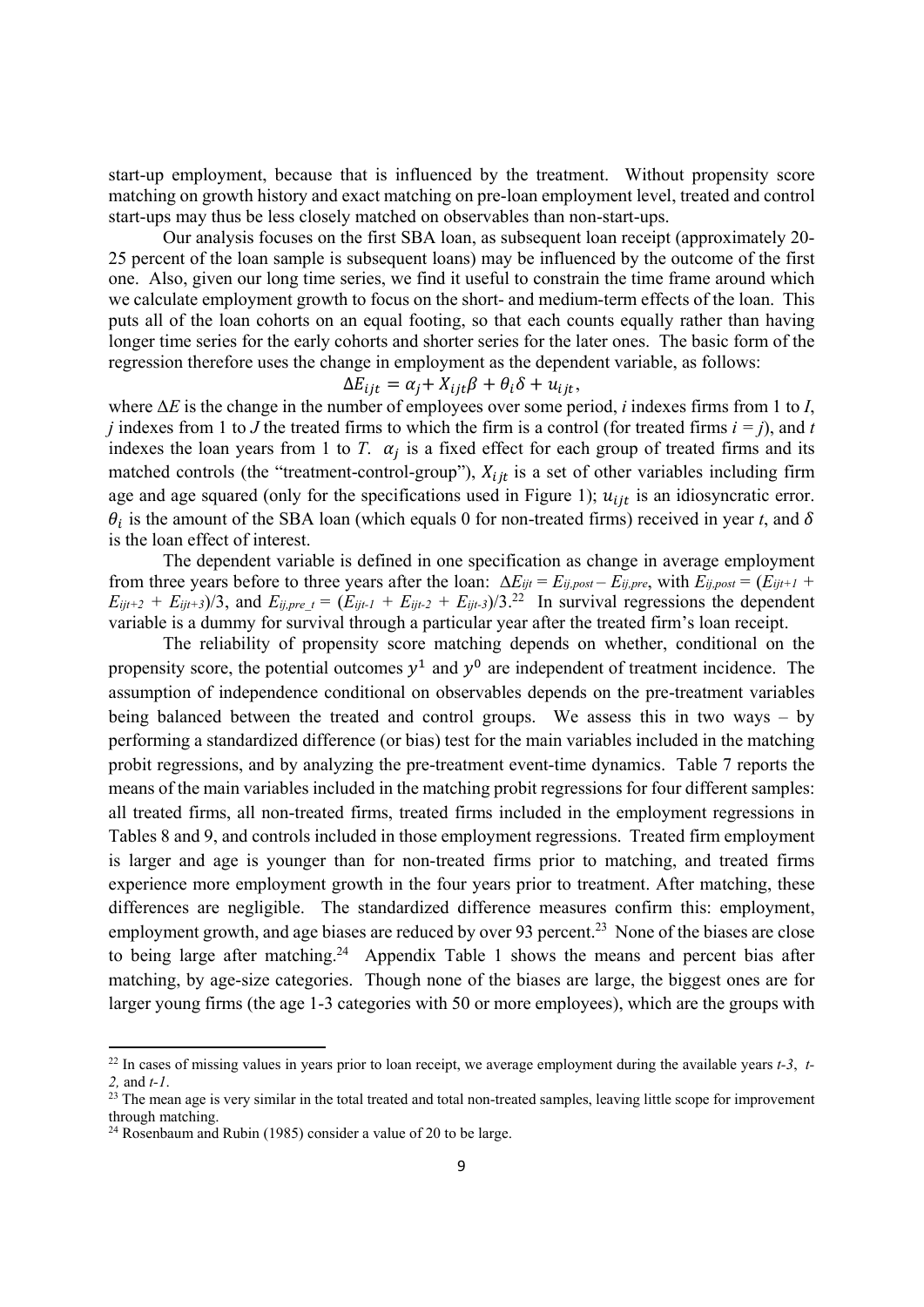the smallest loan recipient counts. These tests suggest the matching has achieved reasonable balance within each age-size category; treated firms are matched with controls that have had similar growth in the past.

The second test for how effectively the matching process has achieved balance between the treated and control groups uses estimates of the dynamic effects of SBA loan receipt on employment in our sample of non-start-up firms as a "pre-program test" in the sense of Heckman and Hotz 1989, or a "pseudo-outcome" test in the sense of Imbens and Wooldridge (2009). We define *t* as the loan year, and use the year prior to the loan, *t-1*, as the base year, computing employment differences for each year from five before to five after the loan, so that *∆E<sub>ijt</sub>* = E<sub>ijt+s</sub> –  $E_{i,t-1}$  (s = -5, -4,...4, 5). Figure 1 shows that pre-treatment growth differences between future treated and control firms are negligible, so the matching appears to be effective at eliminating growth differences prior to *t-1*. Non-start-up SBA loan recipient employment grows significantly more than that of controls starting in the loan year, and the gap steadily grows to 4.3 extra jobs per \$1 million loan by five years after loan receipt.

#### **5. Results**

#### **5.1. Employment Growth Estimates**

We present estimates considering heterogeneity separately by size and age groups (Table 8), followed by effects across age-size groups (Table 9 and Figures 2 and 3), to see how the effects differ with and without age-size interactions. For a decisionmaker interested in allocating loans to maximize the impact, an important question concerns the observability of variables used in targeting. Decisionmakers may have more reliable information on firm size than age (because age is more easily manipulated), so it is useful to know whether conditioning loans only on size reduces the efficiency of loan allocation.<sup>25</sup> The question is similar to HJM's analysis of the size-growth relationship with and without age controls. HJM report that controlling for age essentially eliminates the negative size-growth relationship found without age controls, and we can carry out a similar analysis for the effects of SBA loans.

Table 8 shows that the employment effects of the loans generally rise in size, varying from 2.2 jobs per \$1 million loan for the 5-19 employment category to 5.9 jobs for the 100-249 category. This pattern holds despite the likelihood that control firms in the larger size categories have access to more conventional financing than smaller controls. Start-up effects (5.3 jobs) are much larger than those in the other age categories (roughly flat at 3 jobs each).

The size analysis for non-start-ups with and without age controls in Figure 4 shows that the size effects are virtually identical either way. Comparing the results in Table 9 with the average pre-loan growth rates in Table 4, we find a strong positive association between average past growth in the category and average job creation effects of SBA loans. The results in Table 9 suggest that smaller, older firms do grow after loan receipt, but much less than other groups. Firms in the

<sup>&</sup>lt;sup>25</sup> Observed firm age might be easily manipulated, for example by renaming and re-registering what is essentially the same company. Firm size might be manipulated through hiring decisions on the margin, but large changes in firm size are more difficult, although splitting up a large firm to make it eligible for small business preferences is hardly unheard of. If age is therefore less easily or reliably observed than size, then an important question is whether using information on size alone is at all useful, or if age is a crucial piece of information for targeting types of firms.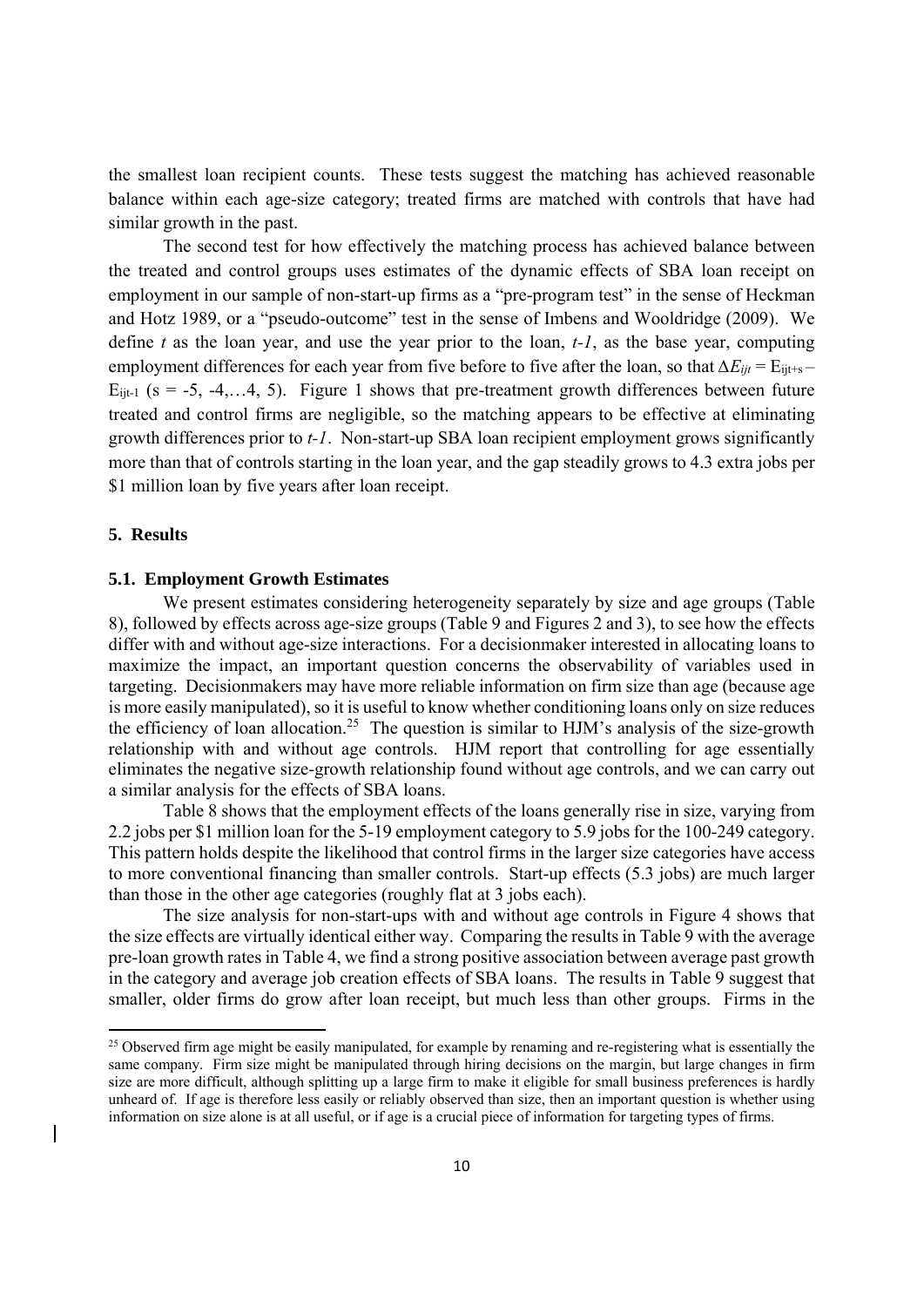smaller, older age-size categories have a much lower propensity to receive SBA loans than other age-size categories (Table 2),<sup>26</sup> but they still represent a significant fraction of total SBA loans (the three categories with fewer than two created jobs per \$1 million loan represent 26 percent of all SBA loans).

Firms with a history of growth have both demonstrated the ability to grow and may be more likely to want to expand further in the future, which could explain their larger SBA loan effects. This is despite the possibility that growing firms have greater access to conventional financing, which should attenuate the effect of SBA-backed loans.27

The results above focus on organic growth. Appendix Tables 2 and 3 show results that include firm boundary changes as employment changes. Boundary changes are most frequent in larger, more mature firms, especially those with 100-249 employees and that are 11+ years old. The employment effects are a bit higher for firms with 100-249 employees than the effects solely using organic employment growth, suggesting larger treated firms are expanding more via acquisition than their matched controls.

#### **5.2 Survival Estimates**

The analysis so far assumes no differences in survival rates between treated firms and controls, although the SBA frequently refers to business survival as a performance measure, and access to loans may well affect survival. The direction of the effect is not certain, however, because while more finance may help a business through hard times, increased leverage and possible over-extension could create greater vulnerability. Nor is the measurement of survival unambiguous, and any disappearance from the database is classified as an exit. Though great effort has been made to link establishments across time in the LBD, we cannot always distinguish bankruptcy and other genuine shutdowns from buy-outs or reorganizations that lead to a change in the identifying code in the LBD. As some of these outcomes represent business failure, others reflect success, and some level of exit is a normal feature of a dynamic economy, the analysis of exit is thus also not as clear normatively as our analysis of employment effects.

With these qualifications in mind, we are nonetheless interested to ascertain how SBA loan receipt affects firm survival. In this section we estimate these effects using linear probability model (LPM) regressions for shorter- (three-year) and longer-run (ten-year) survival. Again we examine the heterogeneity by age-size categories. Other than the dependent variable, the regressions are identical to the employment regressions in the previous section.

 We include only firm exits occurring within the examined time period that have no surviving establishments (establishment sales to other firms) post-exit. Firms that exit via sale of their establishments are ambiguous from a performance perspective - some may be cases where the entrepreneur is cashing in on a successful venture.

 To provide a baseline for the estimated effects, the three- and ten-year survival rates in the regression sample for each age-size category are reported in Tables 10 and 11. Average survival rates generally increase with both age and size, but for within age groups there is little difference in survival for size groups of five employees and greater.

 Tables 12 and 13 and Figures 5-7 display the three-year survival regression results. The effects are sharply declining in age, ranging from a 14 percent higher propensity to survive per \$1 million loan for start-ups to -1.2 percent for mature firms, and this pattern holds across all size

<sup>&</sup>lt;sup>26</sup> This could reflect either less need/desire for a loan or lower quality loan applications.

<sup>&</sup>lt;sup>27</sup> The control firms in the age-size categories with higher past growth rates are more likely to receive conventional financing than controls in other categories, dampening the treatment effects if finance facilitates growth.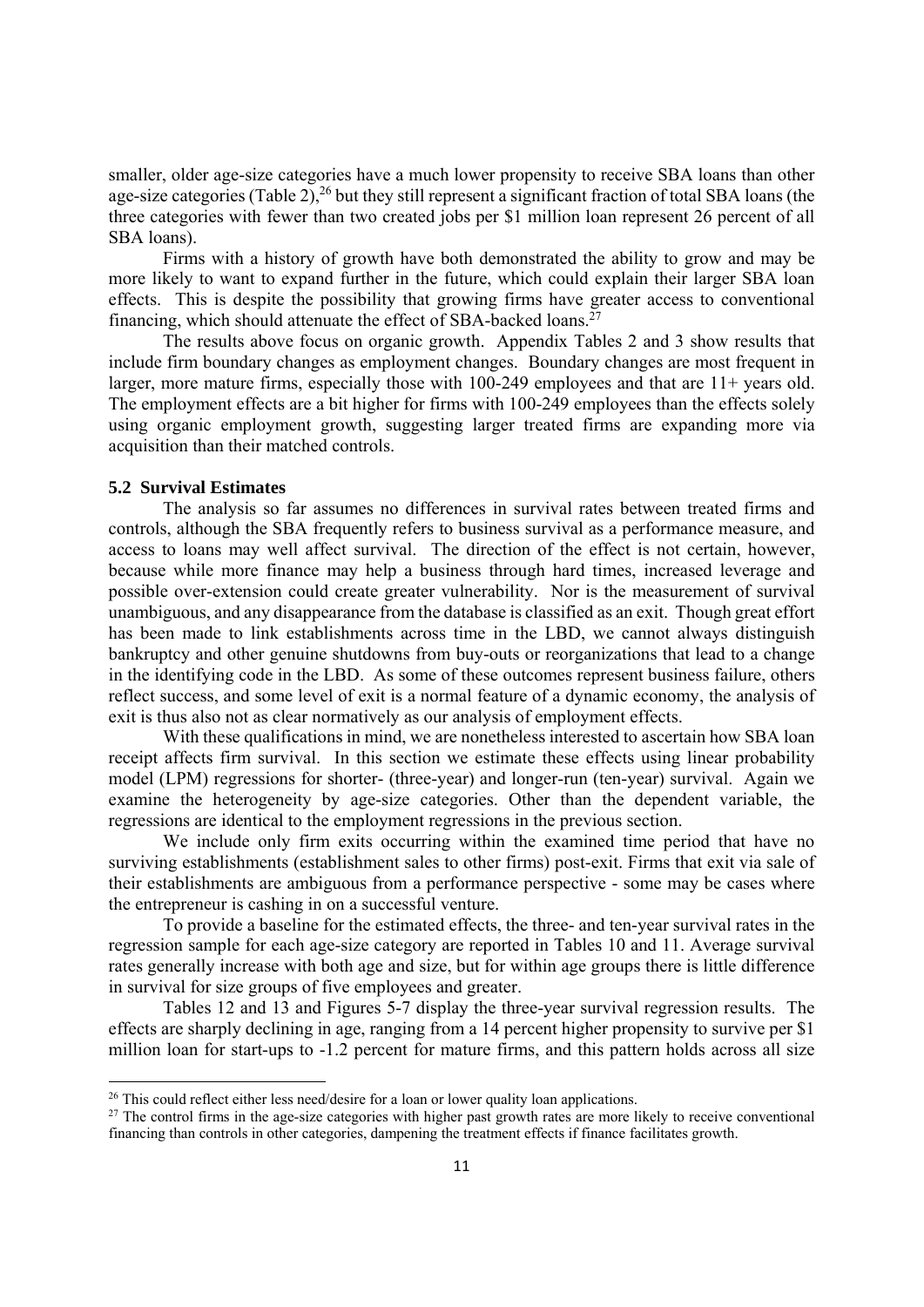classes (Figure 6). The effects for non-start-ups vary little across employment categories, with the exception of a higher effect for the smallest firms (1-4 employees), and this pattern holds with or without age controls (Figure 7). The firms least likely to want to grow (small, mature firms) actually exhibit negative survival effects from loan receipt.

The ten-year survival effect (Tables 14 and 15 and Figures 8-10) is much stronger for firms with 19 or fewer employees than the three-year effect, while it is very similar for larger firms, resulting in a sharper decline of the effect with size. Loans have a larger effect on shorter-run than longer-run survival for start-up firms, suggesting that the loans are particularly beneficial while they are in the "valley of death". The effects are higher over the longer period for the other age categories, though. Across age-size groups, the estimated survival effects are strongly negatively correlated with average survival rates in the corresponding sub-populations, suggesting SBA loans have the greatest survival benefits for firms that are particularly vulnerable to exit.

#### **5.3. Employment Growth Estimates Incorporating Exit**

If we assume exit represents job loss, the significant survival effects from SBA loan receipt suggest the employment growth analysis focusing on surviving firms in section 5.1 may be biased. We investigate this by imputing zero values for employment following exit and re-estimating.<sup>28</sup> The patterns are somewhat sensitive to whether exit is taken into account: the estimates incorporating exit, shown in Tables 16 and 17 and Figures 11-13, result in a stronger positive association between size and the employment effect, and the effect now declines with age: relative to their matched controls, fewer treated firms going through the "valley of death" destroy jobs via exiting.

 These patterns are again highly correlated with mean past growth rates in the age-size groups, consistent with the idea that firms demonstrating past growth are more likely to want to grow in the future and thus to use the loan for expansion.

#### **5.4 Variation by Pre-Treatment Growth**

 The fact that the job creation loan effects are larger by size categories suggests there may be an association between pre-treatment growth and the employment response to loan receipt, since there is a mechanical relationship between past growth and size. If so, then past employment growth could be used to inform loan allocation. A similar argument applies to survival: if past growth reflects not only a demonstrated desire to grow in the future, but also firm quality, then it should associated with survival.

We may test this directly by interacting pre-treatment employment growth and loan amount in regressions by age categories (except start-ups).29

Table 18 shows that the estimated relationship between pre-treatment growth and the loan amount impact is positive for all three age groups, although it is statistically significant only for firms in the two older age categories, when exiting firms are excluded. When exit zeroes are

 $28$  Exit effects could be incorporated in many ways, as it is not conceptually clear how many years of zeros to impute post-exit. These results can thus be viewed as giving an indication of the direction the exit effect exerts on employment estimates rather than some exact magnitude.

<sup>&</sup>lt;sup>29</sup> For firms with positive employment in both t-4 and t-1, pre-treatment growth is the difference between employment in t-1 and t-4, divided by three so as to annualize it. If a firm doesn't have employment in t-4, but has it in t-3, pretreatment growth is the difference between employment in t-1 and t-3, divided by two. Firms without positive employment in t-4 and t-3, but with it in t-2, have pre-treatment growth of the difference between employment in t-1 and t-2, and those only with positive employment in t-1 have pre-treatment growth of employment in t-1 (since employment prior to that is assumed to be zero).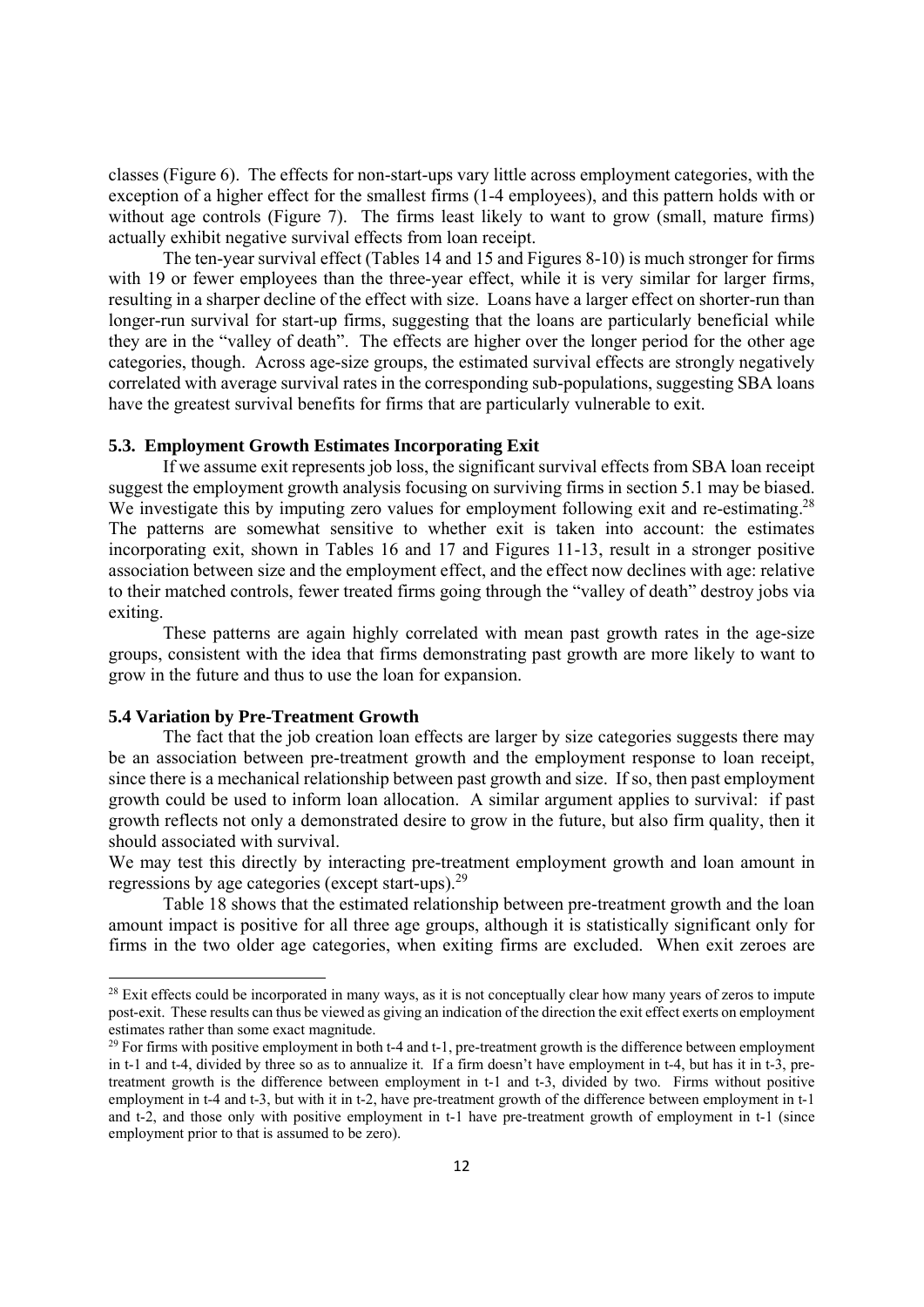incorporated, all three categories have positive associations. The estimates suggest job creation per \$1 million loan increases by one for every 8.3 (10.8) in employment growth in the four years prior to loan receipt when focusing on surviving firms aged  $4-10(11+)$ , and it is one for every 11.1 (9.8, 13.2) in prior employment growth for firms aged 1-3 (4-10, 11+) when including exiting firms. The effects on survival are weaker: shorter-run survival propensity increases by one percent per \$1 million loan for every 34.5 (28.6) in prior employment growth for firms in age category 1- 3 (11+), and the effect on longer-run survival is statistically insignificant for all three age categories. These results are consistent with pre-treatment growth partly reflecting firm quality and partly a desire to expand further in the future.

#### **6. Conclusion**

 Research on measures to support small businesses has been preoccupied with examining the basic proposition that small firms are disproportionate job creators. Although the proposition is practically an article of faith for many, HJM have recently shown that firm size and growth are essentially uncorrelated once the analysis accounts for firm age, and systematically larger job creation only comes from new entrants and very young firms. Whatever the nature of the firm age-size-growth relationships, however, the existing research does not address the question of whether and how job creation and survival per dollar of financing backed by the government varies across firms by size and age.

 Our analysis matches firms with fewer than 250 employees receiving loans in the two largest loan guarantee programs of the Small Business Administration (the 7(a) and 504 programs) to non-recipients that are essentially identical along every observable: pre-loan size, age, industry, year, and pre-loan growth history. For the results to be interpreted as causal, one must assume that there are no systematic time-varying differences between the loan recipients and control firms, such as differential demand, productivity, or cost shocks at the time of loan receipt.

 Consistent with HJM's findings for overall job creation rates and with the literature on loan access and financial constraints on growth by firm age, we find strong employment and survival effects for start-up firms, both the employment and survival effects decline in age, and the employment effects are increasing within age categories. The survival effects also decline in size. Unlike HJM, however, the employment effects increase with size even without age controls. The fact that gazelles grow particularly strongly in response to loan receipt implies they face significant financial constraints to their continued growth.

 We find that the categories of firms most vulnerable to exit experience the largest survival effects from loan receipt. The loans are particularly helpful to young firms coping with the "valley of death".

The result that small, mature firms expand the least and actually experience lower survival rates in response to SBA loan receipt suggests that though they may have difficultly obtaining loans (as suggested by the literature on loan access by firm size), their growth is only weakly constrained by this, consistent with Hurst and Pugsley's (2011) premise that such firms don't wish to grow and thus that government support for them may have less of an impact. Though small, mature firms exhibit the lowest propensity to receive SBA loans among all age-size categories, the absolute number going to them is still a substantial fraction of the total.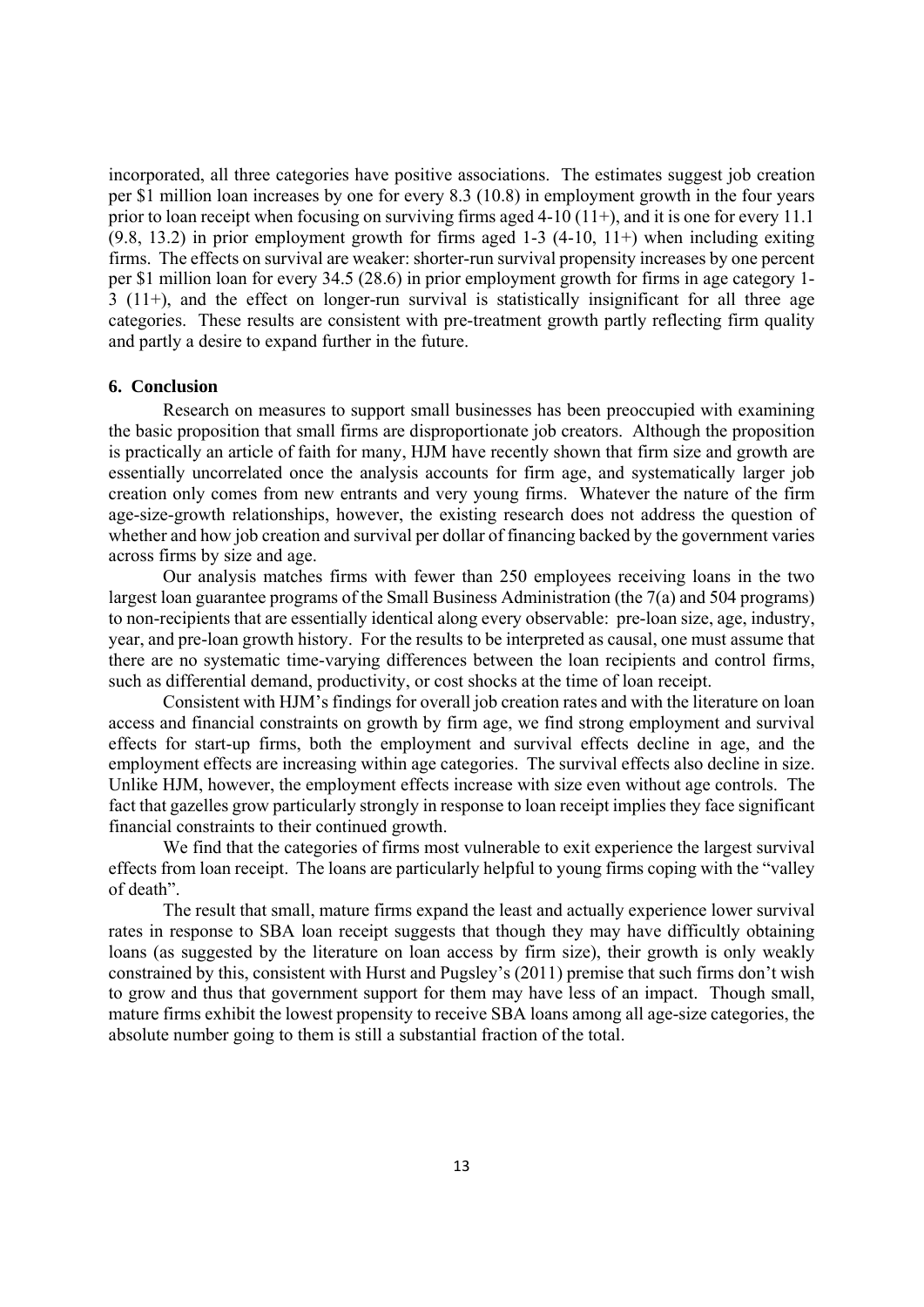#### **References**

Adelino, Manuel, Song Ma, and David T. Robinson, Firm Age, Investment Opportunities, and Job Creation," NBER Working Paper No. 19845, January 2014.

Birch, David L., *Job Creation in America: How Our Smallest Companies Put the Most People to Work.* New York: Free Press, 1987.

Brown, J. David, and John S. Earle, "Finance and Growth at the Firm Level: Evidence from SBA Loans," IZA Discussion Paper No. 9267, August 2015.

Canton, Erik, Isabel Grilo, Josefa Monteagudo, and Peter van der Zwan, "Perceived Credit Constraints in the European Union," *Small Business Economics*, Vol. 41, 701-715, 2013.

Davis, Steven, John Haltiwanger, and Scott Schuh, *Job Creation and Destruction.* Cambridge, Mass: The MIT Press, 1996.

Evans, David S., ''The Relationship between Firm Growth, Size, and Age: Estimates for 100 Manufacturing Industries,'' *Journal of Industrial Economics*, Vol. 35, 567–581, 1987.

Eslava, Marcela, and John Haltiwanger, "Young Businesses, Entrepreneurship, and the Dynamics of Employment and Output in Colombia's Manufacturing Industry," mimeo, May 2014.

Haltiwanger, John, Ron S. Jarmin, and Javier Miranda, "Who Creates Jobs? Small versus Large versus Young." *Review of Economics and Statistics*, Vol. 95(2), 347–361, May 2013.

Heckman, James, and Joseph V. Hotz, "Choosing among Alternative Nonexperimental Methods for Estimating the Impact of Social Programs: The Case of Manpower Training," *Journal of the American Statistical Association*, Vol. 84(408), 862-74, December 1989.

Hurst, Erik, and Benjamin Wild Pugsley, "What Do Small Firms Do?" *Brookings Papers on Economic Activity*, 73-118, Fall 2011.

Imbens, Guido W., and Jeffrey M. Wooldridge, "Recent Developments in the Econometrics of Program Evaluation," *Journal of Economic Literature*, Vol. 47(1), 5-86, 2009.

Jarmin, Ronald S., and Javier Miranda, "The Longitudinal Business Database*.*"CES Working Paper 02-17, 2002.

Levenson, Alec R., and Kristen L. Willard, "Do Firms Get the Financing They Want? Measuring Credit Rationing Experienced by Small Businesses in the U.S." *Small Business Economics*, Vol. 14, 83-94, 2000.

Neumark, David, Brandon Wall, and Junfu Zhang, "Do Small Businesses Create More Jobs? New Evidence for the United States from the National Establishment Time Series," *Review of Economics and Statistics* 93(1), 16-29, 2011.

Rosenbaum, P., and D. B. Rubin, "Constructing a Control Group Using a Multivariate Matched Sampling Method that Incorporates the Propensity Score," *The American Statistician*, Vol. 39, pp. 33-38, 1985.

SBA, SOP 50 10 5(H), Lender and Development Company Loan Programs, effective May 1, 2015. Downloadable from

https://www.sba.gov/sites/default/files/sops/SOP\_50\_10\_5\_H\_FINAL\_FINAL\_CLEAN\_5-1-15.pdf, accessed July 29, 2015.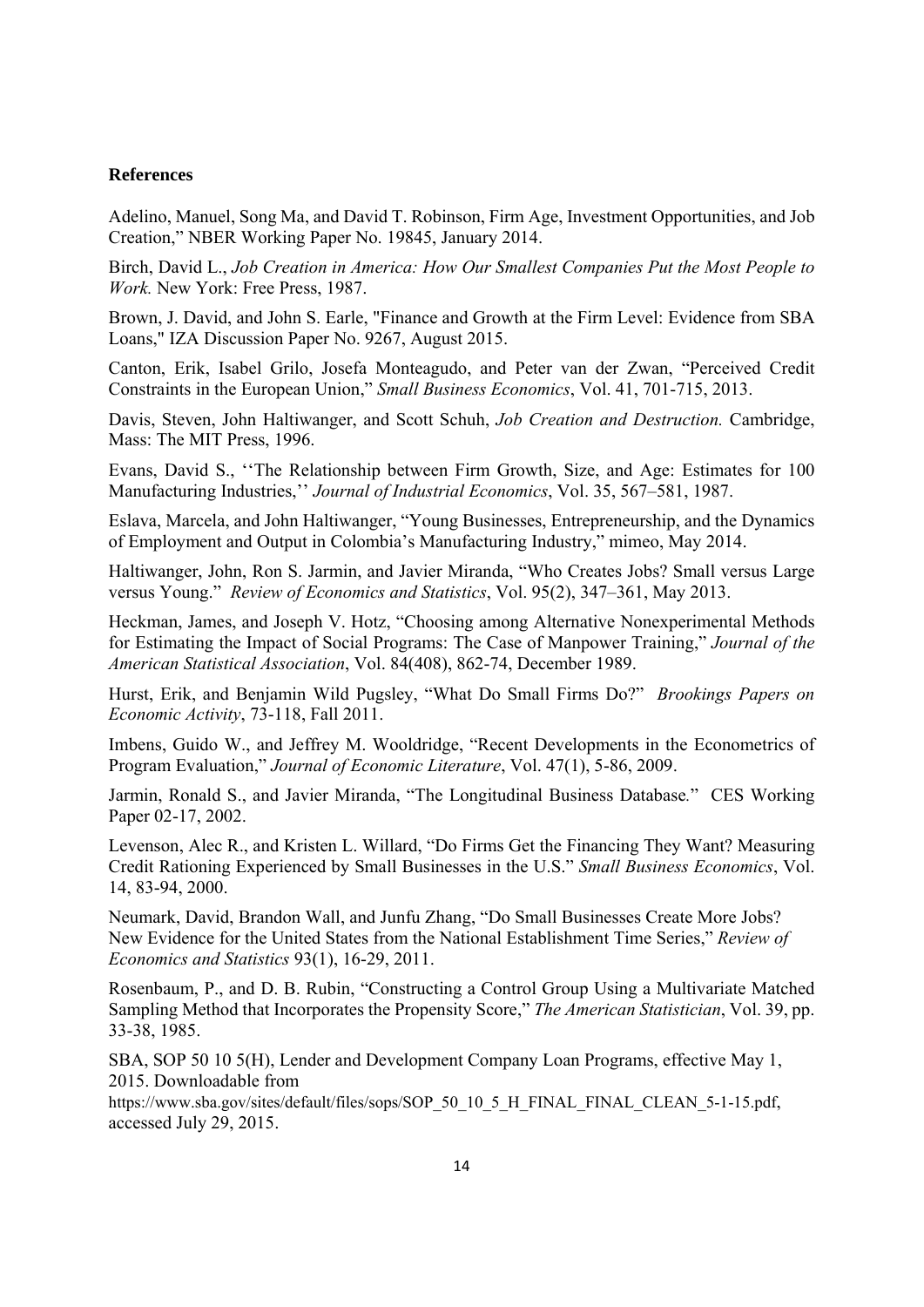|                                                                                                                               | Number    |
|-------------------------------------------------------------------------------------------------------------------------------|-----------|
| Total SBA Loans in 1991-2009                                                                                                  | 1,141,200 |
| Except U.S. Territories                                                                                                       | 1,124,900 |
| Except cancelled loans                                                                                                        | 979,600   |
| After consolidating loans to the same borrower in the same year                                                               | 947,300   |
| Except loans not matched to any business register                                                                             | 824,200   |
| Except loans matched to non-employer business register                                                                        | 760,000   |
| Except loans matched to a business register but not matched to the<br>LBD firm data                                           | 701,500   |
| Except SBA 7A/504 loans in years after the first loan year in the<br>1991-2009 period                                         | 518,200   |
| Except firms with first SBA loan before 1991 or a SBA disaster                                                                | 486,200   |
| loan at any time                                                                                                              |           |
| Except firms with missing exact matching variables (employment)                                                               | 459,600   |
| in year before loan receipt, industry, or state (sample for control                                                           |           |
| matching process)                                                                                                             |           |
| Except firms without matched controls for three-year employment                                                               | 310,400   |
| growth with exit zeroes                                                                                                       |           |
| Except firms with greater than 249 employees in $t-1$ (Regression                                                             | 309,700   |
| sample for Tables 16 and 17)                                                                                                  |           |
| Except firms missing three-year employment growth without exit                                                                | 222,300   |
| Except firms without matched controls for three-year employment<br>growth without exit (Regression sample for Tables 8 and 9) | 215,000   |

Table 1. Path from Full SBA Loan Dataset to Treated Firms in Final Matched Regression Sample

Numbers are rounded to the nearest one hundred for disclosure avoidance.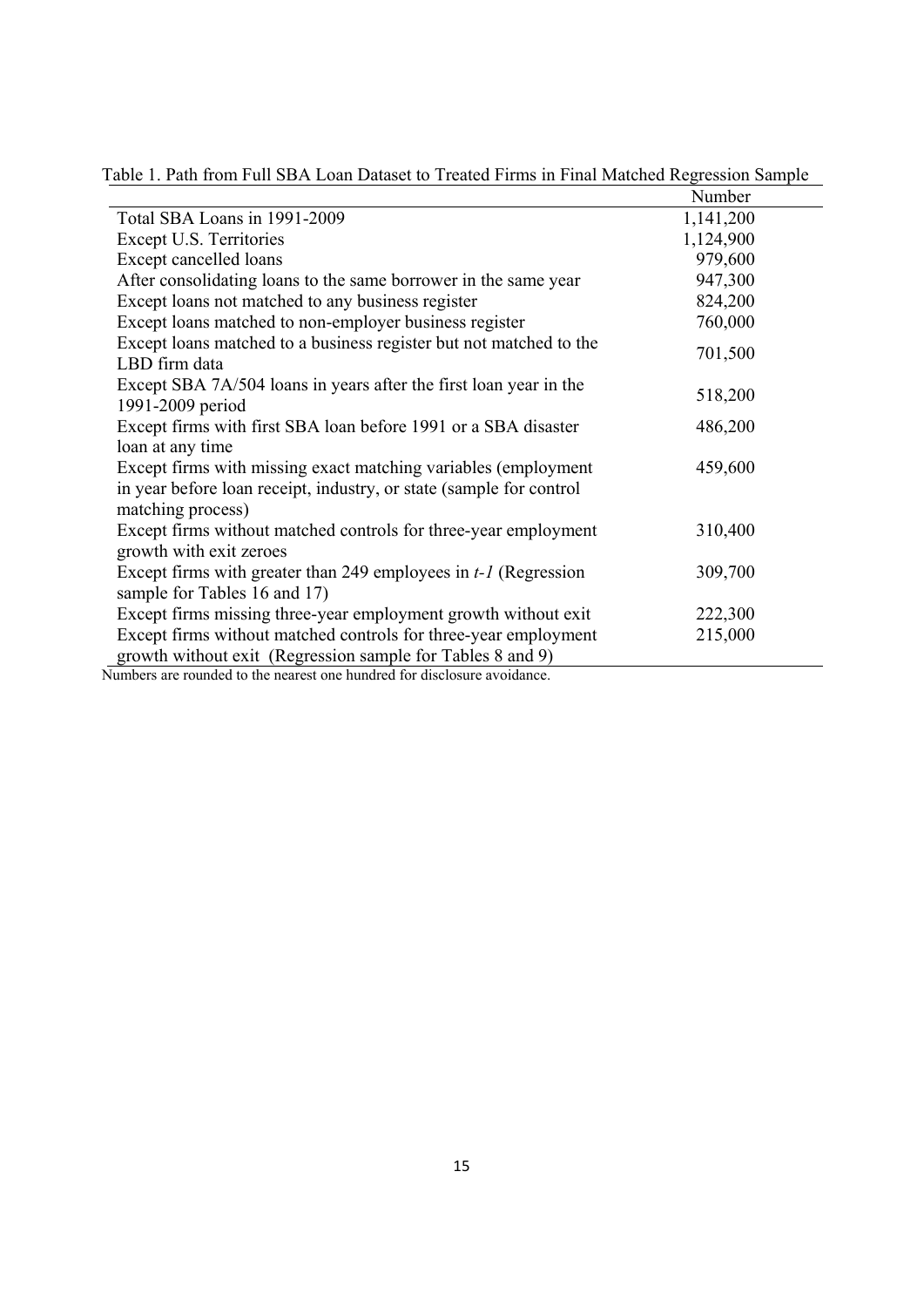|          | Employment in Year t-1 |         |        |        |         |         |  |  |
|----------|------------------------|---------|--------|--------|---------|---------|--|--|
| Age      | 1-4                    | $5-19$  | 20-49  | 50-99  | 100-249 | Total   |  |  |
|          |                        |         |        |        |         | 65,600  |  |  |
| $1 - 3$  | 55,300                 | 40,800  | 7,700  | 1,500  | 400     | 107,700 |  |  |
| $4 - 10$ | 37,500                 | 52,900  | 14,400 | 3,300  | 1,000   | 111,800 |  |  |
| $11+$    | 20,700                 | 40,200  | 16,600 | 5,500  | 2,300   | 86,700  |  |  |
| Total    | 113,400                | 133,900 | 38,800 | 10,300 | 3,700   | 373,500 |  |  |

Table 2. Number of SBA Loan Recipients in LBD by Age and Size

This sample includes SBA loan recipients with and without matched controls that either received a loan at start-up or had 249 employees or fewer in *t-1*. The numbers are rounded to the nearest 100 for disclosure avoidance. Age is measured in the loan receipt year, and size is employment in the year prior to loan receipt.

Table 3. SBA Loan Recipients as Percent of All LBD Firm-Years in 1991- 2009

|                  | Employment in Year t-1 |        |       |       |         |       |  |
|------------------|------------------------|--------|-------|-------|---------|-------|--|
| Age              | -4                     | $5-19$ | 20-49 | 50-99 | 100-249 | Total |  |
| $\boldsymbol{0}$ |                        |        |       |       |         | 0.69  |  |
| $1 - 3$          | 0.44                   | 0.78   | 0.88  | 0.69  | 0.45    | 0.55  |  |
| $4 - 10$         | 0.26                   | 0.60   | 0.82  | 0.71  | 0.48    | 0.42  |  |
| $11+$            | 0.13                   | 0.29   | 0.42  | 0.40  | 0.30    | 0.23  |  |
| Total            | 0.26                   | 0.48   | 0.59  | 0.50  | 0.34    | 0.40  |  |

This sample includes SBA loan recipients with and without matched controls. SBA loan recipients in the numerator are counted once. All SBA loan recipient and non-recipient firmyears are included in the denominator. Age is measured in the loan receipt year, and size is employment in the year prior to loan receipt.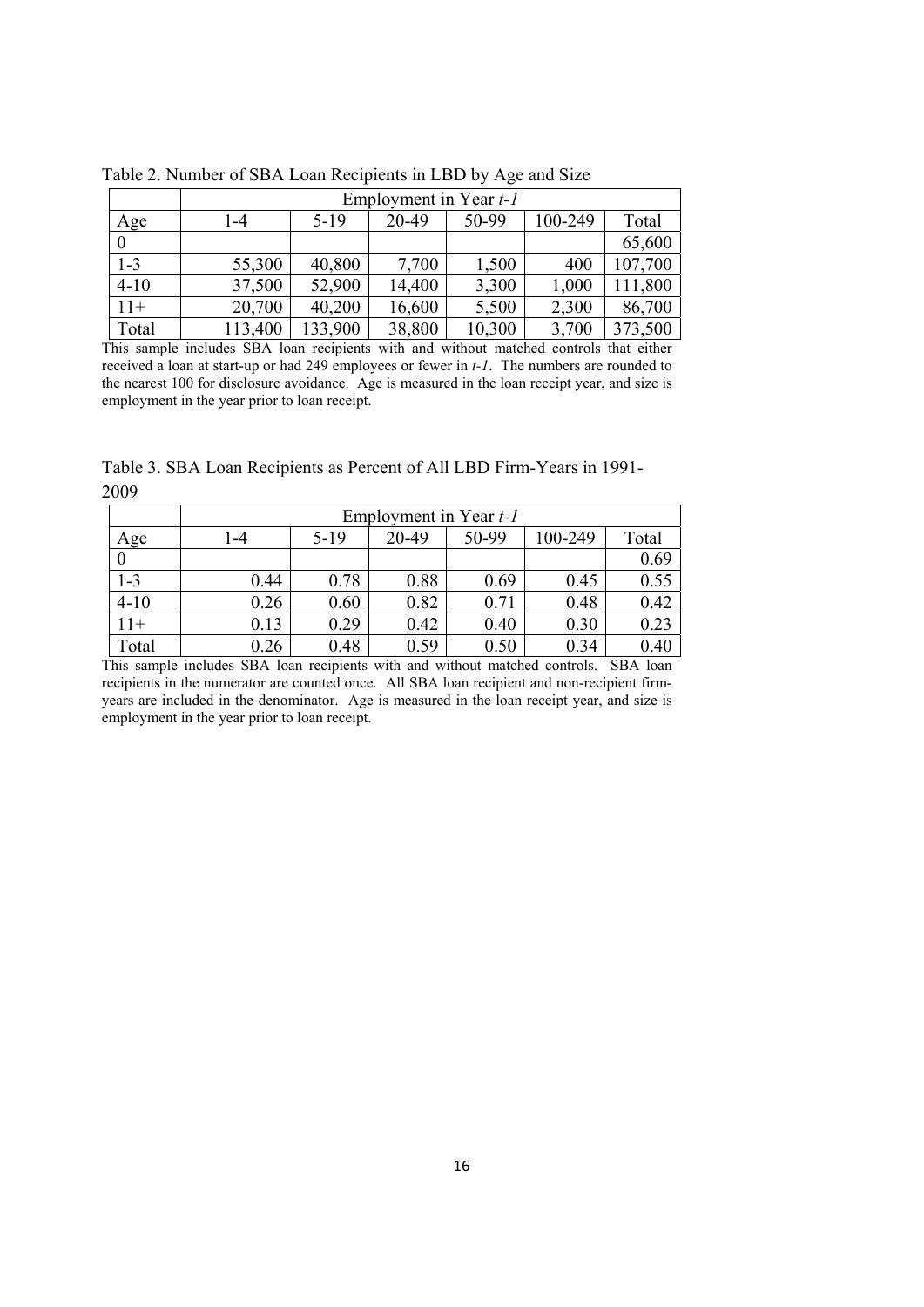|          | Employment in Year t-1 |        |       |       |         |       |  |
|----------|------------------------|--------|-------|-------|---------|-------|--|
| Age      | $-4$                   | $5-19$ | 20-49 | 50-99 | 100-249 | Total |  |
| $4 - 10$ | 0.041                  | 0.336  | 0.451 | 0.516 | 0.564   | 0.222 |  |
| $11+$    | $-0.072$               | 0.092  | 0.145 | 0.174 | 0.198   | 0.054 |  |
| Total    | 0.003                  | 0.232  | 0.288 | 0.305 | 0.306   |       |  |

Table 4. Mean Employment Growth Between Four Years Before and One Year Before Loan Receipt for SBA Loan Recipients by Age and Size

This sample includes SBA loan recipients with and without matched controls. Growth is calculated using the Davis-Haltiwanger method  $\left(\frac{2\times(emp_{t-1}-emp_{t-4})}{2\times(emp_{t-1}-emp_{t-4})}\right)$  $\frac{\text{term}_{t-1} - \text{temp}_{t-4}}{\text{emp}_{t-4} + \text{emp}_{t-1}}$ . Age is measured in the loan receipt year, and size is employment in the year prior to loan receipt.

Table 5. Mean Pre-Treatment Employment Growth for All Non-SBA LBD Firms Present in Year *t* in 1991-2009, by Age and Size

|          | Employment in Year t-1 |        |       |       |         |          |  |  |
|----------|------------------------|--------|-------|-------|---------|----------|--|--|
| Age      | $-4$                   | $5-19$ | 20-49 | 50-99 | 100-249 | Total    |  |  |
| $4 - 10$ | 0.007                  | 0.267  | 0.342 | 0.382 | 0.421   | 0.066    |  |  |
| $11+$    | $-0.064$               | 0.072  | 0.104 | 0.122 | 0.135   | $-0.015$ |  |  |
| Total    | $-0.031$               | 0.147  | 0.176 | 0.186 | 0.191   | 0.019    |  |  |

Growth is calculated using the Davis-Haltiwanger method  $\left(\frac{2\times(emp_{t-1}-emp_{t-4})}{sum_{t=1}^t q_t}\right)$  $\frac{\sum_{e \in (emp_{t-1} - emp_{t-4})}{emp_{t-4} + emp_{t-1}}$ . Age is measured in the loan receipt year, and size is employment in the year prior to loan receipt.

| Table 6. Mean SBA Loan Size (2010 \$US), With and Without Matched Controls |
|----------------------------------------------------------------------------|
| Employment in Year t-1                                                     |

 $\overline{\phantom{0}}$ 

|          | $empiovment$ in rear $t-1$ |         |         |           |           |         |  |  |
|----------|----------------------------|---------|---------|-----------|-----------|---------|--|--|
| Age      | 1-4                        | $5-19$  | 20-49   | 50-99     | 100-249   | Total   |  |  |
|          |                            |         |         |           |           | 259,362 |  |  |
| $1 - 3$  | 220,059                    | 389,783 | 648,111 | 895,688   | 902,995   | 327,228 |  |  |
| $4 - 10$ | 250,075                    | 471,787 | 800,836 | 1,008,725 | 1,116,431 | 456,831 |  |  |
| $11+$    | 253,158                    | 505,480 | 902,777 | 1,204,657 | 1,314,167 | 584,643 |  |  |
| Total    | 236,005                    | 456,907 | 814,098 | 1,096,969 | 1,219,093 | 445,995 |  |  |

This sample includes SBA loan recipients with and without matched controls that either received a loan at start-up or had 249 employees or fewer in *t-1*. The numbers are rounded to the nearest 100 for disclosure avoidance. Age is measured in the loan receipt year, and size is employment in the year prior to loan receipt.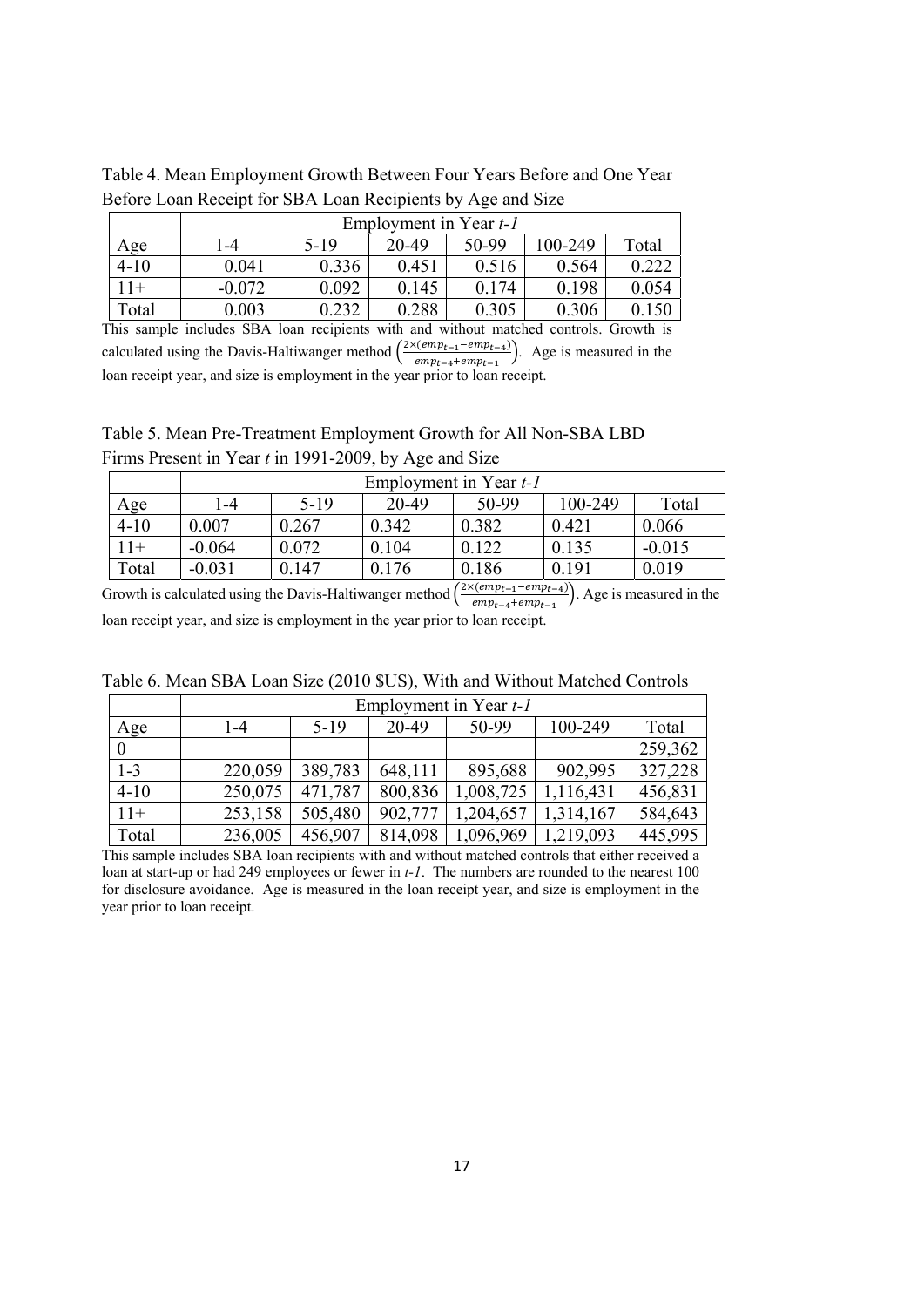|                       | All Non- | All     | Control | Treated | Final        | % Bias    |
|-----------------------|----------|---------|---------|---------|--------------|-----------|
|                       | Treated  | Treated | Sample  | Sample  | Standardized | Reduction |
|                       |          |         |         |         | Difference   |           |
| $Log Emp_{t-1}$       | 1.761    | 1.902   | 1.999   | 1.997   | $-0.143$     | 98.69     |
| $Log (Empt-1 /$       | 0.017    | 0.071   | 0.073   | 0.075   | 0.565        | 95.48     |
| $Empt-2)$             |          |         |         |         |              |           |
| $Log (Empt-2/$        | 0.024    | 0.072   | 0.070   | 0.073   | 0.735        | 93.57     |
| $Empt-3)$             |          |         |         |         |              |           |
| $Log (Empt-3 /$       | 0.027    | 0.070   | 0.067   | 0.070   | 0.660        | 93.75     |
| $Empt-4)$             |          |         |         |         |              |           |
| Log Revt-1            | 6.396    | 6.611   | 6.710   | 6.691   | $-1.278$     | 91.19     |
| $Log (Revt-1 /$       | 0.031    | 0.091   | 0.093   | 0.111   | 3.892        | 70.13     |
| $Revt-2$ )            |          |         |         |         |              |           |
| $Log (Revt-2 /$       | 0.041    | 0.095   | 0.099   | 0.109   | 2.308        | 81.48     |
| $Revt-3$              |          |         |         |         |              |           |
| $Log (Revt-3 /$       | 0.052    | 0.098   | 0.094   | 0.102   | 2.076        | 82.03     |
| $Revt-4$              |          |         |         |         |              |           |
| Log Assetst-1         | 4.867    | 5.107   | 5.220   | 5.100   | $-6.533$     | 50.22     |
| $Log (Assets_{t-1}/$  | 0.017    | 0.116   | 0.096   | 0.121   | 4.040        | 74.21     |
| $\text{Assets}_{t-2}$ |          |         |         |         |              |           |
| $Log (Assets_{t-2}/$  | 0.030    | 0.073   | 0.077   | 0.088   | 1.803        | 74.87     |
| $\text{Assets}_{t-3}$ |          |         |         |         |              |           |
| $Log (Assets_{t-3}/$  | 0.038    | 0.076   | 0.074   | 0.084   | 1.784        | 72.62     |
| $\text{Assets}_{t-4}$ |          |         |         |         |              |           |
| Log Wage              | 3.042    | 3.048   | 3.079   | 3.088   | 1.074        | $-42.39$  |
| Age                   | 10.706   | 8.324   | 8.863   | 8.773   | $-1.080$     | 96.21     |
| Multi-Unit            | 0.044    | 0.051   | 0.050   | 0.050   | $-0.381$     | 88.90     |

Table 7. Bias Before and After Propensity Score Matching

For a given variable, say age, the standardized difference (% bias) is  $SDIFF(age) = \frac{100\frac{1}{N}\sum_{i\in A}[age_i - \sum_{j\in C}g(p_i, p_j)age_j]}{W(1, 2, 3)}$  $\sqrt{\frac{Var_{i\in A}(age)+Var_{j\in C}(age)}{2}}$ . The

group before propensity score matching is treated and control firms satisfying exact matches on employment, treatment year age category, industry, year, and state (if it has 19 or fewer employees in the prior year). Firms in the group after propensity score matching satisfy the propensity score bandwidth criterion, the common support criterion, and are in the regression samples for Tables 8 and 9. The samples do not include firms receiving loans at start-up or their controls.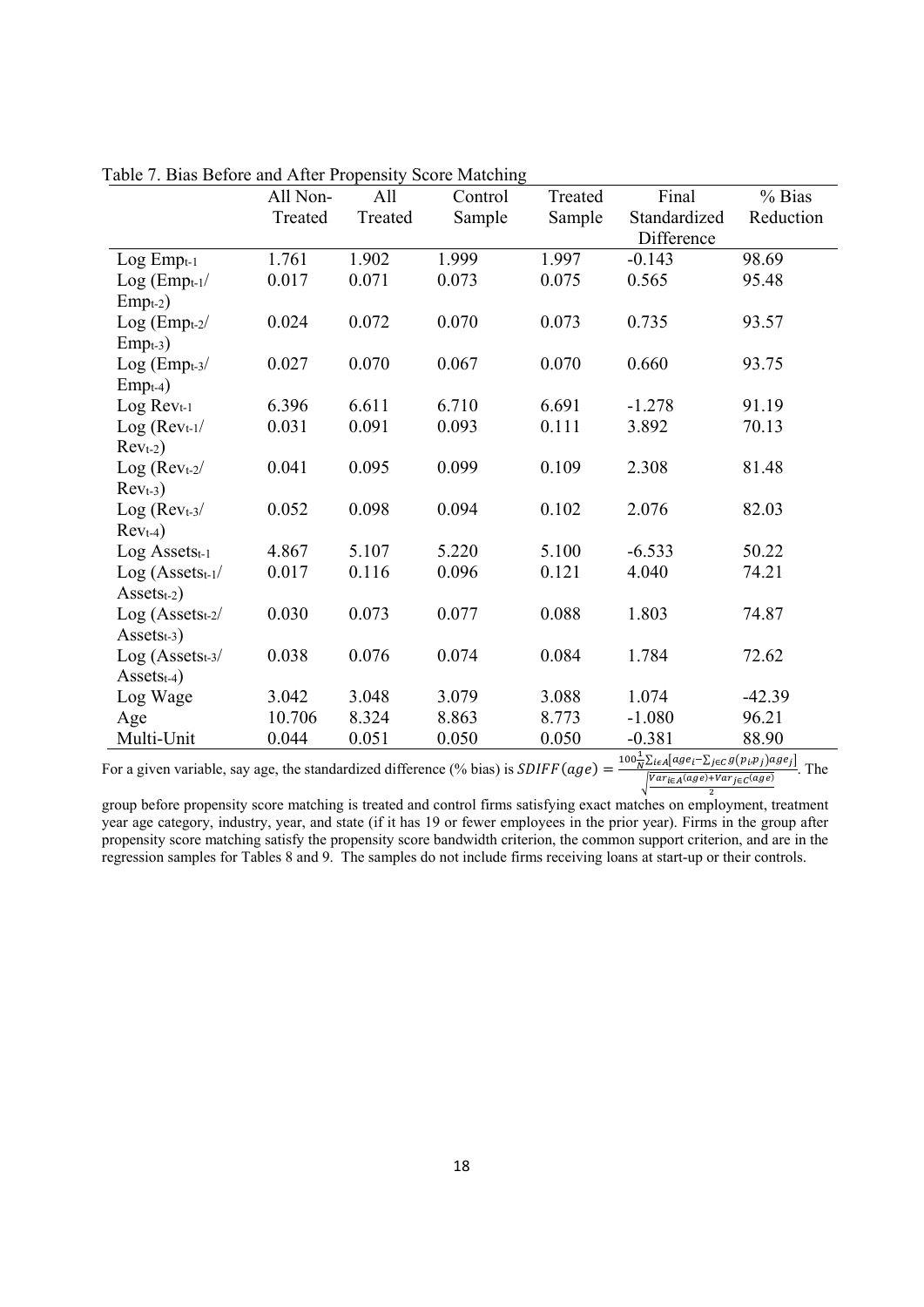

Figure 1. Dynamics for Number of Employees per \$1 Million Loan, Firms Receiving Loans After Start-Up

These are loan amount coefficients from kernel-weighted OLS regressions with a dependent variable of the firm's employment in the respective year minus employment in year *t-1*. Loan amount is in millions of 2010 dollars. Treatment year age, age squared, and treated firm-control fixed effects are included in the regressions. The sample is the same in the regressions in years *t*,  $t+1$ ,  $t+2$ ,  $t+3$ ,  $t+4$ , and  $t+5$ . To be in the samples for the pre-treatment years, treated firms and at least one control must have positive employment in the respective year, as well as in *t-1* through *t*+5. The dotted lines are the bounds of the 99 percent confidence interval, based on standard errors clustered by firm.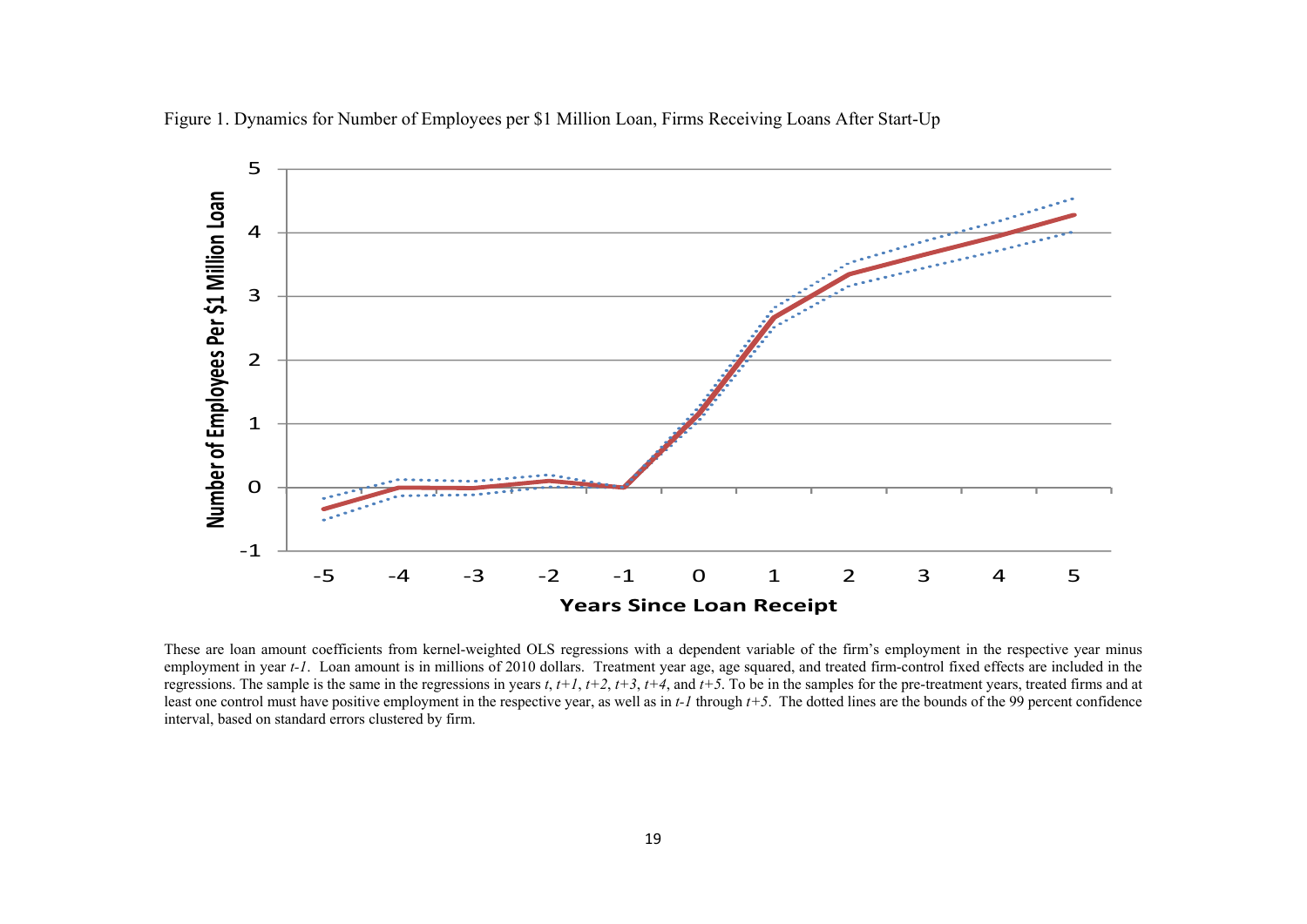|             | Loan Amount | Number of    | Number of            |
|-------------|-------------|--------------|----------------------|
|             | Coefficient | Observations | <b>Treated Firms</b> |
| $Emp 1-4$   | 2.434       | 1,284,000    | 59,700               |
|             | (0.061)     |              |                      |
| Emp 5-19    | 2.173       | 737,700      | 67,800               |
|             | (0.043)     |              |                      |
| Emp 20-49   | 3.115       | 2,517,600    | 28,400               |
|             | (0.066)     |              |                      |
| Emp 50-99   | 3.946       | 286,800      | 6,900                |
|             | (0.206)     |              |                      |
| Emp 100-249 | 5.873       | 56,900       | 2,400                |
|             | (0.635)     |              |                      |
| Age $0$     | 5.336       | 7,556,800    | 49,800               |
|             | (0.195)     |              |                      |
| Age $1-3$   | 3.130       | 1,282,100    | 53,100               |
|             | (0.128)     |              |                      |
| Age $4-10$  | 2.960       | 1,108,400    | 57,400               |
|             | (0.100)     |              |                      |
| Age $11+$   | 3.015       | 2,492,400    | 54,700               |
|             | (0.081)     |              |                      |

Table 8. Size Effects on Employment Growth per \$1 Million Loan by Size Categories, Age **Categories** 

These are kernel-weighted OLS regressions, run separately for each size and age category. The dependent variable is average employment in *t+1* through *t+3* minus average employment in *t-3* through *t-1*, including only firms that have positive employment in each of those years. Loan amount is in millions of 2010 dollars. Treated firm-control fixed effects are also included in the regressions. Standard errors, cluster-adjusted by firm, are in parentheses. The number of observations and SBA firms are rounded to the nearest 100 for disclosure avoidance.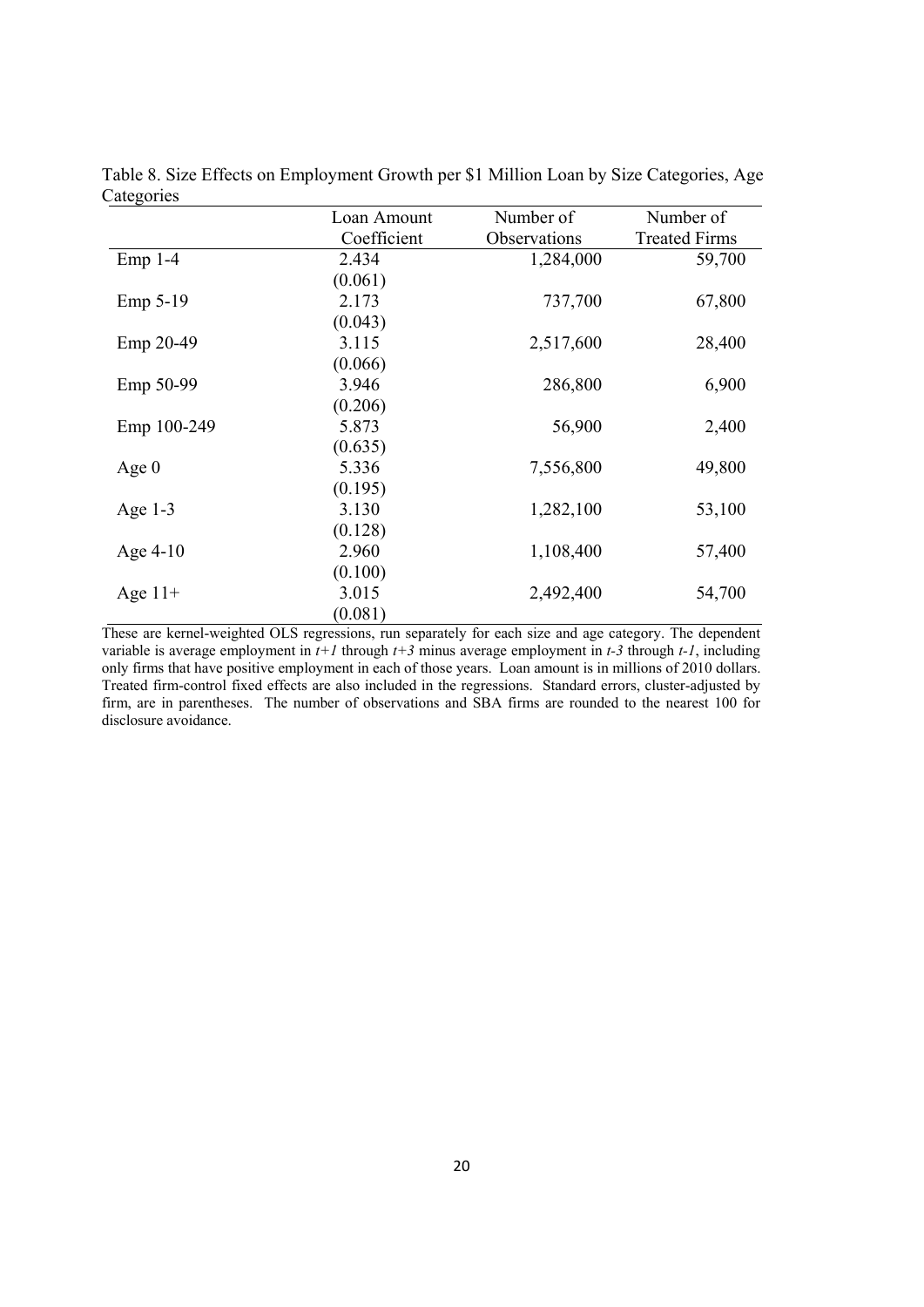|                       | Loan Amount | Number of    | Number of            |
|-----------------------|-------------|--------------|----------------------|
|                       | Coefficient | Observations | <b>Treated Firms</b> |
| Age $0$               | 5.336       | 7,556,800    | 49,800               |
|                       | (0.195)     |              |                      |
| Age 1-3, Emp 1-4      | 3.356       | 622,500      | 28,500               |
|                       | (0.113)     |              |                      |
| Age 1-3, Emp 5-19     | 2.606       | 163,800      | 18,500               |
|                       | (0.130)     |              |                      |
| Age 1-3, Emp 20-49    | 3.738       | 467,400      | 5,000                |
|                       | (0.280)     |              |                      |
| Age 1-3, Emp 50-99    | 2.127       | 26,600       | 800                  |
|                       | (0.876)     |              |                      |
| Age 1-3, Emp 100-249  | 8.712       | 1,800        | 200                  |
|                       | (4.739)     |              |                      |
| Age 4-10, Emp 1-4     | 1.783       | 313,800      | 19,500               |
|                       | (0.067)     |              |                      |
| Age 4-10, Emp 5-19    | 2.244       | 201,100      | 25,100               |
|                       | (0.069)     |              |                      |
| Age 4-10, Emp 20-49   | 3.260       | 547,600      | 10,300               |
|                       | (0.119)     |              |                      |
| Age 4-10, Emp 50-99   | 4.587       | 41,000       | 1,900                |
|                       | (0.539)     |              |                      |
| Age 4-10, Emp 100-249 | 6.932       | 4,700        | 500                  |
|                       | (2.131)     |              |                      |
| Age 11+, Emp 1-4      | 1.644       | 347,700      | 11,700               |
|                       | (0.120)     |              |                      |
| Age 11+, Emp 5-19     | 1.879       | 372,700      | 24,200               |
|                       | (0.047)     |              |                      |
| Age 11+, Emp 20-49    | 2.871       | 1,502,400    | 13,100               |
|                       | (0.072)     |              |                      |
| Age 11+, Emp 50-99    | 3.969       | 219,200      | 4,200                |
|                       | (0.217)     |              |                      |
| Age 11+, Emp 100-249  | 5.504       | 50,400       | 1,700                |
|                       | (0.625)     |              |                      |

Table 9. Employment Growth Regressions by Age-Size Categories

These are kernel-weighted OLS regressions, run separately for each age-size category. The dependent variable is average employment in *t+1* through *t+3* minus average employment in *t-3* through *t-1*, including only firms that have positive employment in each of those years. Loan amount is in millions of 2010 dollars. Treated firm-control fixed effects are also included in the regressions. Standard errors, cluster-adjusted by firm, are in parentheses. The number of observations and SBA firms are rounded to the nearest 100 for disclosure avoidance.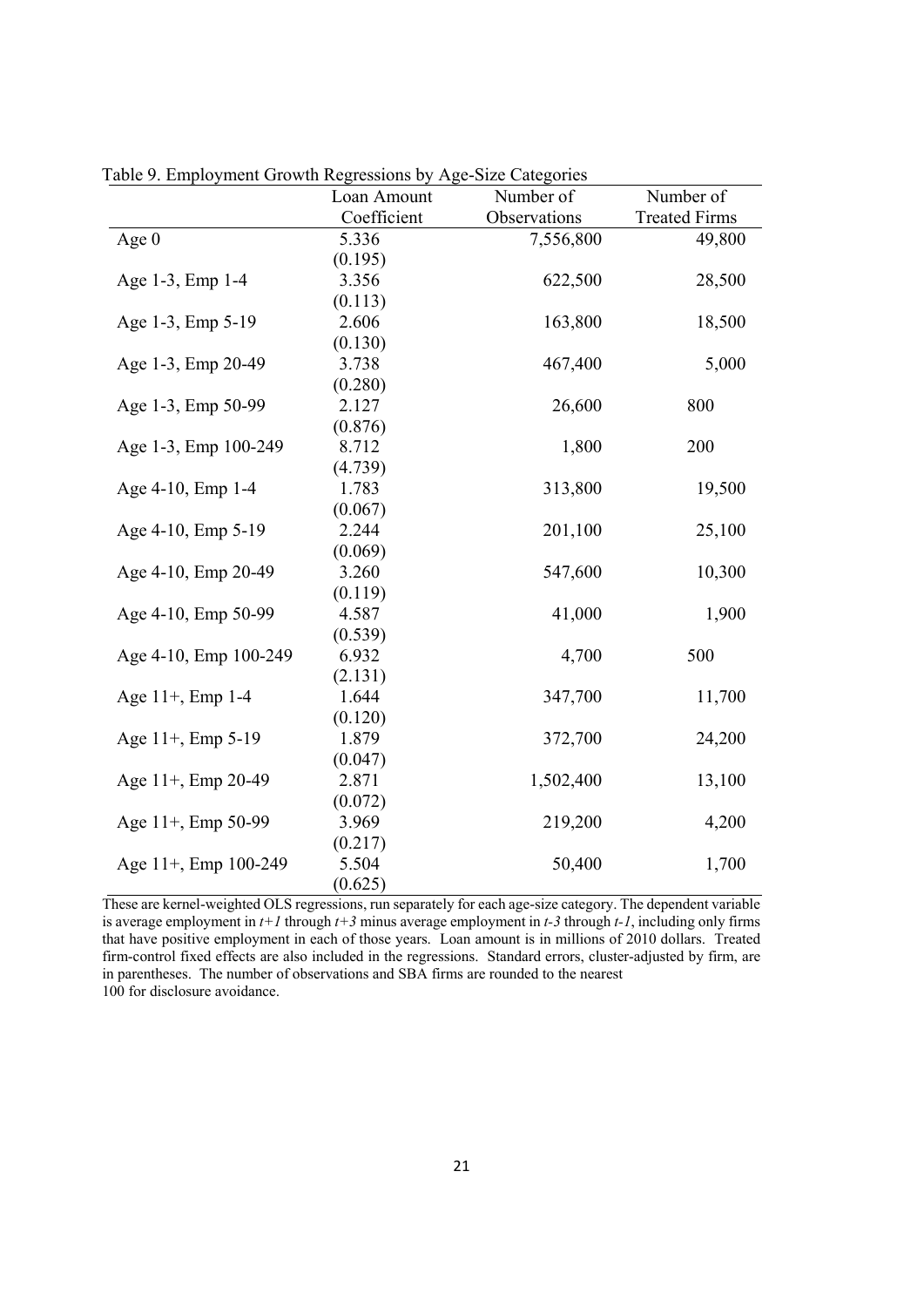

Figure 2. Size Effects on Employment Growth per \$1 Million Loan for Each Age Category

These are plots of non-start-up firm loan amount coefficients reported in Table 9, including only coefficients significant at the 5 percent level.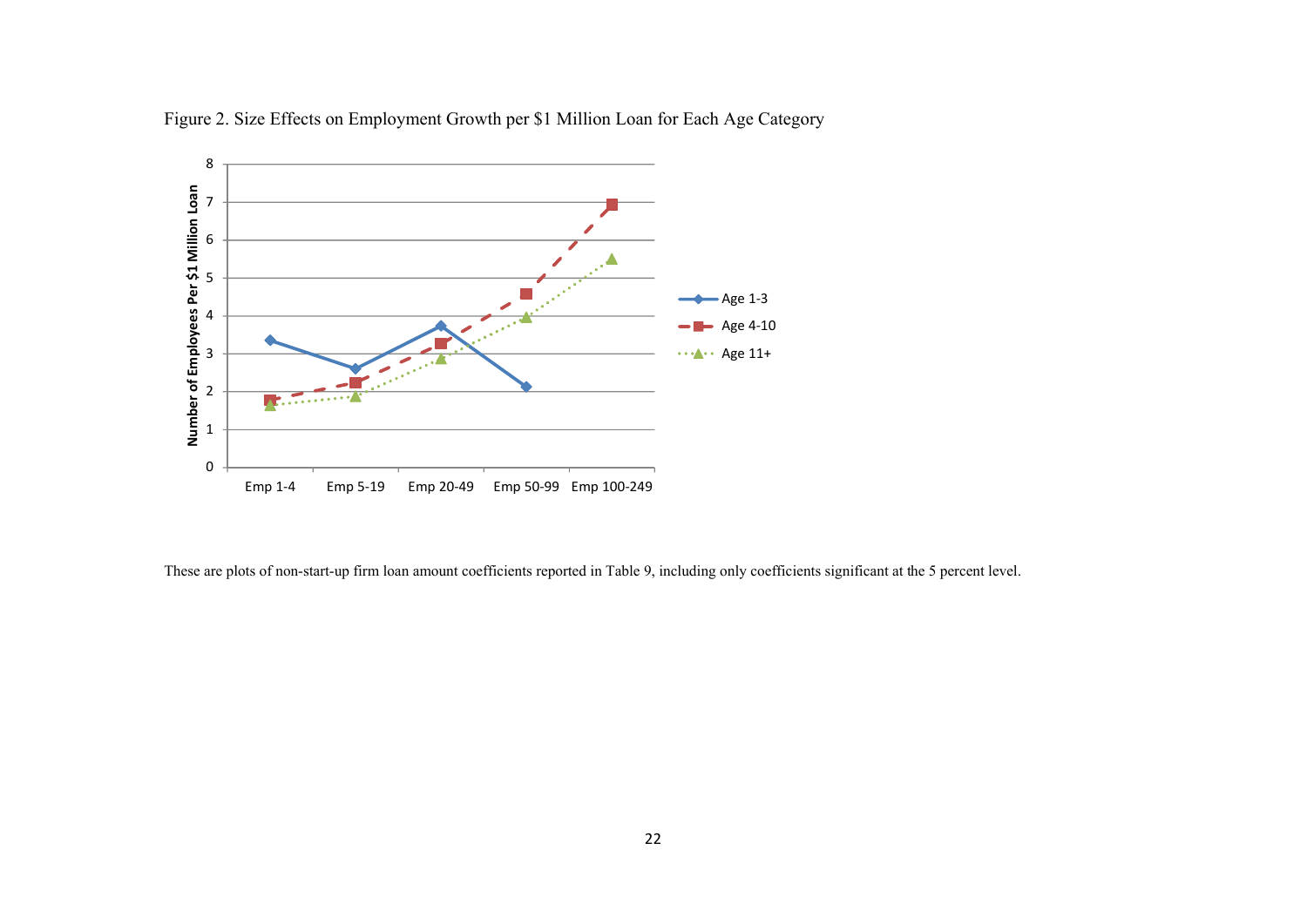

Figure 3. Age Effects on Employment Growth per \$1 Million Loan for Each Size Category

These are plots of non-start-up firm loan amount coefficients reported in Table 9, including only coefficients significant at the 5 percent level.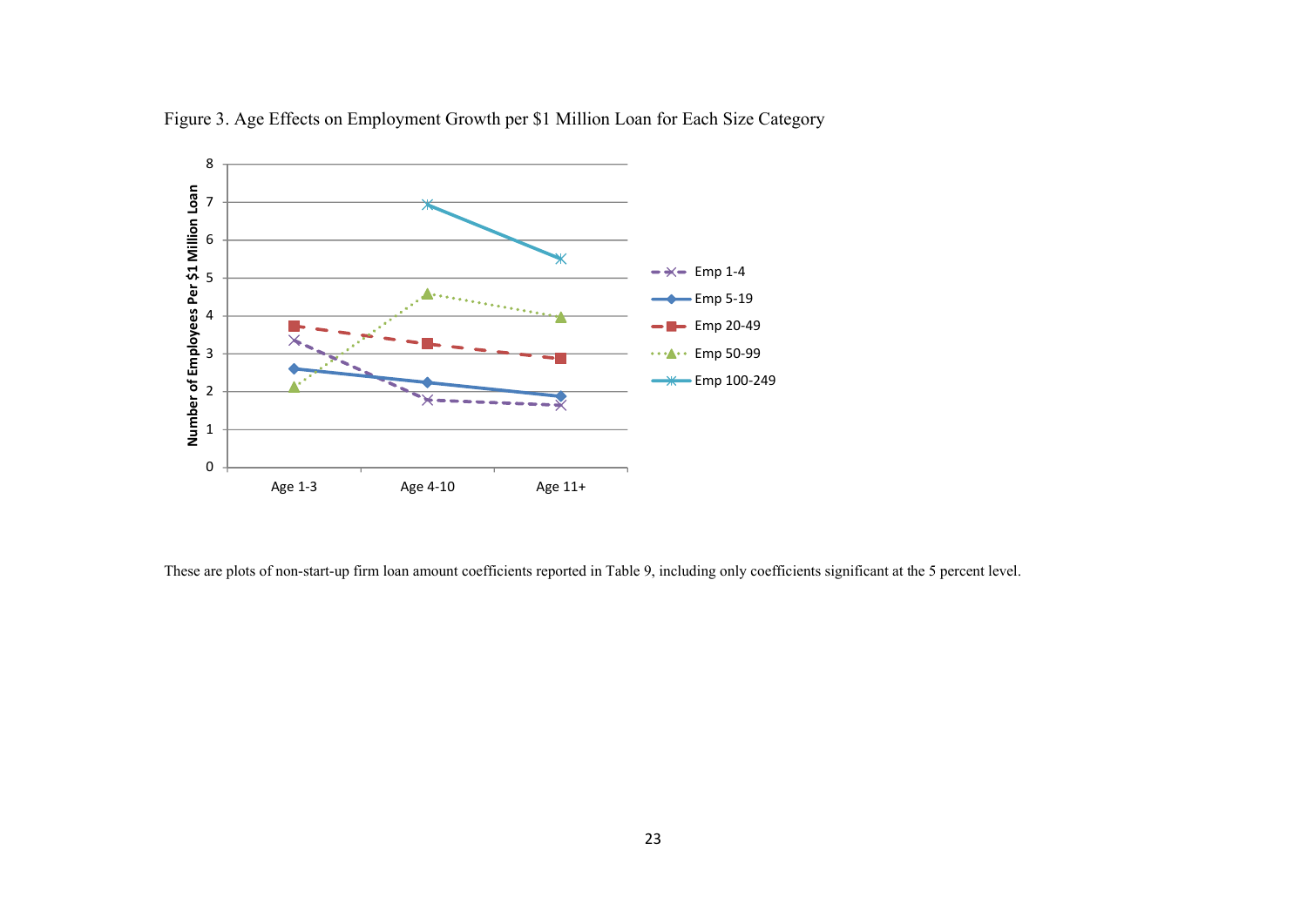

Figure 4. Size Effects on Employment Growth per \$1 Million Loan, With and Without Age Controls

These are plots of loan amount coefficients for non-start-up firms reported in Tables 8 and 9. The numbers with age controls are averages of the coefficients for the size category across age categories, weighted by the number of treated firms in each cell.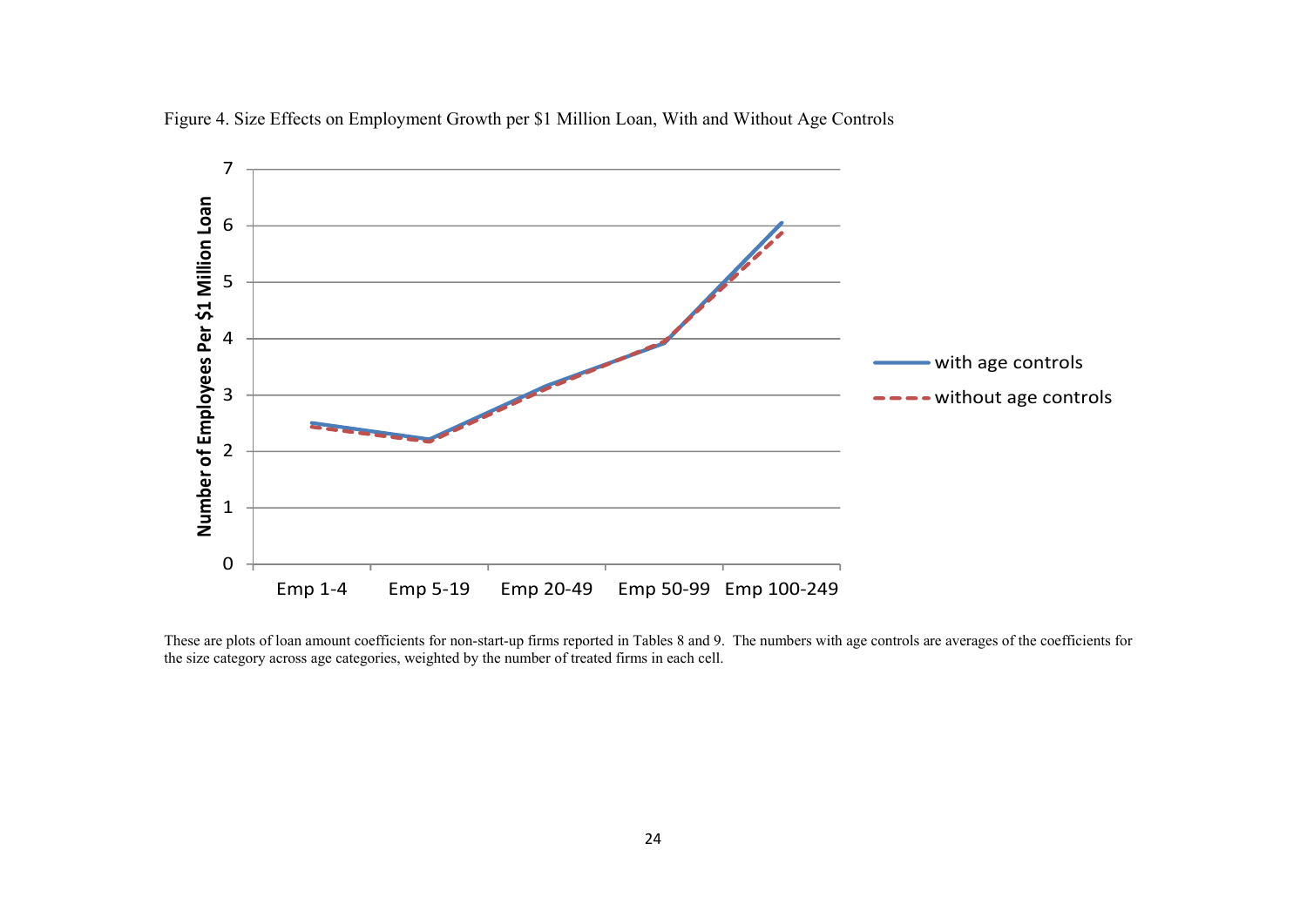|          | Employment in Year Prior to SBA Loan |         |          |          |        |       |  |
|----------|--------------------------------------|---------|----------|----------|--------|-------|--|
| Age      | $1$ to $4$                           | 5 to 19 | 20 to 49 | 50 to 99 | 100 to | Total |  |
|          |                                      |         |          |          | 249    |       |  |
|          |                                      |         |          |          |        | 62.27 |  |
| $1 - 3$  | 68.17                                | 72.50   | 71.80    | 71.88    | 71.00  | 70.00 |  |
| $4 - 10$ | 74.57                                | 80.31   | 80.86    | 79.76    | 79.47  | 78.26 |  |
| $11+$    | 76.78                                | 83.60   | 85.18    | 85.57    | 86.51  | 82.54 |  |
| Total    | 71.76                                | 79.05   | 80.95    | 81.97    | 83.44  | 72.90 |  |

Table 10. Three-Year Survival Rates (%) in Survival Regression Samples

These numbers are calculated from the full survival regression samples for loans issued in 1991- 2009, including both treated and control firms.

|          |            | Employment in Year Prior to SBA Loan |          |          |          |       |  |  |
|----------|------------|--------------------------------------|----------|----------|----------|-------|--|--|
| Age      | $1$ to $4$ | 5 to 19                              | 20 to 49 | 50 to 99 | $100$ to | Total |  |  |
|          |            |                                      |          |          | 249      |       |  |  |
|          |            |                                      |          |          |          | 30.79 |  |  |
| $1 - 3$  | 36.31      | 40.85                                | 39.31    | 37.33    | 34.79    | 38.28 |  |  |
| $4 - 10$ | 43.56      | 49.78                                | 49.92    | 49.02    | 46.80    | 47.80 |  |  |
| $11+$    | 45.83      | 56.13                                | 58.47    | 57.82    | 58.53    | 54.99 |  |  |
| Total    | 40.46      | 49.37                                | 51.83    | 52.76    | 54.20    | 43.13 |  |  |

Table 11. Ten-Year Survival Rates (%) in Survival Regression Samples

These numbers are calculated from the full survival regression samples for loans issued in 1991-2002, including both treated and control firms.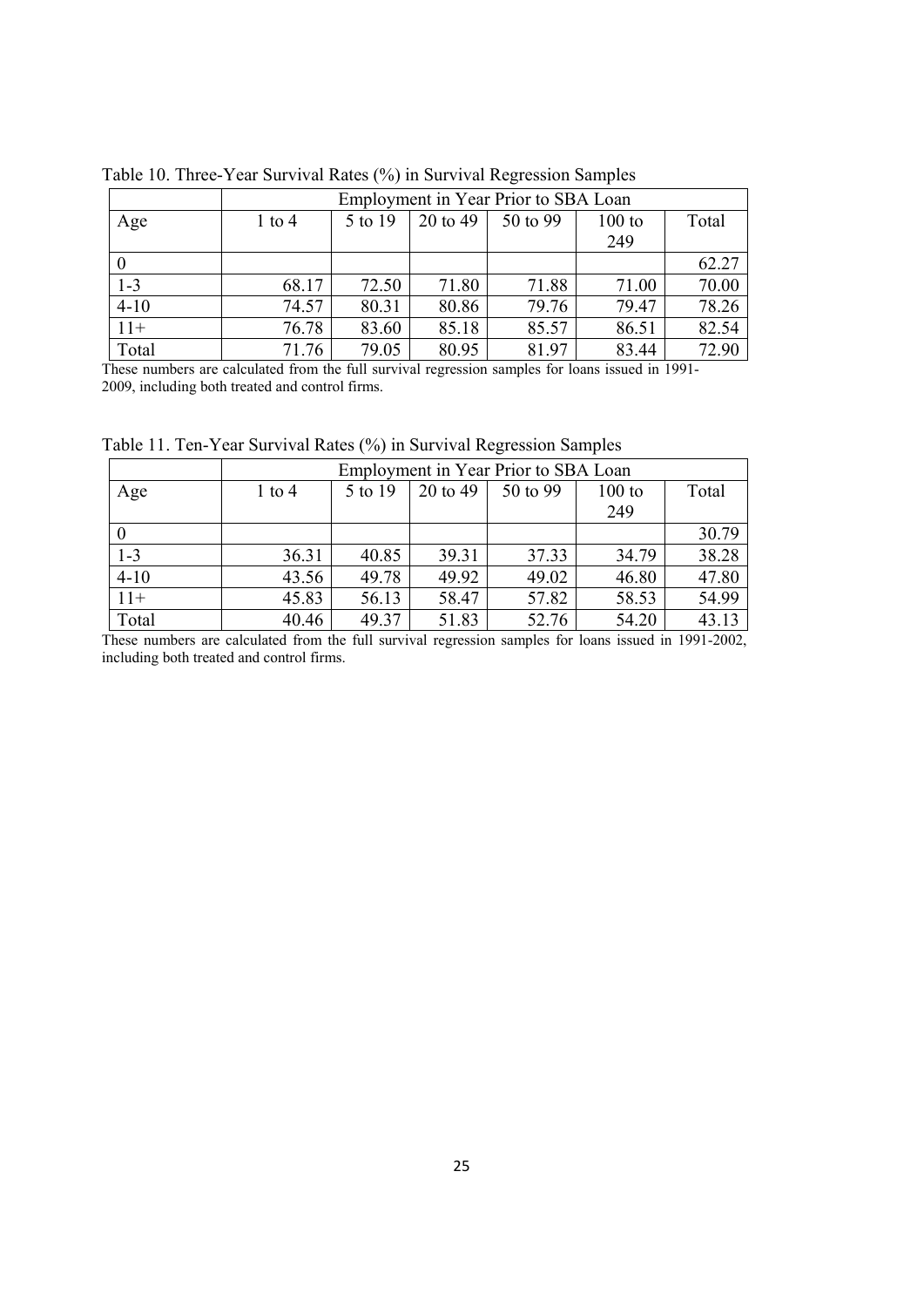|             | Loan Amount | Number of    | Number of            |
|-------------|-------------|--------------|----------------------|
|             | Coefficient | Observations | <b>Treated Firms</b> |
| $Emp 1-4$   | 0.026       | 2,832,100    | 95,100               |
|             | (0.002)     |              |                      |
| Emp 5-19    | 0.007       | 1,220,600    | 94,900               |
|             | (0.001)     |              |                      |
| Emp 20-49   | 0.010       | 4,221,500    | 37,000               |
|             | (0.001)     |              |                      |
| Emp 50-99   | 0.012       | 423,400      | 8,900                |
|             | (0.002)     |              |                      |
| Emp 100-249 | 0.012       | 77,200       | 3,100                |
|             | (0.003)     |              |                      |
| Age $0$     | 0.140       | 24,686,200   | 83,400               |
|             | (0.002)     |              |                      |
| Age $1-3$   | 0.055       | 3,057,100    | 85,100               |
|             | (0.002)     |              |                      |
| Age $4-10$  | 0.020       | 1,953,200    | 81,700               |
|             | (0.001)     |              |                      |
| Age $11+$   | $-0.0124$   | 3,764,600    | 72,200               |
|             | (0.0009)    |              |                      |

Table 12. Three-Year Survival Regressions by Size Categories, Age Categories

These are kernel-weighted OLS regressions, run separately for each size and age category. The dependent variable is a dummy for survival through  $t+3$ . Loan amount is in millions of 2010 dollars. Treated firmcontrol fixed effects are also included in the regressions. Standard errors, cluster-adjusted by firm, are in parentheses. The number of observations and SBA firms are rounded to the nearest 100 for disclosure avoidance.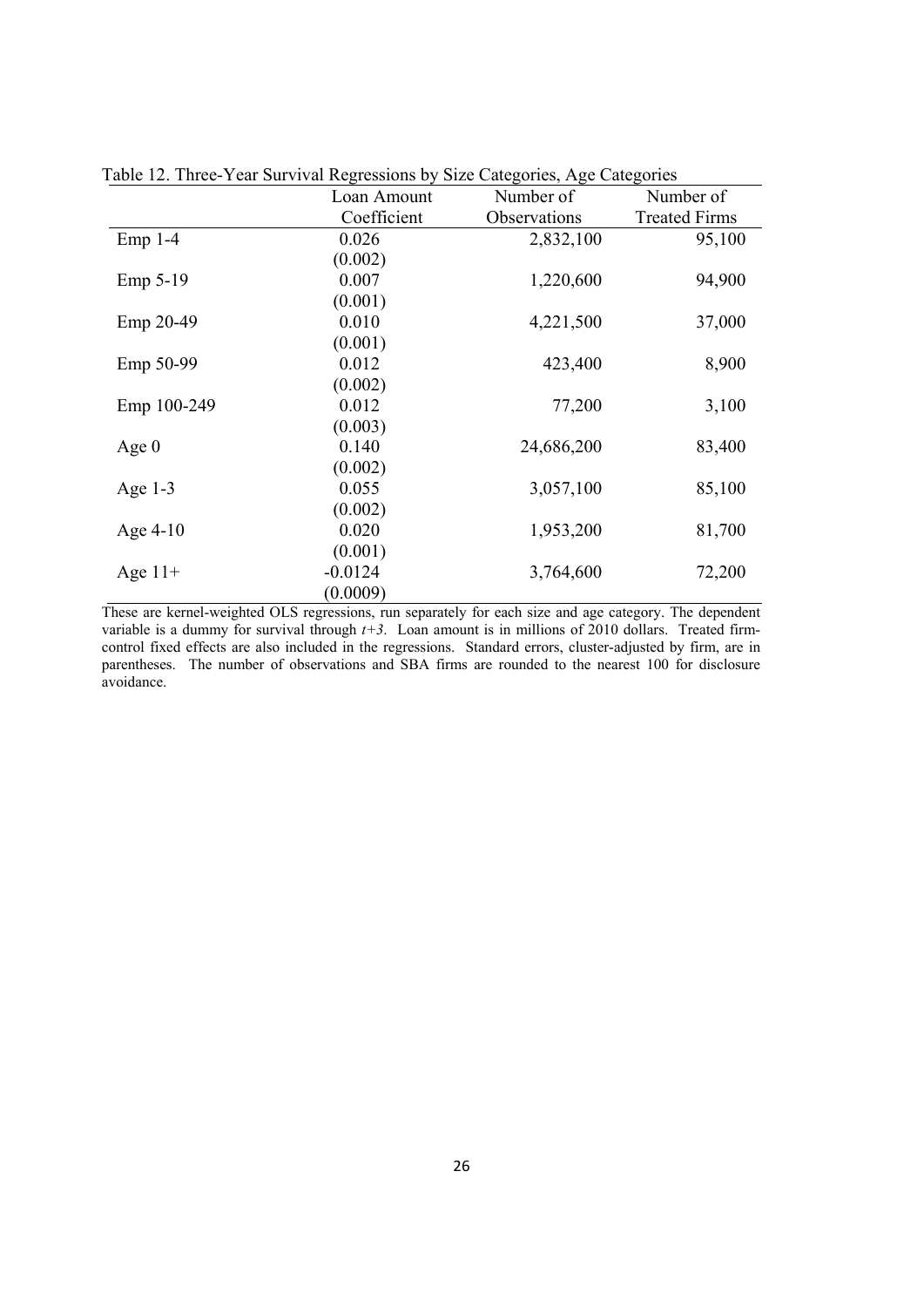| able 15. Three Tear but vival regressions by Tige blue categories | Loan Amount | Number of    | Number of            |
|-------------------------------------------------------------------|-------------|--------------|----------------------|
|                                                                   | Coefficient | Observations | <b>Treated Firms</b> |
| Age $0$                                                           | 0.140       | 24,686,200   | 83,400               |
|                                                                   | (0.002)     |              |                      |
| Age 1-3, Emp 1-4                                                  | 0.067       | 1,638,900    | 47,700               |
|                                                                   | (0.004)     |              |                      |
| Age 1-3, Emp 5-19                                                 | 0.052       | 350,000      | 28,600               |
|                                                                   | (0.003)     |              |                      |
| Age 1-3, Emp 20-49                                                | 0.042       | 1,012,900    | 7,300                |
|                                                                   | (0.004)     |              |                      |
| Age 1-3, Emp 50-99                                                | 0.069       | 51,600       | 1,200                |
|                                                                   | (0.007)     |              |                      |
| Age 1-3, Emp 100-249                                              | 0.036       | 3,800        | 300                  |
|                                                                   | (0.022)     |              |                      |
| Age 4-10, Emp 1-4                                                 | 0.017       | 608,900      | 30,100               |
|                                                                   | (0.004)     |              |                      |
| Age 4-10, Emp 5-19                                                | 0.013       | 331,700      | 34,800               |
|                                                                   | (0.002)     |              |                      |
| Age 4-10, Emp 20-49                                               | 0.025       | 939,300      | 13,400               |
|                                                                   | (0.002)     |              |                      |
| Age 4-10, Emp 50-99                                               | 0.026       | 65,700       | 2,600                |
|                                                                   | (0.005)     |              |                      |
| Age 4-10, Emp 100-249                                             | 0.023       | 7,600        | 700                  |
|                                                                   | (0.009)     |              |                      |
| Age 11+, Emp 1-4                                                  | $-0.044$    | 584,300      | 17,300               |
|                                                                   | (0.005)     |              |                      |
| Age 11+, Emp 5-19                                                 | $-0.026$    | 538,900      | 31,500               |
|                                                                   | (0.002)     |              |                      |
| Age 11+, Emp 20-49                                                | $-0.010$    | 2,269,300    | 16,200               |
|                                                                   | (0.001)     |              |                      |
| Age 11+, Emp 50-99                                                | $-0.0003$   | 306,200      | 5,100                |
|                                                                   | (0.0020)    |              |                      |
| Age 11+, Emp 100-249                                              | 0.0078      | 65,800       | 2,100                |
|                                                                   | (0.0032)    |              |                      |

Table 13. Three-Year Survival Regressions by Age-Size Categories

These are kernel-weighted OLS regressions, run separately for each age-size category. The dependent variable is a dummy for survival through *t+3*. Loan amount is in millions of 2010 dollars. Treated firm-control fixed effects are also included in the regressions. Standard errors, cluster-adjusted by firm, are in parentheses. The number of observations and SBA firms are rounded to the nearest 100 for disclosure avoidance.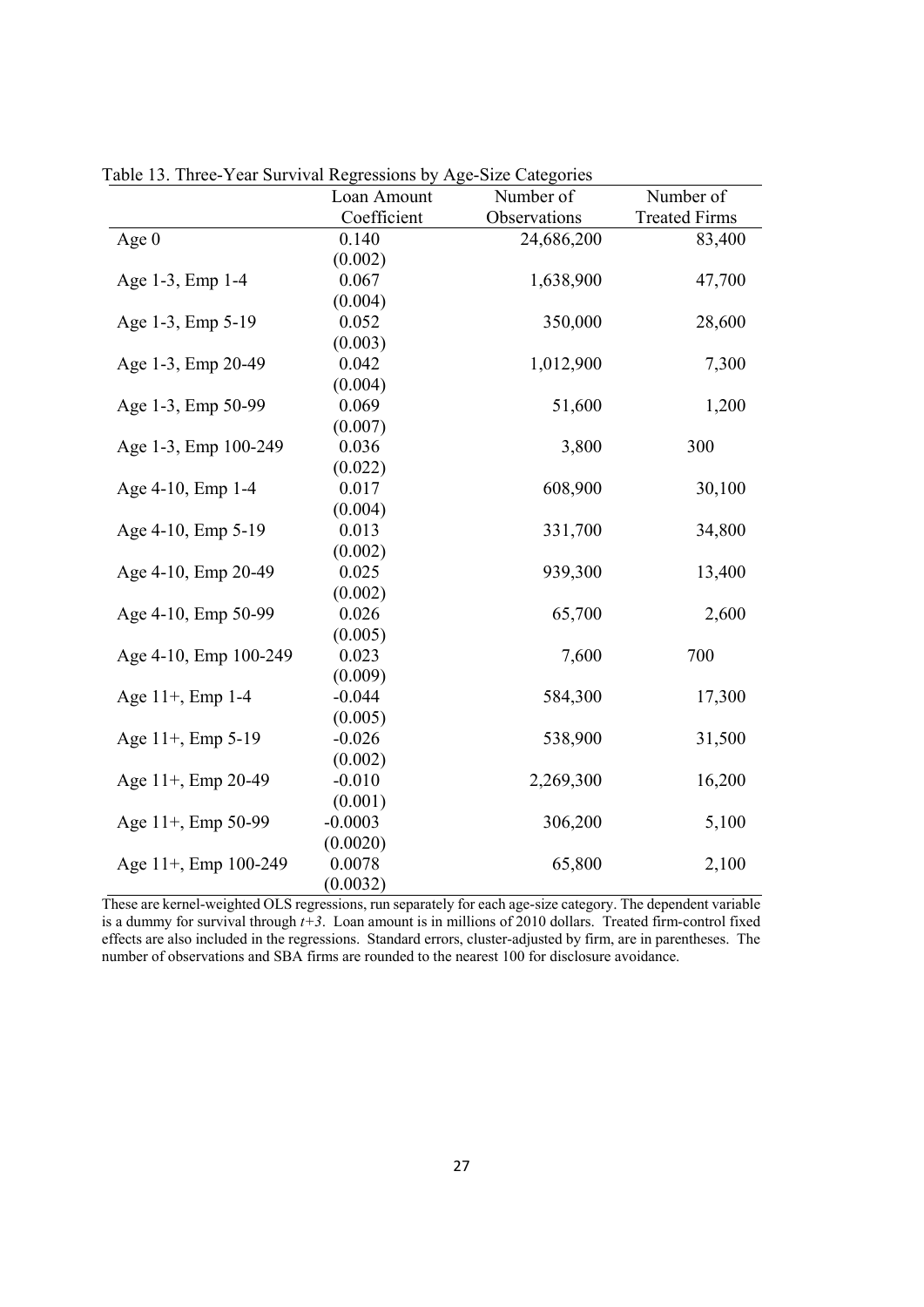

Figure 5. Size Effects on Three-Year Survival Propensity per \$1 Million Loan for Each Age Category

These are plots of non-start-up firm results reported in Table 13, including only coefficients significant at the 5 percent level.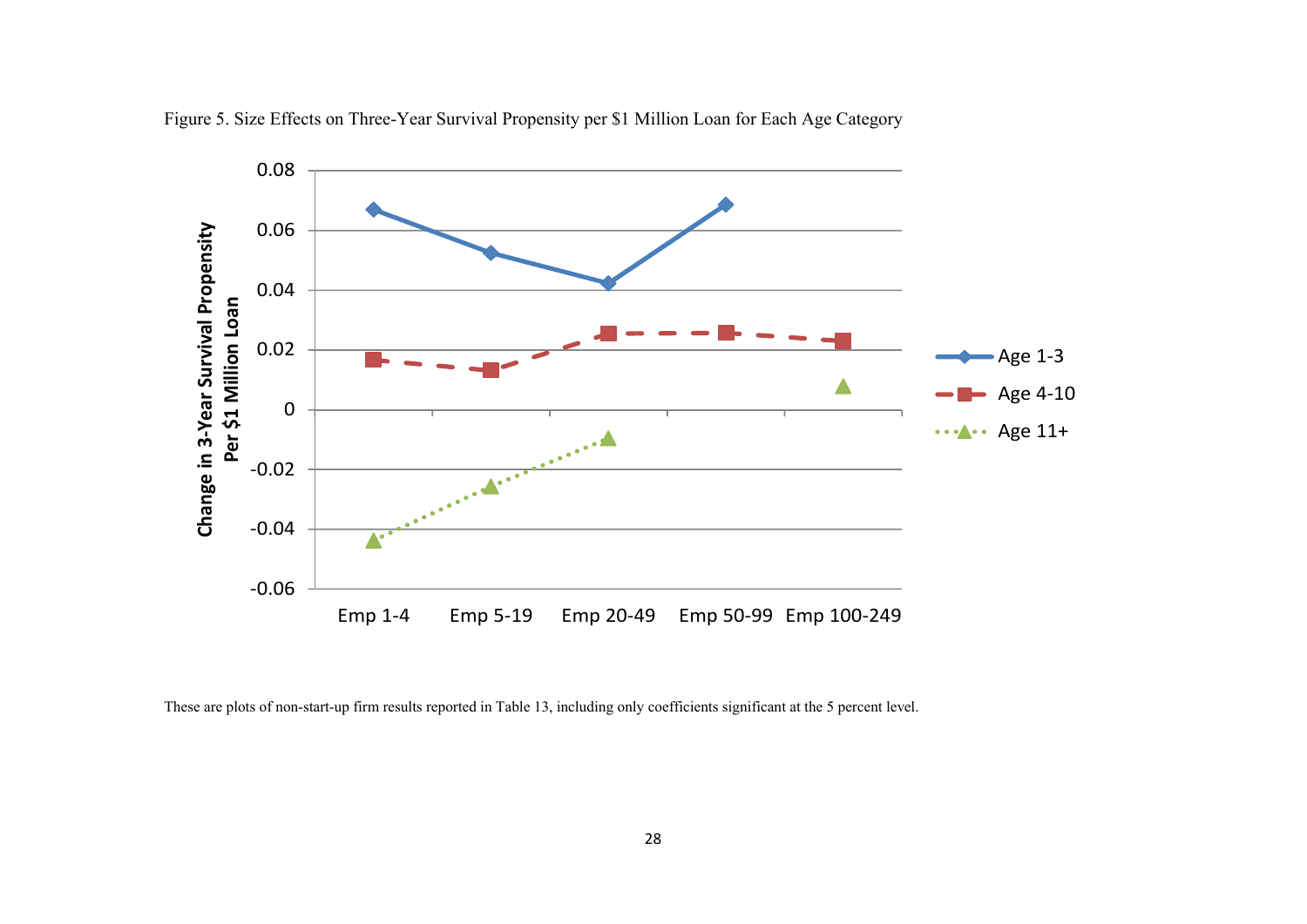

Figure 6. Age Effects on Three-Year Survival Propensity per \$1 Million Loan for Each Size Category

These are plots of non-start-up firm results reported in Table 13, including only coefficients significant at the 5 percent level.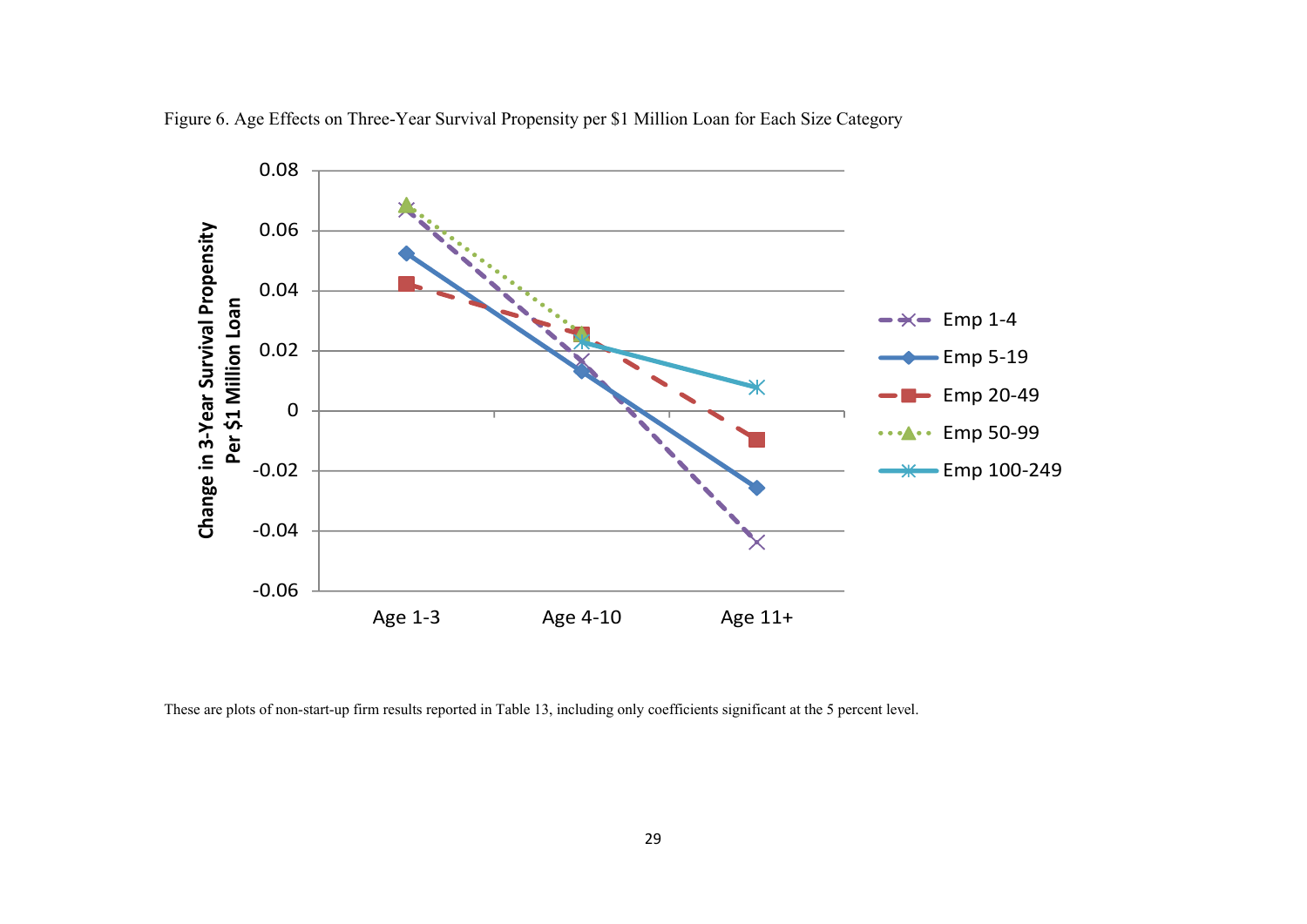

Figure 7. Size Effects on Three-Year Survival Propensity per \$1 Million Loan, With and Without Age Controls

 These are plots of results for non-start-up firms reported in Tables 12 and 13. The results with age controls are averages of the coefficients for the size category across age categories, weighted by the number of treated firms in each cell.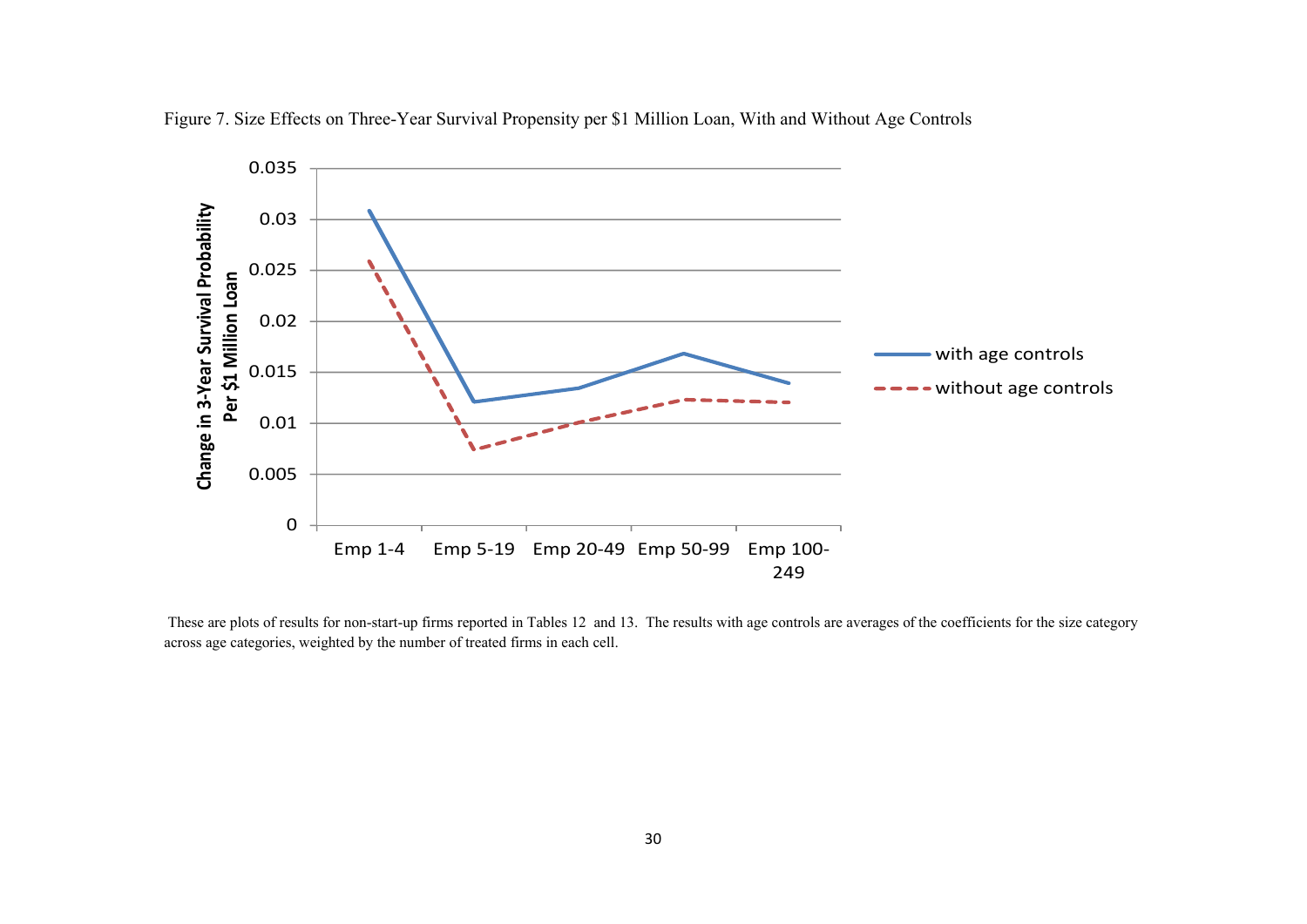|             | Loan Amount | Number of    | Number of            |
|-------------|-------------|--------------|----------------------|
|             | Coefficient | Observations | <b>Treated Firms</b> |
| $Emp 1-4$   | 0.072       | 1,105,000    | 40,000               |
|             | (0.004)     |              |                      |
| Emp 5-19    | 0.035       | 659,900      | 48,400               |
|             | (0.003)     |              |                      |
| Emp 20-49   | 0.011       | 2,697,500    | 22,400               |
|             | (0.002)     |              |                      |
| Emp 50-99   | 0.012       | 286,500      | 5,600                |
|             | (0.004)     |              |                      |
| Emp 100-249 | 0.013       | 43,000       | 1,800                |
|             | (0.006)     |              |                      |
| Age $0$     | 0.117       | 8,729,600    | 37,700               |
|             | (0.003)     |              |                      |
| Age $1-3$   | 0.079       | 1,405,200    | 38,000               |
|             | (0.004)     |              |                      |
| Age $4-10$  | 0.046       | 1,197,300    | 42,100               |
|             | (0.003)     |              |                      |
| Age $11+$   | $-0.008$    | 2,189,400    | 38,200               |
|             | (0.002)     |              |                      |

Table 14. Ten-Year Survival Regressions by Size Categories, Age Categories

These are kernel-weighted OLS regressions, run separately for each size and age category. The dependent variable is a dummy for survival through  $t+10$ . Loan amount is in millions of 2010 dollars. Treated firmcontrol fixed effects are also included in the regressions. Standard errors, cluster-adjusted by firm, are in parentheses. The number of observations and SBA firms are rounded to the nearest 100 for disclosure avoidance.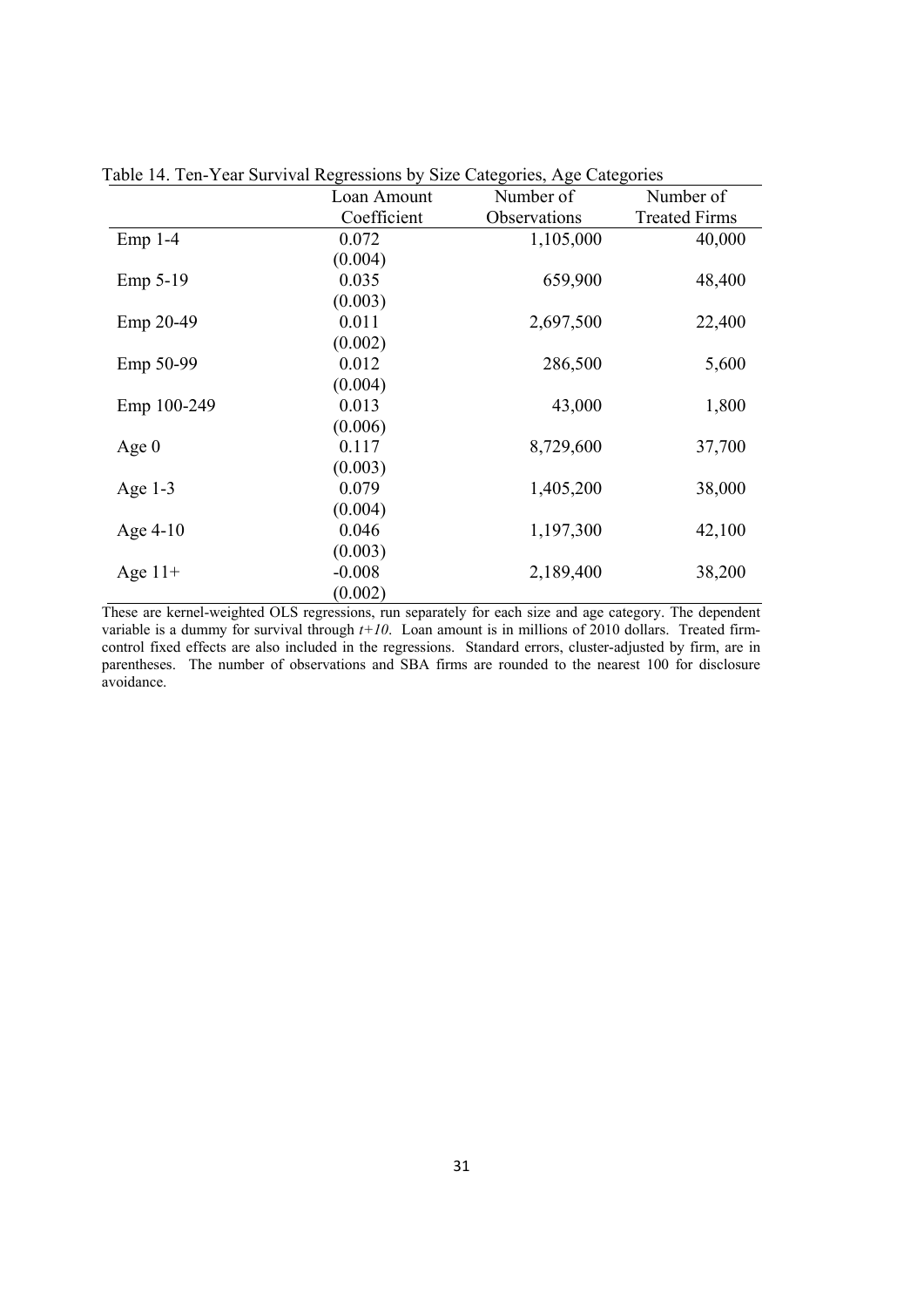|                       | Loan Amount | Number of    | Number of            |
|-----------------------|-------------|--------------|----------------------|
|                       | Coefficient | Observations | <b>Treated Firms</b> |
| Age $0$               | 0.117       | 8,729,600    | 37,700               |
|                       | (0.003)     |              |                      |
| Age 1-3, Emp 1-4      | 0.094       | 563,600      | 19,400               |
|                       | (0.007)     |              |                      |
| Age 1-3, Emp 5-19     | 0.081       | 171,900      | 13,700               |
|                       | (0.006)     |              |                      |
| Age 1-3, Emp 20-49    | 0.065       | 635,500      | 4,100                |
|                       | (0.006)     |              |                      |
| Age 1-3, Emp 50-99    | 0.089       | 32,200       | 700                  |
|                       | (0.014)     |              |                      |
| Age 1-3, Emp 100-249  | 0.002       | 2,000        | 100                  |
|                       | (0.034)     |              |                      |
| Age 4-10, Emp 1-4     | 0.066       | 287,800      | 13,200               |
|                       | (0.008)     |              |                      |
| Age 4-10, Emp 5-19    | 0.044       | 197,100      | 18,600               |
|                       | (0.005)     |              |                      |
| Age 4-10, Emp 20-49   | 0.036       | 661,400      | 8,200                |
|                       | (0.004)     |              |                      |
| Age 4-10, Emp 50-99   | 0.057       | 46,100       | 1,600                |
|                       | (0.008)     |              |                      |
| Age 4-10, Emp 100-249 | 0.069       | 5,000        | 400                  |
|                       | (0.018)     |              |                      |
| Age 11+, Emp 1-4      | 0.039       | 253,600      | 7,400                |
|                       | (0.009)     |              |                      |
| Age 11+, Emp 5-19     | 0.00002     | 290,900      | 16,200               |
|                       | (0.00444)   |              |                      |
| Age 11+, Emp 20-49    | $-0.020$    | 1,400,700    | 10,100               |
|                       | (0.003)     |              |                      |
| Age 11+, Emp 50-99    | $-0.014$    | 208,200      | 3,300                |
|                       | (0.004)     |              |                      |
| Age 11+, Emp 100-249  | 0.002       | 36,000       | 1,300                |
|                       | (0.007)     |              |                      |

Table 15. Ten-Year Survival Regressions by Age-Size Categories

These are kernel-weighted OLS regressions, run separately for each age-size category. The dependent variable is a dummy for survival through *t+10*. Loan amount is in millions of 2010 dollars. Treated firm-control fixed effects are also included in the regressions. Standard errors, cluster-adjusted by firm, are in parentheses. The number of observations and SBA firms are rounded to the nearest 100 for disclosure avoidance.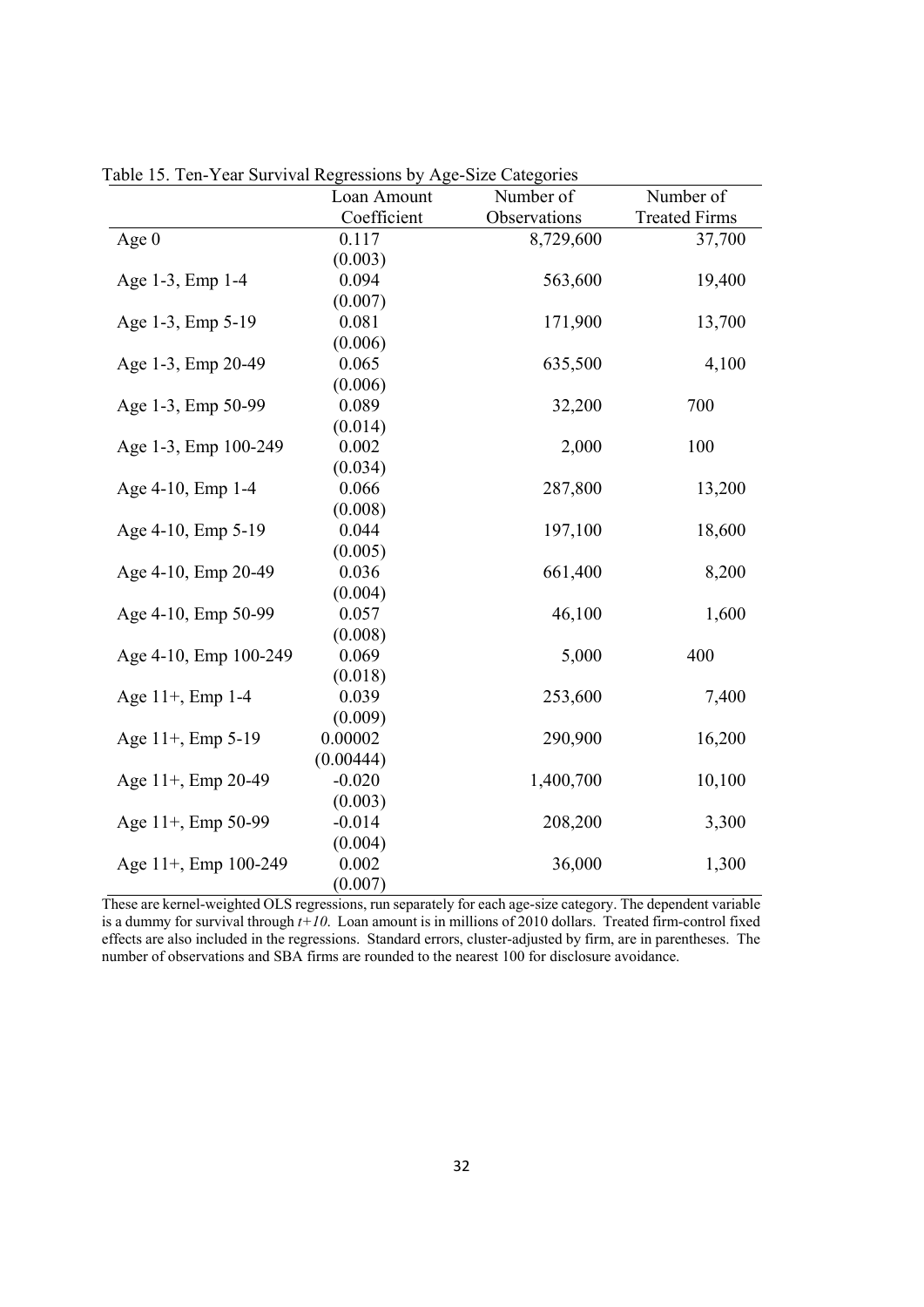

Figure 8. Size Effects on Ten-Year Survival Propensity per \$1 Million Loan for Each Age Category

These are plots of non-start-up firm results reported in Table 15, including only coefficients significant at the 5 percent level.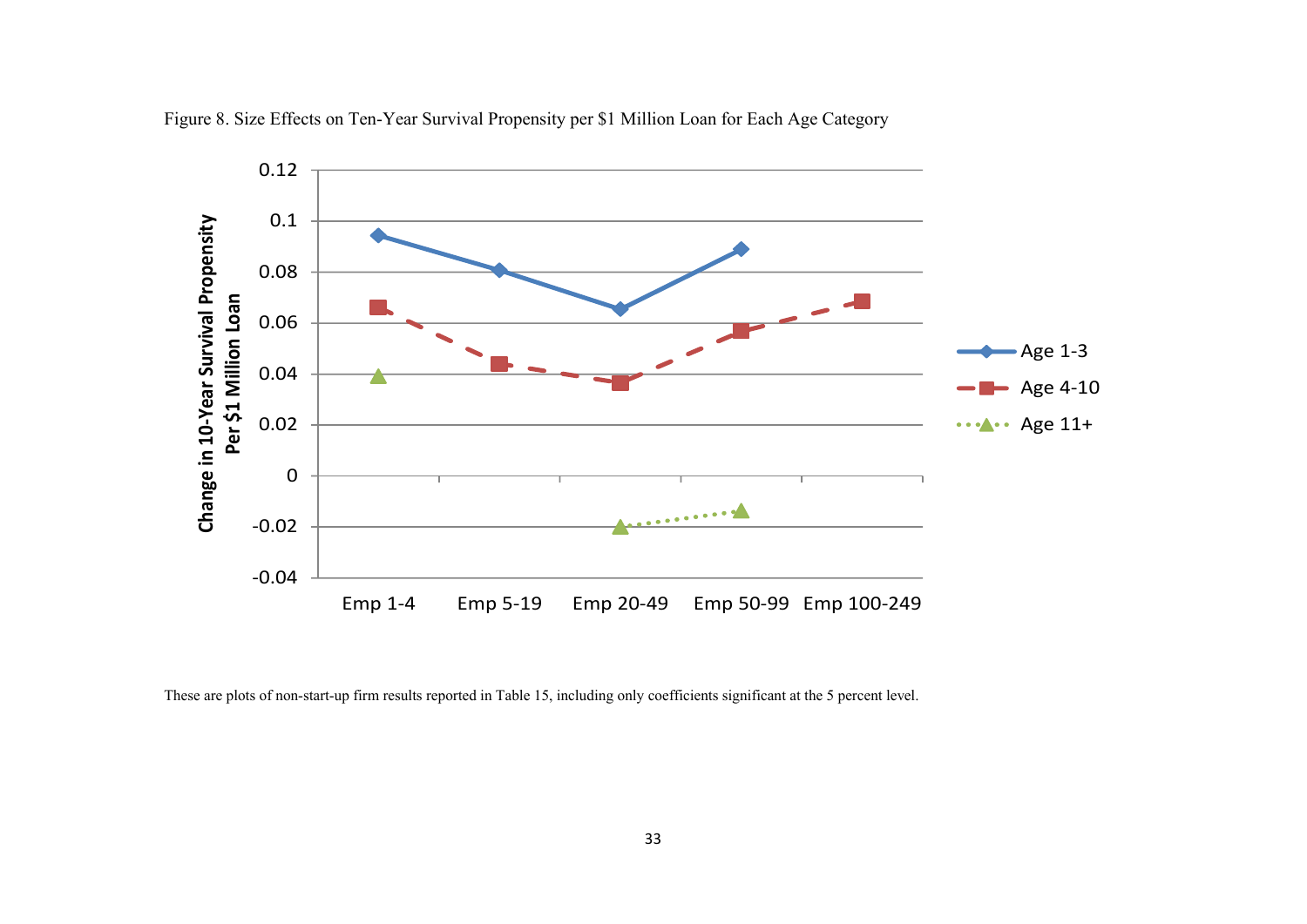

Figure 9. Age Effects on Ten-Year Survival Propensity per \$1 Million Loan for Each Size Category

These are plots of non-start-up firm results reported in Table 15, including only coefficients significant at the 5 percent level.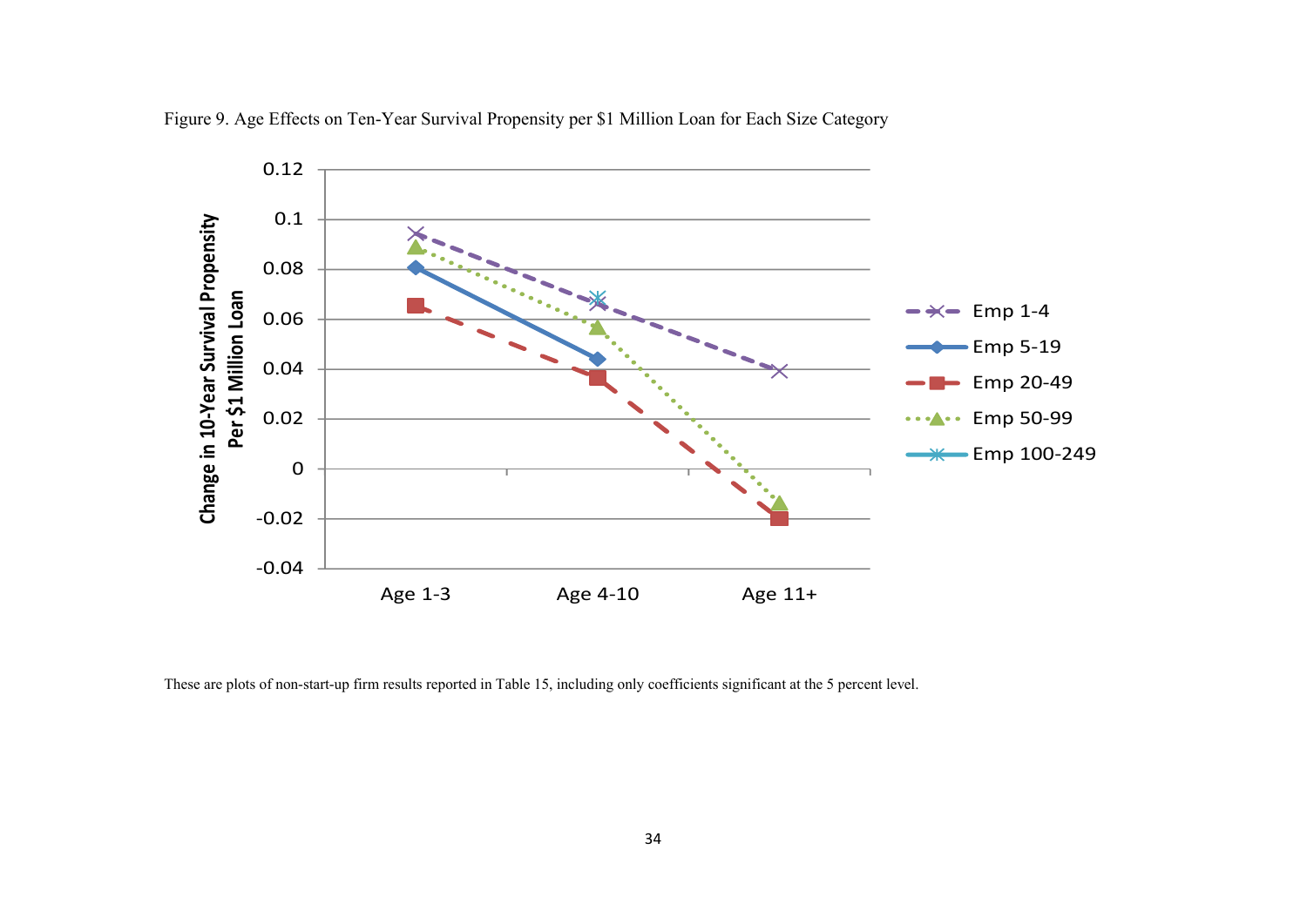

Figure 10. Size Effects on Ten-Year Survival Propensity per \$1 Million Loan, With and Without Age Controls

These are plots of results for non-start-up firms reported in Tables 14 and 15. The results with age controls are averages of the coefficients for the size category across age categories, weighted by the number of treated firms in each cell.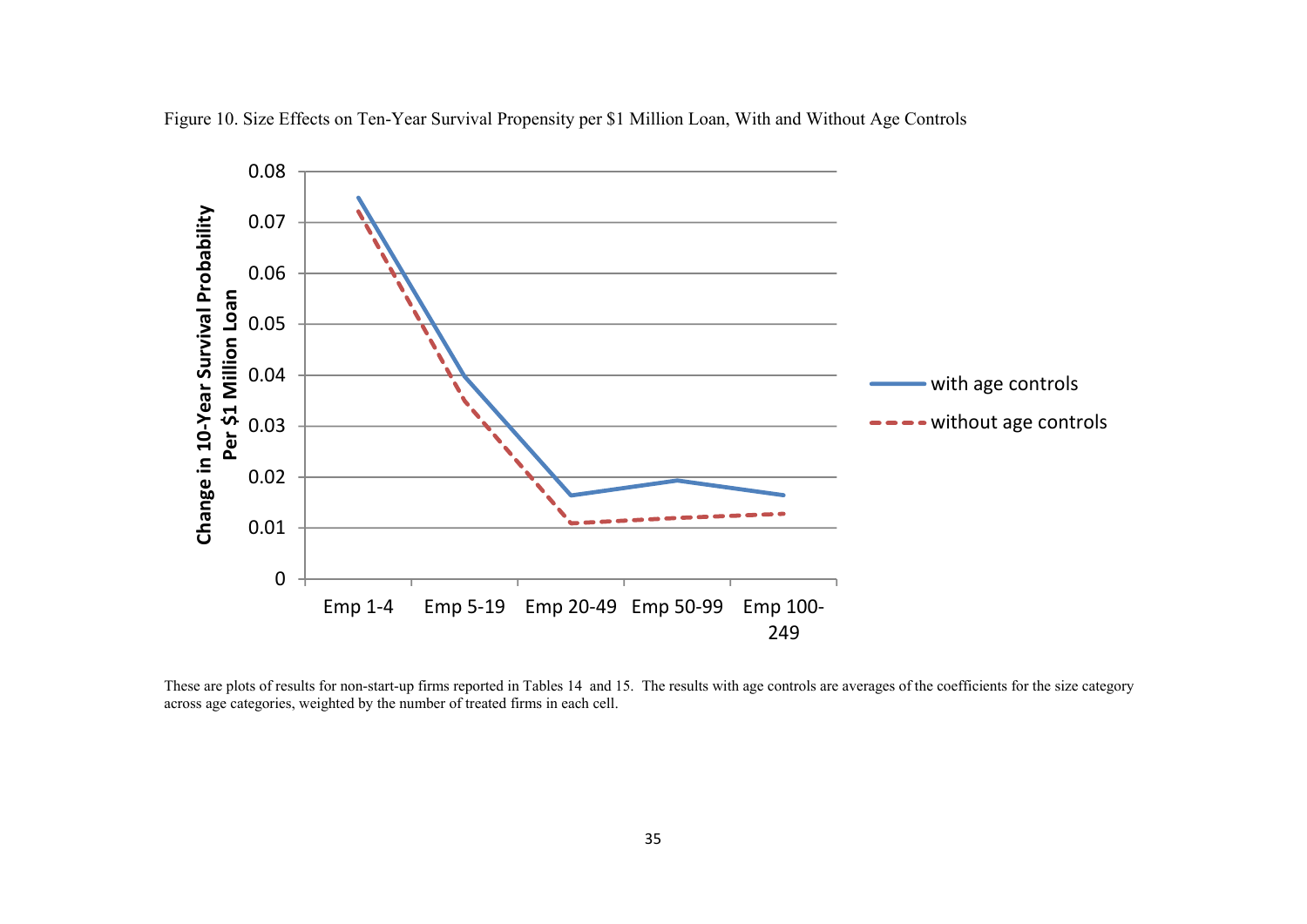|             | Loan Amount | Number of    | Number of            |
|-------------|-------------|--------------|----------------------|
|             | Coefficient | Observations | <b>Treated Firms</b> |
| $Emp 1-4$   | 2.094       | 2,633,400    | 90,700               |
|             | (0.050)     |              |                      |
| Emp 5-19    | 1.892       | 1,176,000    | 92,000               |
|             | (0.038)     |              |                      |
| Emp 20-49   | 2.995       | 4,036,100    | 35,800               |
|             | (0.067)     |              |                      |
| Emp 50-99   | 4.137       | 409,100      | 8,600                |
|             | (0.214)     |              |                      |
| Emp 100-249 | 6.947       | 73,800       | 2,900                |
|             | (0.702)     |              |                      |
| Age $0$     | 6.278       | 22,887,400   | 79,600               |
|             | (0.122)     |              |                      |
| Age $1-3$   | 3.537       | 2,860,300    | 81,500               |
|             | (0.113)     |              |                      |
| Age $4-10$  | 2.995       | 1,850,000    | 78,500               |
|             | (0.104)     |              |                      |
| Age $11+$   | 2.585       | 3,618,100    | 70,100               |
|             | (0.085)     |              |                      |

Table 16. Employment Growth Regressions by Size Categories, Age Categories, Accounting for Exit

These are kernel-weighted OLS regressions, run separately for each size and age category. The dependent variable is average employment in *t+1* through *t+3* minus average employment in *t-3* through *t-1*, including zeros for employment in years after exit. Loan amount is in millions of 2010 dollars. Treated firm-control fixed effects are also included in the regressions. Standard errors, cluster-adjusted by firm, are in parentheses. The number of observations and SBA firms are rounded to the nearest 100 for disclosure avoidance.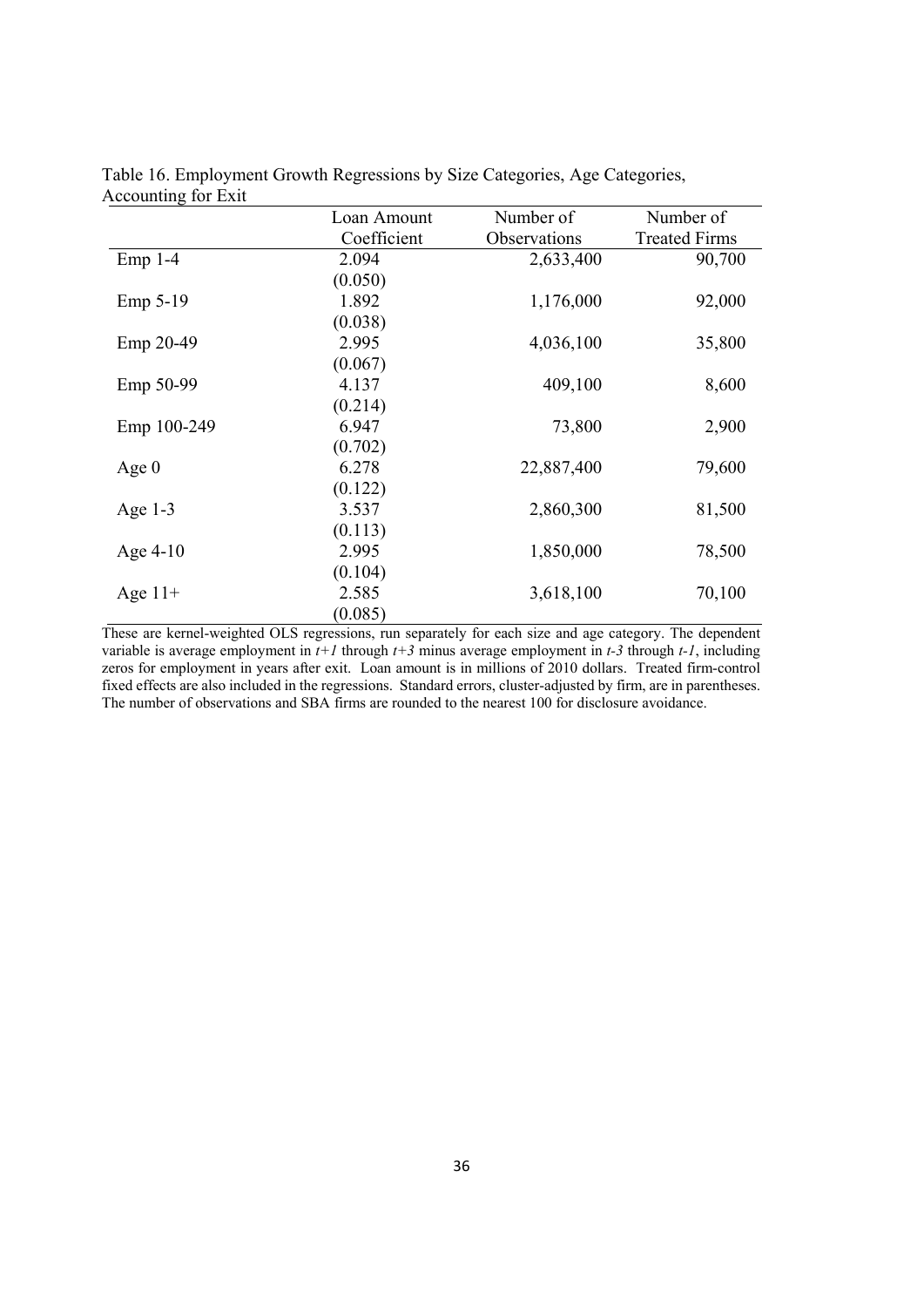|                       | Loan Amount | Number of    | Number of            |
|-----------------------|-------------|--------------|----------------------|
|                       | Coefficient | Observations | <b>Treated Firms</b> |
| Age $0$               | 6.278       | 22,887,400   | 79,600               |
|                       | (0.122)     |              |                      |
| Age 1-3, Emp 1-4      | 2.984       | 1,510,600    | 45,400               |
|                       | (0.087)     |              |                      |
| Age 1-3, Emp 5-19     | 2.643       | 334,400      | 27,600               |
|                       | (0.368)     |              |                      |
| Age 1-3, Emp 20-49    | 4.369       | 962,900      | 7,000                |
|                       | (0.246)     |              |                      |
| Age 1-3, Emp 50-99    | 5.362       | 48,800       | 1,200                |
|                       | (0.907)     |              |                      |
| Age 1-3, Emp 100-249  | 16.587      | 3,600        | 300                  |
|                       | (3.777)     |              |                      |
| Age 4-10, Emp 1-4     | 1.554       | 567,100      | 28,700               |
|                       | (0.058)     |              |                      |
| Age 4-10, Emp 5-19    | 2.035       | 318,500      | 33,700               |
|                       | (0.061)     |              |                      |
| Age 4-10, Emp 20-49   | 3.400       | 894,600      | 13,000               |
|                       | (0.116)     |              |                      |
| Age 4-10, Emp 50-99   | 5.403       | 62,700       | 2,500                |
|                       | (0.513)     |              |                      |
| Age 4-10, Emp 100-249 | 7.488       | 7,200        | 700                  |
|                       | (2.329)     |              |                      |
| Age 11+, Emp 1-4      | 1.143       | 555,700      | 16,700               |
|                       | (0.115)     |              |                      |
| Age 11+, Emp 5-19     | 1.301       | 523,100      | 30,700               |
|                       | (0.046)     |              |                      |
| Age 11+, Emp 20-49    | 2.341       | 2,178,600    | 15,800               |
|                       | (0.081)     |              |                      |
| Age 11+, Emp 50-99    | 3.516       | 297,700      | 4,900                |
|                       | (0.232)     |              |                      |
| Age 11+, Emp 100-249  | 6.232       | 63,100       | 2,000                |
|                       | (0.678)     |              |                      |

Table 17. Employment Growth Regressions by Age-Size Categories, Accounting for Exit

These are kernel-weighted OLS regressions, run separately for each age-size category. The dependent variable is average employment in *t+1* through *t+3* minus average employment in *t-3* through *t-1*, including zeros for employment in years after exit. Loan amount is in millions of 2010 dollars. Treated firm-control fixed effects are also included in the regressions. Standard errors, cluster-adjusted by firm, are in parentheses. The number of observations and SBA firms are rounded to the nearest 100 for disclosure avoidance. .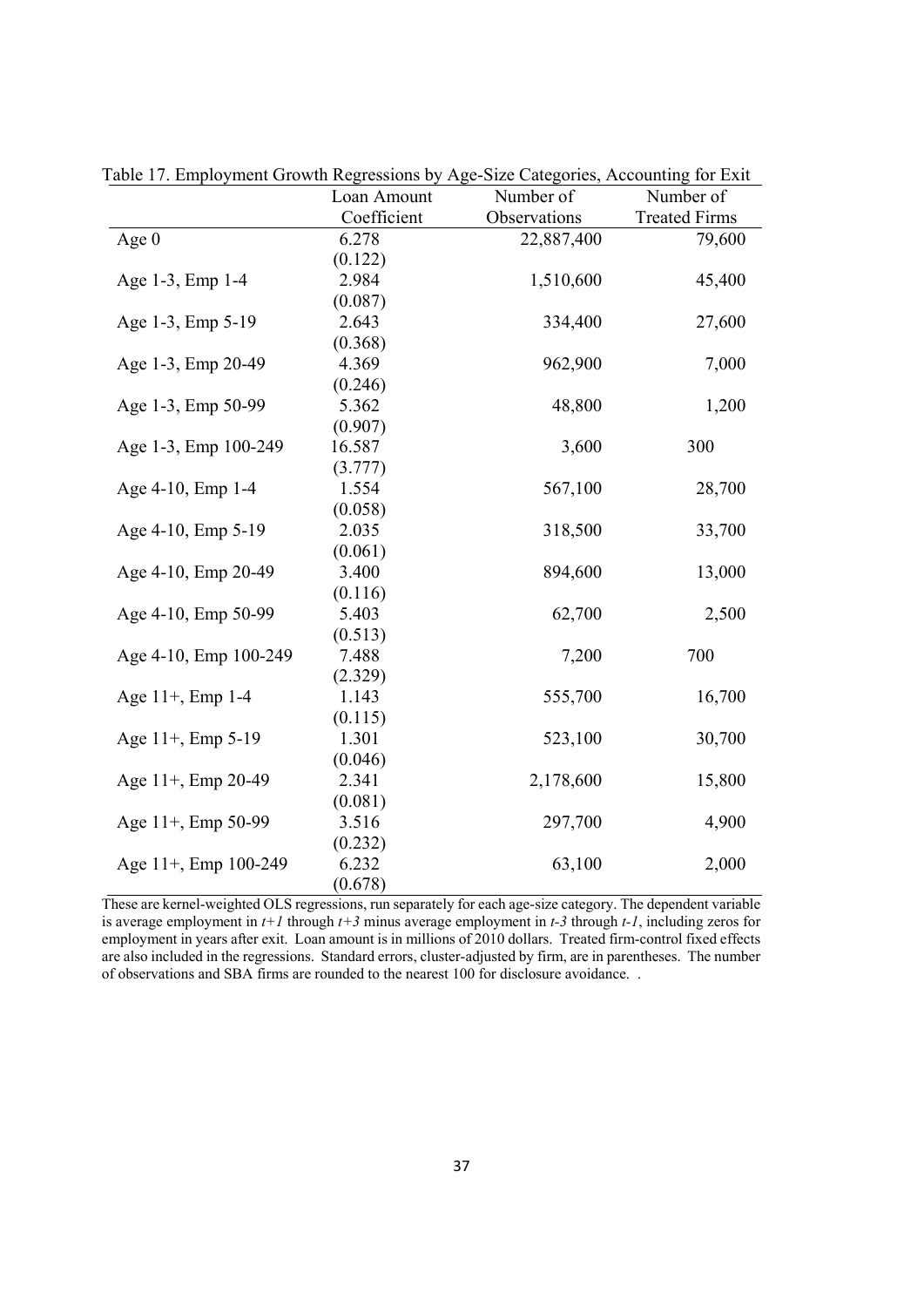

Figure 11. Size Effects on Employment Growth (Accounting for Exit) per \$1 Million Loan for Each Age Category

These are plots of non-start-up firm results reported in Table 17, including only coefficients significant at the 5 percent level.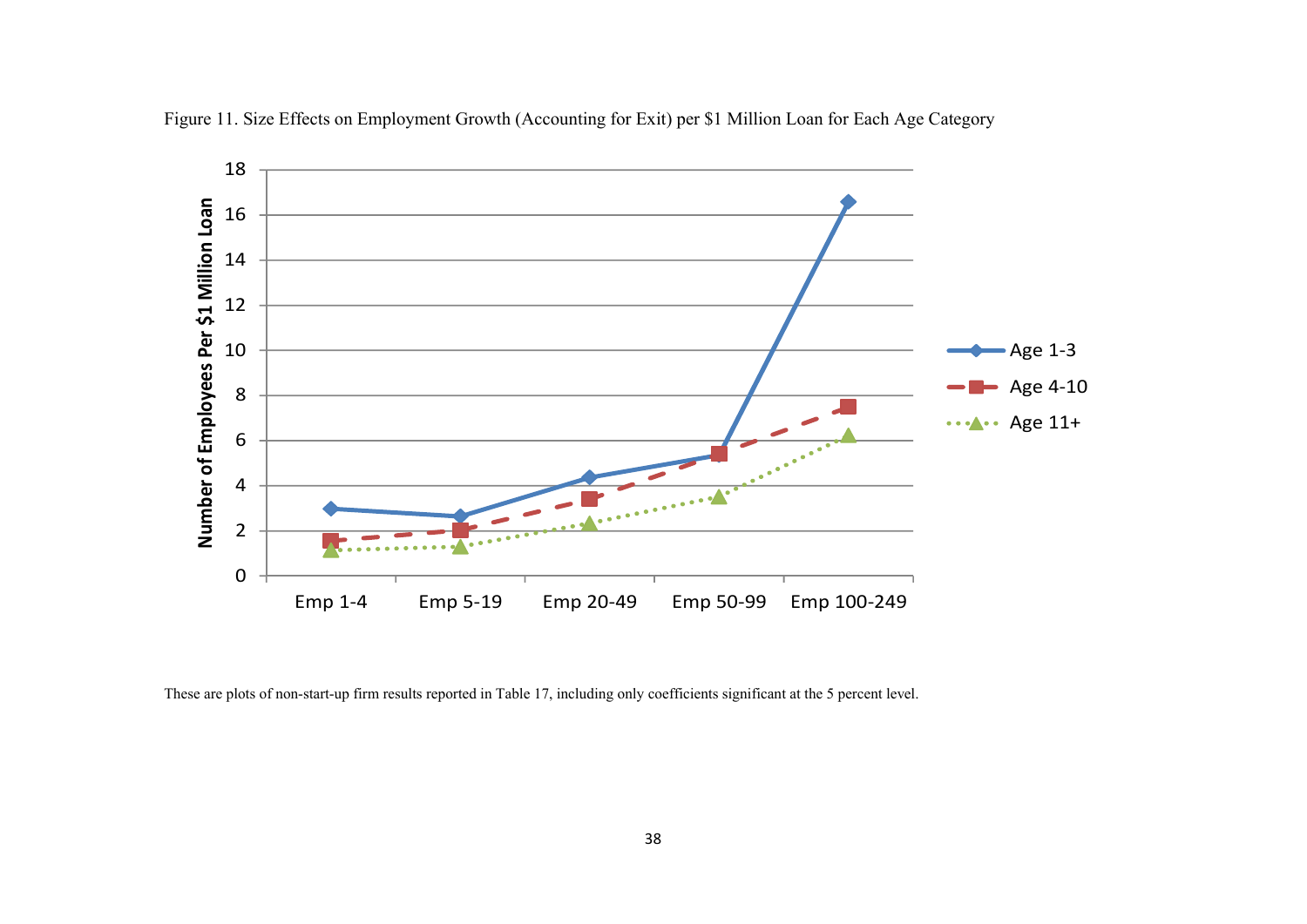

Figure 12. Age Effects on Employment Growth (Accounting for Exit) per \$1 Million Loan for Each Size Category

These are plots of non-start-up firm results reported in Table 17, including only coefficients significant at the 5 percent level.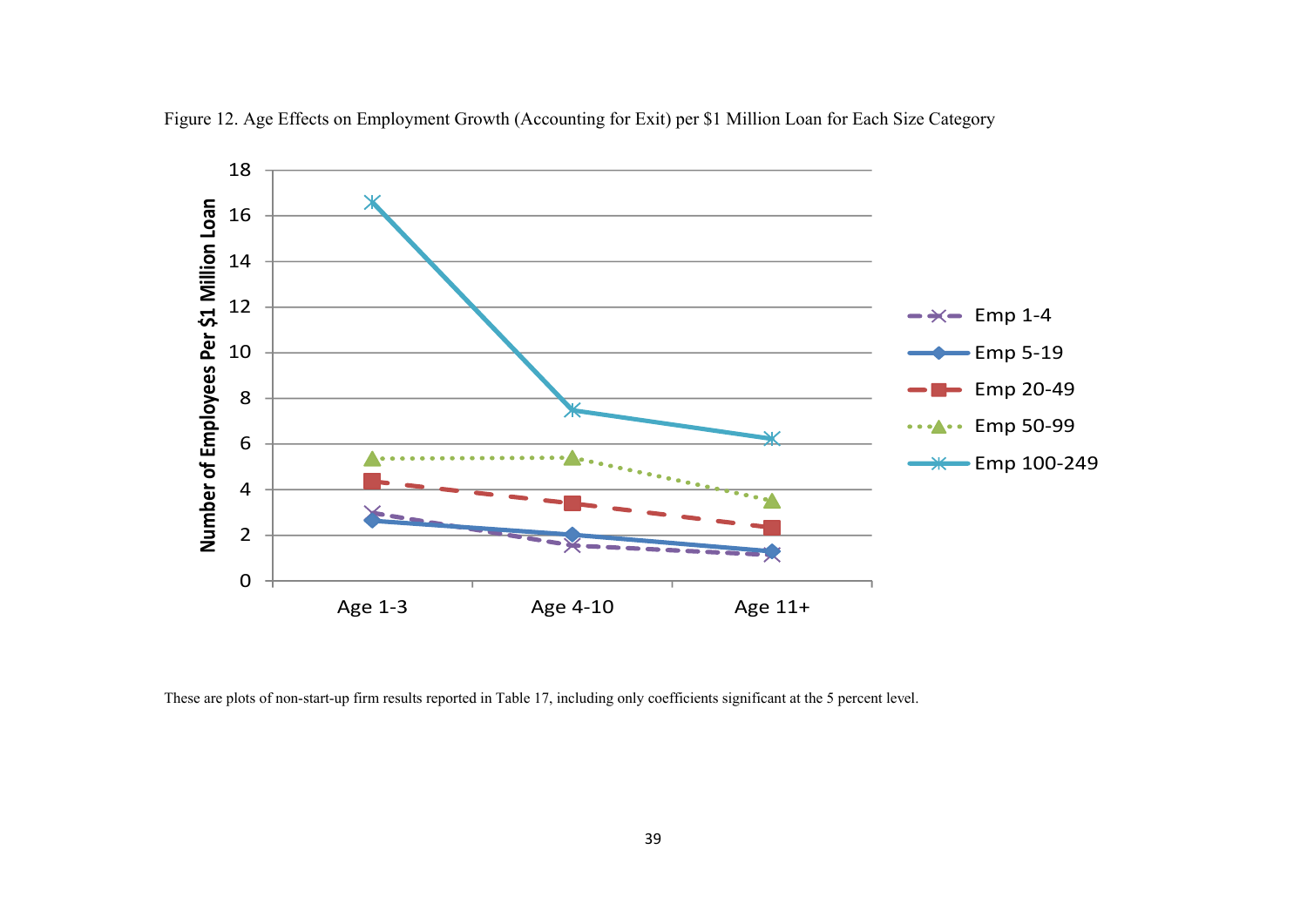



These are plots of results for non-start-up firms reported in Tables 16 and 17. The results with age controls are averages of the coefficients for the size category across age categories, weighted by the number of treated firms in each cell.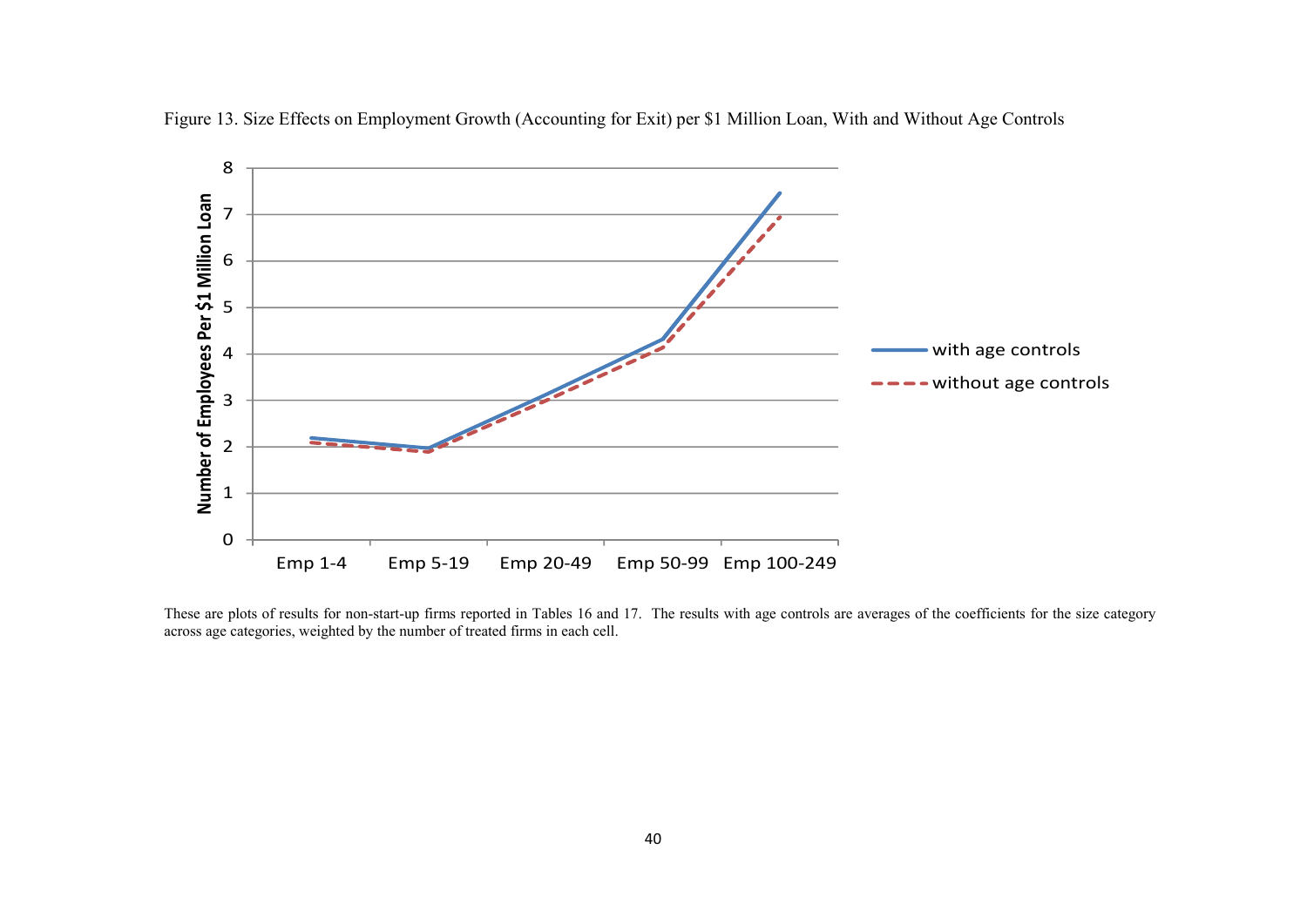|            | Loan Amount | Pre-Treatment | Loan Amt.*                                | Number of | Number     |
|------------|-------------|---------------|-------------------------------------------|-----------|------------|
|            |             | Growth        | Pre-Treatment                             | Obs.      | of Treated |
|            |             |               | Growth                                    |           | Firms      |
|            |             |               | <b>Employment Growth</b>                  |           |            |
| Age $1-3$  | 3.080       | 0.102         | 0.012                                     | 1,282,100 | 53,100     |
|            | (0.150)     | (0.019)       | (0.021)                                   |           |            |
| Age 4-10   | 2.611       | 0.060         | 0.120                                     | 1,108,400 | 57,400     |
|            | (0.107)     | (0.035)       | (0.034)                                   |           |            |
| Age $11+$  | 2.786       | 0.210         | 0.093                                     | 2,492,400 | 54,700     |
|            | (0.078)     | (0.024)       | (0.021)                                   |           |            |
|            |             |               | <b>Employment Growth with Exit Zeros</b>  |           |            |
| Age $1-3$  | 2.896       | 0.068         | 0.090                                     | 2,860,300 | 81,500     |
|            | (0.156)     | (0.017)       | (0.023)                                   |           |            |
| Age 4-10   | 2.696       | 0.114         | 0.102                                     | 1,850,000 | 78,500     |
|            | (0.115)     | (0.030)       | (0.038)                                   |           |            |
| Age $11+$  | 2.406       | 0.297         | 0.076                                     | 3,618,100 | 70,100     |
|            | (0.082)     | (0.027)       | (0.018)                                   |           |            |
|            |             |               | Three-Year Survival, 1991-2009 Treatments |           |            |
| Age $1-3$  | 0.052       | $-0.00168$    | 0.00029                                   | 3,057,100 | 85,100     |
|            | (0.002)     | (0.00009)     | (0.00013)                                 |           |            |
| Age $4-10$ | 0.019       | $-0.00011$    | 0.00016                                   | 1,953,200 | 81,700     |
|            | (0.001)     | (0.00014)     | (0.00017)                                 |           |            |
| Age $11+$  | $-0.013$    | 0.00053       | 0.00035                                   | 3,764,600 | 72,200     |
|            | (0.001)     | (0.00010)     | (0.00009)                                 |           |            |
|            |             |               | Ten-Year Survival, 1991-2002 Treatments   |           |            |
| Age $1-3$  | 0.077       | $-0.0018$     | 0.00015                                   | 1,405,200 | 38,000     |
|            | (0.004)     | (0.0001)      | (0.00022)                                 |           |            |
| Age $4-10$ | 0.045       | $-0.0006$     | 0.00029                                   | 1,197,300 | 42,100     |
|            | (0.003)     | (0.0002)      | (0.00039)                                 |           |            |
| Age $11+$  | $-0.008$    | 0.0007        | $-0.00001$                                | 2,189,400 | 38,200     |
|            | (0.002)     | (0.0002)      | (0.00020)                                 |           |            |

Table 18. Regressions with Pre-Treatment Growth Interactions by Age Categories

These are kernel-weighted OLS regressions, run separately for each age category. The dependent variable for employment growth is average employment in *t+1* through *t+3* minus average employment in *t-3* through *t-1*, including only firms that have positive employment in each of those years. The dependent variable for employment growth with exit zeros is average employment in *t+1* through *t+3* minus average employment in *t-3* through *t-1*, including zeros for employment in years after exit. The dependent variable for three–year survival is a dummy for survival through  $t+3$ . The dependent variable for ten–year survival is a dummy for survival through *t+10*. Loan amount is in millions of 2010 dollars. Treated firm-control fixed effects are also included in the regressions. For firms with positive employment in both t-4 and t-1, pre-treatment growth is the difference between employment in t-1 and t-4, divided by three so as to annualize it. If a firm doesn't have employment in t-4, but has it in t-3, pre-treatment growth is the difference between employment in t-1 and t-3, divided by two. Firms without positive employment in t-4 and t-3, but with it in t-2, have pre-treatment growth of the difference between employment in t-1 and t-2, and those only with positive employment in t-1 have pre-treatment growth of employment in t-1 (since employment prior to that is assumed to be zero).Standard errors, cluster-adjusted by firm, are in parentheses. The number of observations and SBA firms are rounded to the nearest 100 for disclosure avoidance.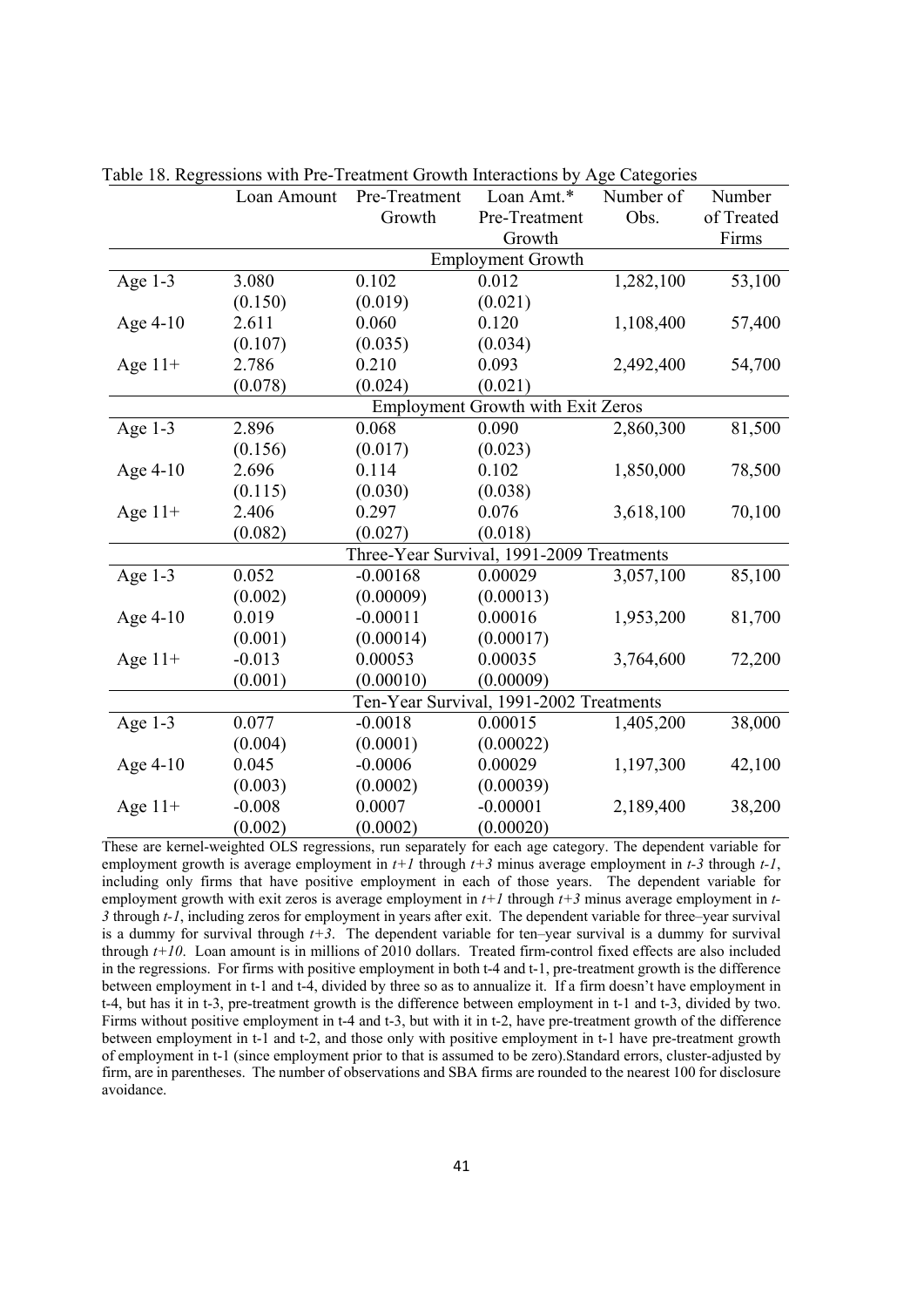| $\alpha$ repondix Table 1. Dias After Fropensity Score Matering by Tige-Size Category |                   |                      |              |  |
|---------------------------------------------------------------------------------------|-------------------|----------------------|--------------|--|
|                                                                                       | Control           | Treated              | Standardized |  |
|                                                                                       | Sample            | Sample               | Difference   |  |
|                                                                                       |                   | Age 1-3, Emp 1-4     |              |  |
| $Log Emp_{t-1}$                                                                       | 0.703             | 0.703                | 0.000        |  |
| $Log (Empt-1/Empt-2)$                                                                 | 0.045             | 0.055                | 2.257        |  |
| $Log (Empt-2/Empt-3)$                                                                 | 0.136             | 0.135                | $-0.231$     |  |
|                                                                                       |                   | Age 1-3, Emp 5-19    |              |  |
| $Log Emp_{t-1}$                                                                       | 2.099             | 2.097                | $-0.138$     |  |
| $Log (Empt-1/Empt-2)$                                                                 | 0.281             | 0.277                | $-0.867$     |  |
| Log (Empt-2/Empt-3)                                                                   | 0.311             | 0.301                | $-2.343$     |  |
|                                                                                       |                   | Age 1-3, Emp 20-49   |              |  |
| $Log Emp_{t-1}$                                                                       | 3.331             | 3.328                | $-0.236$     |  |
| $Log (Empt-1/Empt-2)$                                                                 | 0.345             | 0.358                | 2.881        |  |
| $Log (Empt-2/Empt-3)$                                                                 | 0.413             | 0.437                | 5.740        |  |
|                                                                                       |                   | Age 1-3, Emp 50-99   |              |  |
| $Log Emp_{t-1}$                                                                       | 4.155             | 4.153                | $-0.126$     |  |
| $Log (Empt-1/Empt-2)$                                                                 | 0.368             | 0.384                | 3.740        |  |
| $Log (Empt-2/Empt-3)$                                                                 | 0.492             | 0.547                | 12.913       |  |
|                                                                                       |                   | Age 1-3, Emp 100-249 |              |  |
| $Log Emp_{t-1}$                                                                       | 4.947             | 4.945                | $-0.102$     |  |
| $Log (Empt-1/Empt-2)$                                                                 | 0.481             | 0.518                | 8.626        |  |
| $Log (Empt-2/Empt-3)$                                                                 | 0.586             | 0.598                | 2.774        |  |
|                                                                                       | Age 4-10, Emp 1-4 |                      |              |  |
| $Log Emp_{t-1}$                                                                       | 0.833             | 0.833                | 0.000        |  |
| $Log (Empt-1/Empt-2)$                                                                 | $-0.039$          | $-0.038$             | 0.161        |  |
| $Log (Empt-2/Empt-3)$                                                                 | 0.008             | 0.012                | 1.071        |  |
| $Log (Empt-3/Empt-4)$                                                                 | 0.042             | 0.040                | $-0.564$     |  |
|                                                                                       |                   | Age 4-10, Emp 5-19   |              |  |
| $Log Emp_{t-1}$                                                                       | 2.163             | 2.161                | $-0.118$     |  |
| $Log (Empt-1/Empt-2)$                                                                 | 0.102             | 0.097                | $-1.144$     |  |
| $Log (Empt-2/Empt-3)$                                                                 | 0.092             | 0.091                | $-0.274$     |  |
| $Log (Empt-3/Empt-4)$                                                                 | 0.127             | 0.131                | 0.802        |  |
|                                                                                       |                   | Age 4-10, Emp 20-49  |              |  |
| $Log Emp_{t-1}$                                                                       | 3.351             | 3.347                | $-0.322$     |  |
| $Log (Empt-1/Empt-2)$                                                                 | 0.143             | 0.150                | 1.513        |  |
| $Log (Empt-2/Empt-3)$                                                                 | 0.143             | 0.149                | 1.391        |  |
| $Log (Empt-3/Empt-4)$                                                                 | 0.188             | 0.181                | $-1.683$     |  |
|                                                                                       |                   | Age 4-10, Emp 50-99  |              |  |
| $Log Emp_{t-1}$                                                                       | 4.169             | 4.166                | $-0.230$     |  |
| $Log (Empt-1/Empt-2)$                                                                 | 0.163             | 0.166                | 0.664        |  |
| $Log (Empt-2/Empt-3)$                                                                 | 0.151             | 0.150                | $-0.292$     |  |
| $Log (Empt-3/Empt-4)$                                                                 | 0.205             | 0.206                | 0.339        |  |

Appendix Table 1. Bias After Propensity Score Matching by Age-Size Category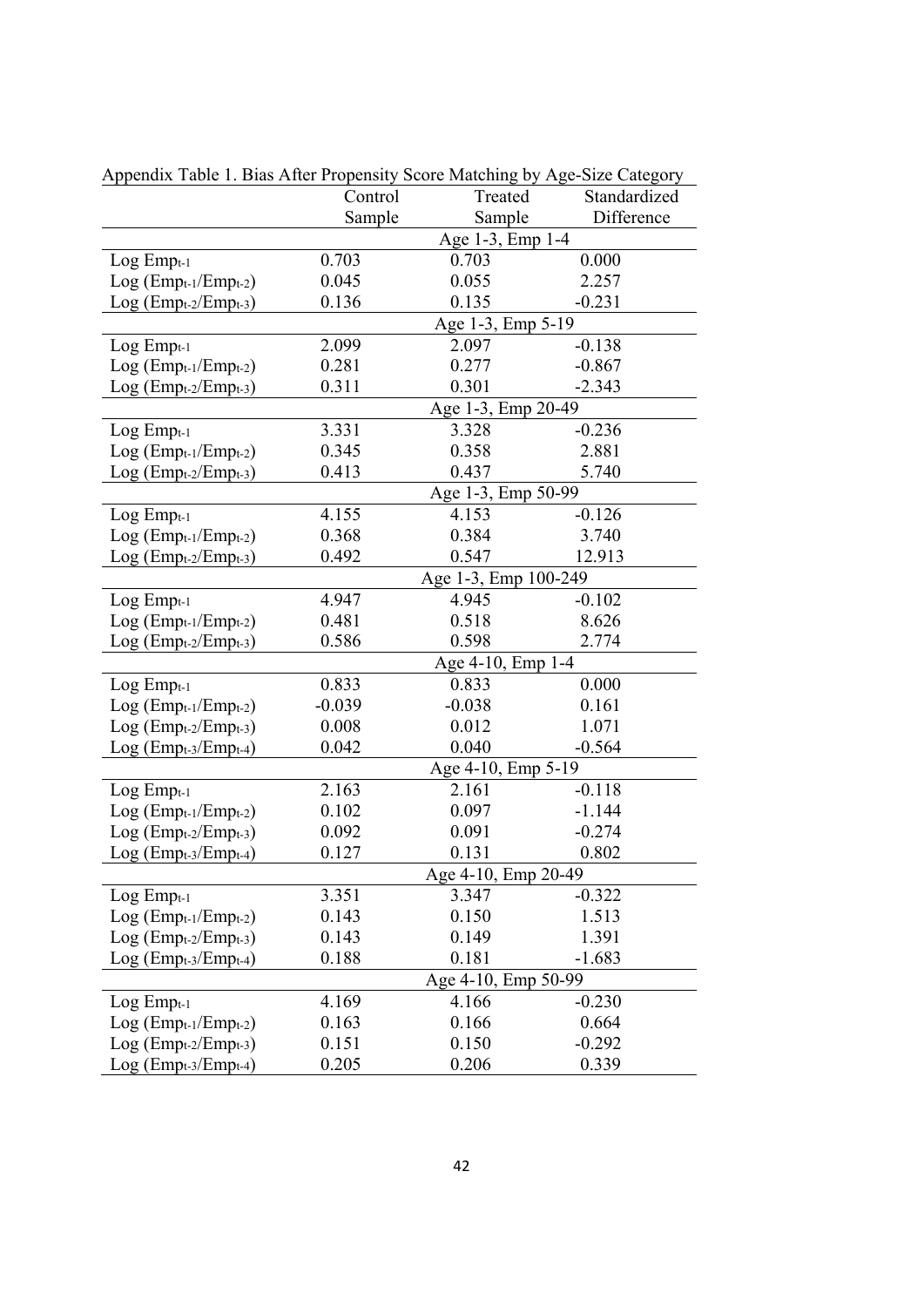|                       | Control               | Treated              | Standardized |  |
|-----------------------|-----------------------|----------------------|--------------|--|
|                       | Sample                | Sample               | Difference   |  |
|                       | Age 4-10, Emp 100-249 |                      |              |  |
| $Log Emp_{t-1}$       | 4.923                 | 4.923                | 0.062        |  |
| $Log (Empt-1/Empt-2)$ | 0.180                 | 0.209                | 6.741        |  |
| $Log (Empt-2/Empt-3)$ | 0.153                 | 0.157                | 1.069        |  |
| $Log (Empt-3/Empt-4)$ | 0.213                 | 0.204                | $-2.368$     |  |
|                       |                       | Age 11+, Emp 1-4     |              |  |
| $Log Emp_{t-1}$       | 0.876                 | 0.876                | 0.000        |  |
| $Log (Empt-1/Empt-2)$ | $-0.066$              | $-0.064$             | 0.376        |  |
| $Log (Empt-2/Empt-3)$ | $-0.040$              | $-0.032$             | 1.770        |  |
| $Log (Empt-3/Empt-4)$ | $-0.022$              | $-0.015$             | 1.766        |  |
|                       | Age 11+, Emp 5-19     |                      |              |  |
| $Log Emp_{t-1}$       | 2.240                 | 2.237                | $-0.260$     |  |
| $Log (Empt-1/Empt-2)$ | 0.030                 | 0.035                | 1.074        |  |
| $Log (Empt-2/Empt-3)$ | 0.021                 | 0.026                | 1.278        |  |
| $Log (Empt-3/Empt-4)$ | 0.019                 | 0.026                | 1.806        |  |
|                       |                       | Age 11+, Emp 20-49   |              |  |
| $Log Emp_{t-1}$       | 3.384                 | 3.378                | $-0.426$     |  |
| $Log (Empt-1/Empt-2)$ | 0.056                 | 0.061                | 1.263        |  |
| $Log (Empt-2/Empt-3)$ | 0.044                 | 0.052                | 1.826        |  |
| Log (Empt-3/Empt-4)   | 0.044                 | 0.046                | 0.479        |  |
|                       |                       | Age 11+, Emp 50-99   |              |  |
| $Log Emp_{t-1}$       | 4.201                 | 4.198                | $-0.232$     |  |
| $Log (Empt-1/Empt-2)$ | 0.079                 | 0.074                | $-1.121$     |  |
| $Log (Empt-2/Empt-3)$ | 0.054                 | 0.055                | 0.321        |  |
| $Log (Empt-3/Empt-4)$ | 0.053                 | 0.055                | 0.530        |  |
|                       |                       | Age 11+, Emp 100-249 |              |  |
| $Log Emp_{t-1}$       | 4.962                 | 4.960                | $-0.180$     |  |
| $Log (Empt-1/Empt-2)$ | 0.074                 | 0.097                | 5.295        |  |
| $Log (Empt-2/Empt-3)$ | 0.055                 | 0.054                | $-0.241$     |  |
| $Log (Empt-3/Empt-4)$ | 0.056                 | 0.071                | 3.538        |  |

Appendix Table 1 Continued. Bias After Propensity Score Matching by Age-Size Category

For a given variable, say age, the standardized difference (% bias) is  $SDIFF(age)$  $100\frac{1}{N}\sum_{i\in A}[age_i-\sum_{j\in C}g(p_i,p_j)age_j]$ 

 $\sqrt{\frac{Var_{i\in A}(age)+Var_{j\in C}(age)}{2}}$ . These numbers are calculated for the regression samples in Table

9.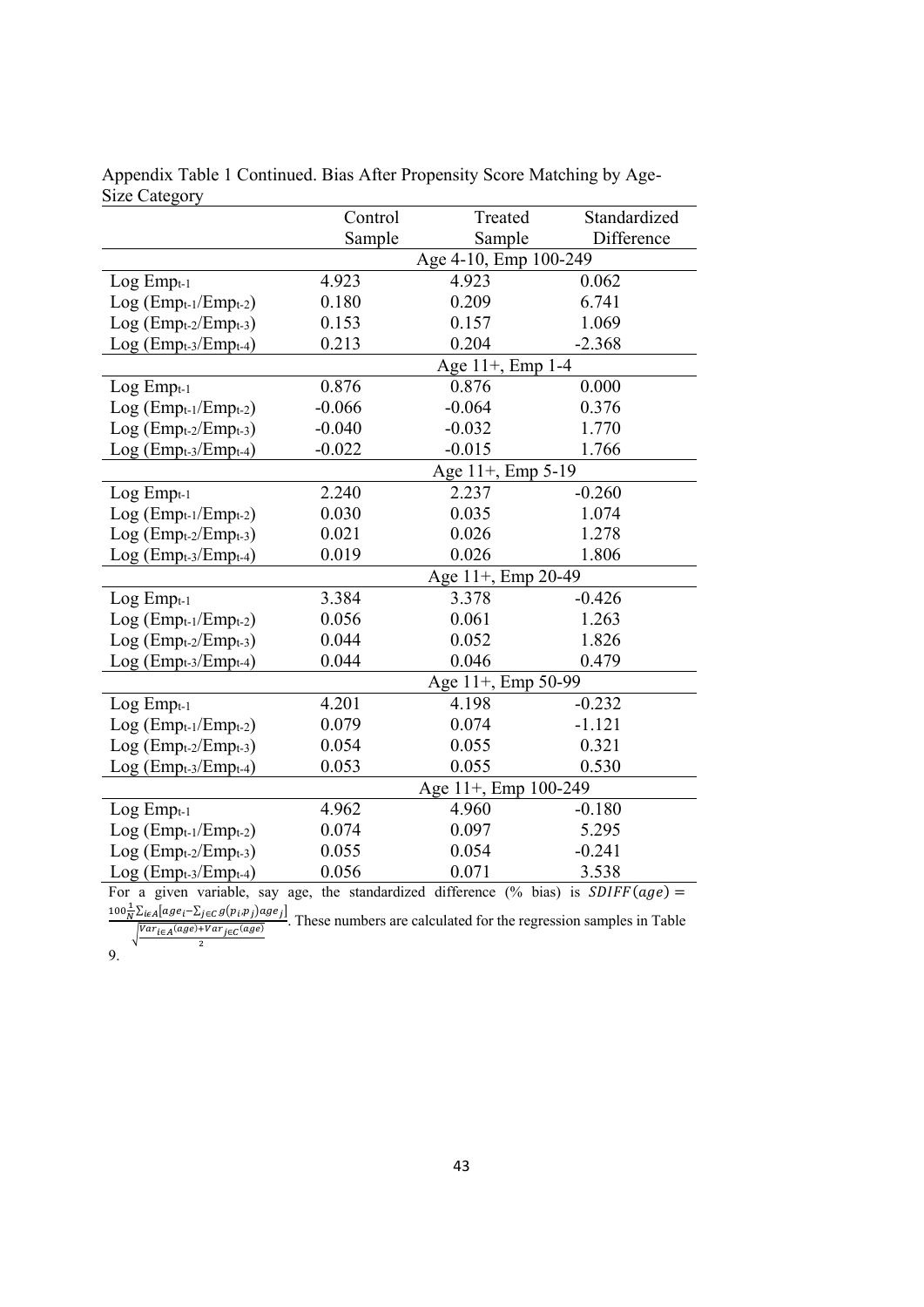| $\cdots$    | Loan Amount | Number of    | Number of            | Percent of    |
|-------------|-------------|--------------|----------------------|---------------|
|             | Coefficient | Observations | <b>Treated Firms</b> | Observations  |
|             |             |              |                      | with Boundary |
|             |             |              |                      | Change        |
| $Emp 1-4$   | 2.431       | 1,284,000    | 59,700               | 0.01          |
|             | (0.062)     |              |                      |               |
| Emp 5-19    | 2.079       | 737,500      | 67,800               | 0.06          |
|             | (0.078)     |              |                      |               |
| Emp 20-49   | 3.180       | 2,516,300    | 28,400               | 0.34          |
|             | (0.083)     |              |                      |               |
| Emp 50-99   | 3.692       | 286,000      | 6,900                | 2.00          |
|             | (0.230)     |              |                      |               |
| Emp 100-249 | 6.234       | 55,700       | 2,400                | 13.65         |
|             | (0.706)     |              |                      |               |
| Age $0$     | 6.022       | 7,555,600    | 49,800               | 0.16          |
|             | (0.167)     |              |                      |               |
| Age $1-3$   | 2.978       | 1,282,100    | 53,100               | 0.08          |
|             | (0.181)     |              |                      |               |
| Age $4-10$  | 2.975       | 1,108,300    | 57,400               | 0.23          |
|             | (0.122)     |              |                      |               |
| Age $11+$   | 3.011       | 2,489,100    | 54,700               | 0.76          |
|             | (0.088)     |              |                      |               |

Appendix Table 2. Unadjusted Employment Growth Regressions by Size Categories, Age **Categories** 

These are kernel-weighted OLS regressions, run separately for each size and age category. The dependent variable is average employment in  $t+1$  through  $t+3$  minus average employment in  $t-3$  through  $t-1$ , including only firms that have positive employment in each of those years. Employment changes can be due to either organic growth or boundary changes. Loan amount is in millions of 2010 dollars. Treated firm-control fixed effects are also included in the regressions. Standard errors, cluster-adjusted by firm, are in parentheses. The share of observations with boundary changes is kernel weighted. The number of observations and SBA firms are rounded to the nearest 100 for disclosure avoidance.